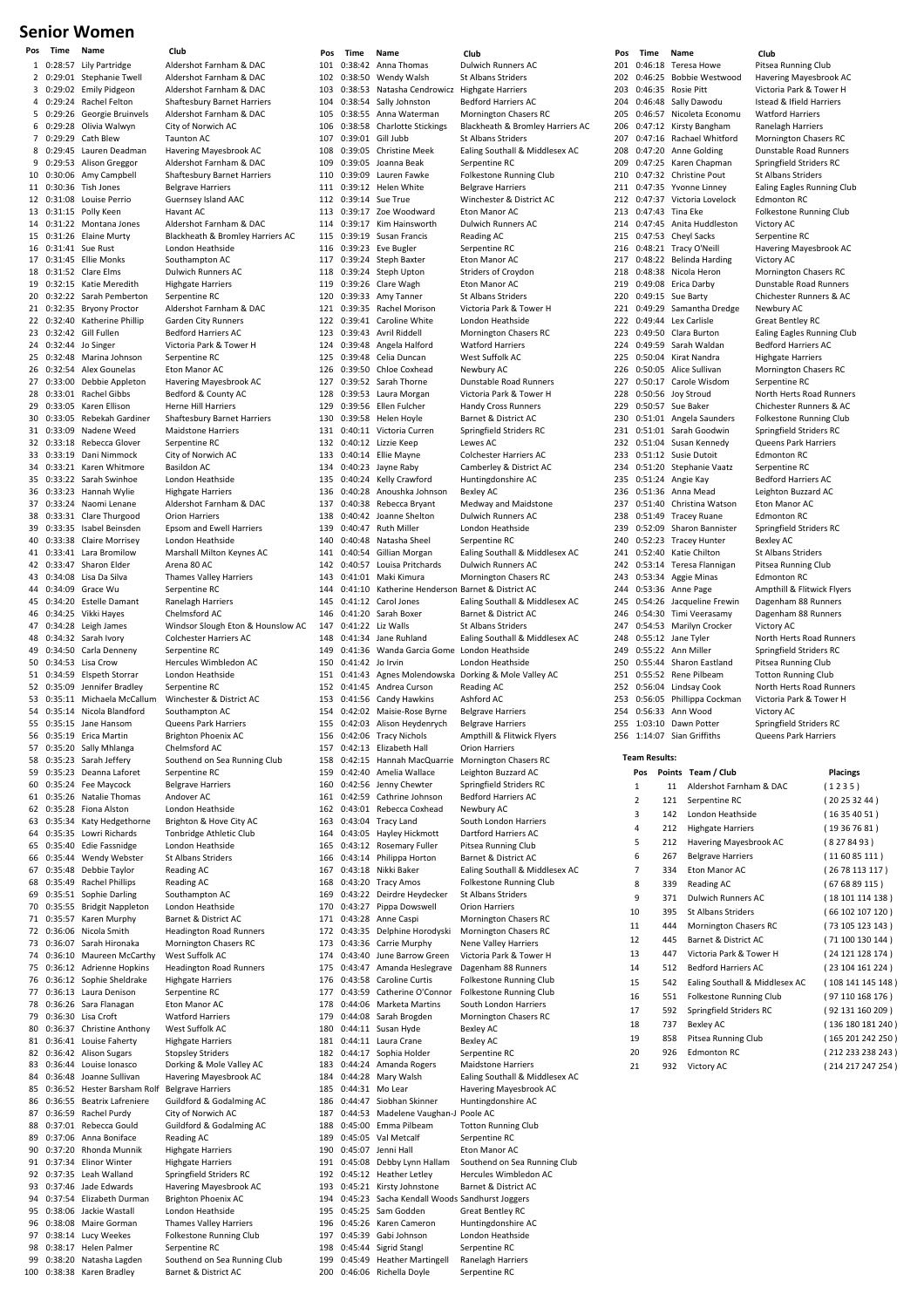# **Senior Men**

0:48:10 Frank Tickner Wells City Harriers<br>0:49:14 Neilson Hall Bedford & County 2 0:49:14 Neilson Hall Bedford & County AC<br>3 0:49:37 Darren Deed Bedford & County AC 3 0:49:37 Darren Deed Bedford & County AC 4 0:50:07 Jon Pepper Brighton Phoenix AC<br>5 0:50:16 Paul Rodgers Aldershot Farnham & 5 0:50:16 Paul Rodgers Aldershot Farnham & DAC 7 0:50:30 Alex Teuten City of Portsmouth AC 8 0:50:41 Fraser Thompson Aldershot Farnham & DAC 9 0:51:18 Steve Naylor Bedford & County Bedford & County According Bedford & County Bernand BC 0:51:27 Nick Torry Serpentine RC<br>0:51:36 Ben Noad Highgate Harriers 11 0:51:36 Ben Noad<br>12 0:51:57 Matt Janes 13 0:51:57 Huw Lobb Bedford & County AC 14 0:52:04 Adrian Marriott Wells City Harriers<br>15 0:52:11 Andrew Connick Belgrave Harriers 15 0:52:11 Andrew Connick<br>16 0:52:21 Grant Twist 16 0:52:21 Grant Twist Chelmsford AC<br>17 0:52:26 Neil Phillips Aldershot Farn 18 0:52:35 Will Mackay Bedford & County AC 19 0:52:45 Martyn Cryer Woodford Green AC with Essex Ladies 0:52:51 Danny Russell 21 0:52:52 Jonathan Poole Serpentine RC 22 0:52:57 James Baker Chichester Runners & AC 23 0:52:59 Richard Scott Highgate Harriers<br>24 0:53:00 Julian Rendall Tonbridge Athletic 25 0:53:03 Daniel Thorne<br>26 0:53:14 Ben Pochee 26 0:53:14 Ben Pochee Highgate Harriers<br>27 0:53:18 Gilbert Grundy Woking AC  $0:53:18$  Gilbert Grundy 28 0:53:20 Ryan McKinlay Highgate Harriers 29 0:53:23 Paskar Owor Belgrave Harriers<br>30 0:53:25 Michael Salt Cambridge & Cole 30 0:53:25 Michael Salt Cambridge & Coleridge AC 0:53:26 Tomas Stasionis 32 0:53:28 Andrew Rooke Aldershot Farnham & DAC 33 0:53:32 Eoin Pierce Enfield and Haringey AC<br>34 0:53:34 Andrew Donno Brighton & Hove City AC 34 0:53:34 Andrew Donno<br>35 0:53:34 Hugh Torry 35 0:53:34 Hugh Torry Serpentine RC 36 0:53:35 Orlando Edwards Shaftesbury Barnet Harriers 38 0:53:45 Craig Palmer Ampthill & Flitwick Flyers 39 0:53:52 Angus Holford Woodford Green AC with Essex Ladies 41 0:54:08 Tom Collins 42 0:54:13 Ryan Prout Chelmsford AC 43 0:54:14 Nathan Young Wells City Harriers<br>44 0:54:16 Robert Wilson Ealing Southall & N 44 0:54:16 Robert Wilson Ealing Southall & Middlesex AC 46 0:54:26 Alex Gibbins Blackheath & Bromley Harriers AC 47 0:54:30 Ben Pavlour Herne Hill Harriers 48 0:54:36 Henry Dodwell Highgate Harriers<br>49 0:54:57 Howard Bristow Brighton & Hove ( 49 0:54:57 Howard Bristow Brighton & Hove City AC 50 0:55:02 David Fewell<br>51 0:55:04 Niall Sheehan 51 0:55:04 Niall Sheehan Newham and Essex Beagles<br>52 0:55:15 Nick Earl City of Norwich AC 53 0:55:19 Peter Tucker Blackheath & Bromley Harriers AC<br>54 0:55:20 Mike Cummings Herne Hill Harriers 54 0:55:20 Mike Cummings Herne Hill Harriers<br>55 0:55:20 Chris Rooke Aldershot Farnhan 56 0:55:27 Ben Cole Tonbridge Athletic Club 57 0:55:30 Jim Cooper Harrow AC 58 0:55:31 Mark Vardy Newbury AC<br>59 0:55:40 Peter Townsend Herts Phoenix AC 0:55:40 Peter Townsend 60 0:55:41 Neil Davison City of Norwich AC 61 0:55:44 Andrew McMulkin Luton AC 62 0:55:51 Josh Lunn Nene Valley Harriers 63 0:56:02 Matt Taylor Belgrave Harriers<br>64 0:56:05 John McKeane Highgate Harriers 64 0:56:05 John McKeane Highgate Harriers 65 0:56:15 John Kettle Herne Hill Harriers<br>66 0:56:19 Richard Phillips Serpentine RC  $0:56:19$  Richard Phillips 67 0:56:22 Carl Goose City of Norwich AC 68 0:56:29 Maxwell Robinson Headington Road Runners 69 0:56:36 Phil Holland Ampthill & Flitwick Flyers 70  $0:56:40$  Chris Sellens<br>  $71.0:56:42$  Darren Southcott 72 0:56:43 Will Cockerell Belgrave Harriers<br>73 0:56:53 Pau Herrero Serpentine RC 73 0:56:53 Pau Herrero 74 0:56:55 Sam Humphrey Victoria Park & Tower H 0:56:58 David Taylor<br>157:02 Daniel Thompson Hillingdon AC 76 0:57:02 Daniel Thompson 77 0:57:06 Daniel Watt Tunbridge Wells 78 0:57:12 Michael Moore Nene Valley Harriers<br>79 0:57:14 Danny Brewer Blackheath & Bromle 79 0:57:14 Danny Brewer Blackheath & Bromley Harriers AC **Daniel Simpson Ipswich Jaffa<br>Stephen Whiting Highgate Harriers** 81 0:57:17 Stephen Whiting 82 0:57:19 Anthony Hall London Heathside 83 0:57:20 Graham Fisher Southampton AC<br>84 0:57:20 Alex Hamilton Basingstoke & Mi 85 0:57:28 Rick Ward City of Norwich AC<br>86 0:57:31 Louis Clark Woodford Green A 86 0:57:31 Louis Clark Woodford Green AC with Essex Ladies 87 0:57:33 Matthew Hunt Ipswich Jaffa<br>88 0:57:35 James Craggs Newbury AC 0:57:35 James Craggs<br>0:57:40 Matthew Bristow 89 0:57:40 Matthew Bristow Brighton & Hove City AC<br>90 0:57:43 Dan Dalmedo Bedford & County AC 90 0:57:43 Dan Dalmedo Bedford & County AC 92 0:57:51 Will Bowers Cambridge Uni Hare & Hounds 93 0:58:00 Phillip Glynn Hercules Wimbledon AC<br>94 0:58:00 Matt Judson Harrow AC 94 0:58:00 Matt Judson Harrow AC<br>95 0:58:06 Yari Fontebasso Serpentine RC Yari Fontebasso Serpentine RC<br>Greg Cole Tonbridge Athletic Club 96 0:58:09 Greg Cole 97 0:58:14 Bertie Powell Woodford Green AC with Essex Ladies<br>98 0:58:15 Buzz Shephard Dulwich Runners AC 98 0:58:15 Buzz Shephard Dulwich Runners<br>99 0:58:16 Mike Trees Belgrave Harriers 99 0:58:16 Mike Trees 100 0:58:17 Wesley Benton Colchester Harriers AC

**Pos Time Name Club Pos Time Name Club Pos Time Name Club** Thames Valley Harriers 12 0:57<br>Bedford & County AC Aldershot Farnham & DAC Tonbridge Athletic Club<br>Reading AC Bedford & County AC Bedford & County AC<br>Medway and Maidstone 45 0:54:18 Harold Wyber Woodford Green AC with Essex Ladies City of Norwich AC Enris Rooke Aldershot Farnham & DAC<br>55 Den Cole Tonbridge Athletic Club Woodford Green AC with Essex Ladies Basingstoke & Mid Hants AC Highgate Harriers

101 0:58:20 Ben Evans Guildford & Godalming AC<br>102 0:58:25 Christopher Daniels Thames Hare & Hounds 102 0:58:25 Christopher Daniels Thames Har<br>103 0:58:26 Richard Kinnersley Reading AC 0:58:26 Richard Kinnersley 104 0:58:27 Scott Smith Bannister Aldershot Farnham & DAC 105 0:58:29 Andrew Orr Serpentine RC<br>106 0:58:30 Tom Heslop Victoria Park & 107 0:58:32 Nick Beresford North Herts Road Runners 108 0:58:37 Paul Cates Eton Manor AC<br>109 0:58:39 Stuart Flack Epsom and Ewe 109 0:58:39 Stuart Flack Epsom and Ewell Harriers<br>110 0:58:40 Paul Wells Brighton & Hove City AC 111 0:58:41 Neil Cook Victoria Park & Tower H 113  $0:59:02$  Robert Wakefield 114 0:59:04 Dan McKeown London Heathside 115 0:59:07 Peter Mackrell Leighton Buzzard AC 117 0:59:10 Steve Thackeray 118 0:59:11 Tony Russell Woodford Green AC with Essex Ladies<br>119 0:59:12 Matthew Adcock Watford Harriers 119 0:59:12 Matthew Adcock Watford Harriers<br>120 0:59:15 James Chettle Cambridge & Cole 121 0:59:18 Jim Roche Woodford Green AC with Essex Ladies 122 0:59:21 Alan Wray Harrow AC 123 0:59:27 Rory Maguire Serpentine RC<br>124 0:59:34 James Robertson Kingston AC & 124 0:59:34 James Robertson Kingston AC & Poly Harriers 125 Simon Barratt Serpentine RC<br>125 125 Striders of Croydon 126 0:59:36 Iain Harrison<br>127 0:59:38 Rob Walker 128 0:59:39 Alex Horton Barnet & District AC 129 0:59:49 Simon Bent Colchester Harriers AC<br>130 0:59:52 Tim Harris Ampthill & Flitwick Flye 130 0:59:52 Tim Harris Ampthill & Flitwick Flyers 132 0:59:55 Andrejs Safars Medway and Maidstone 133 1:00:05 Gareth Cavell Woodford Green AC with Essex Ladies<br>134 1:00:05 David Weekes Folkestone Running Club 134 1:00:05 David Weekes Folkestone Running Club<br>135 1:00:07 Maarten Hoeven Highgate Harriers Maarten Hoeven Highgate Harriers 136 1:00:08 Ross Langley Tring Running Club<br>137 1:00:13 Peter Scannell Thames Valley Harriers 1:00:13 Peter Scannell 138 1:00:14 Ben Wickham Victoria Park & Tower H 139 1:00:15 Tom Muddiman Southampton AC<br>140 1:00:17 David Reader Cambridge Harrie 140 1:00:17 David Reader Cambridge Harriers<br>141 1:00:19 Mark Dowson Marshall Milton Key 142 1:00:25 Fergus Campbell 143 1:00:27 Rich Berry West 4 Harriers 144 1:00:32 Adam Styles Tonbridge Athletic Club 146 1:00:33 Roy Maddams Belgrave Harriers 147 1:00:39 Richard McCormick Barnet & District AC 148 1:00:45 Justin West The Stragglers<br>149 1:00:47 Richard Mathie Kingston AC & 149 1:00:47 Richard Mathie Kingston AC & Poly Harriers 1:00:48 Adam Parkes Mornington Chasers RC<br>1:00:50 Sean Crummy Hercules Wimbledon AC 151 1:00:50 Sean Crummy Hercules Wimbledon AC 1:00:52 Brian Herrington 153 1:00:53 Stephen Hodges Cambridge Harriers 154 1:01:01 Rob Wilbraham Woodford Green AC with Essex Ladies<br>155 1:01:03 Stuart Searle South London Harriers 156 1:01:05 Jonathan Yeates Barnet & District AC 157 1:01:08 Jon Deane Highgate Harriers 158 1:01:09 Richard Fanning Serpentine RC<br>159 1:01:10 Mike Stapleton Barnet & Distr 160 1:01:11 Frankie Conway Orion Harriers 161 1:01:14 Tony Pamphilon Woodford Green AC with Essex Ladies 162 1:01:15 Sergio Martinez Goza Ealing Eagles Running Club 163 1:01:26 Andrew Inchley Leighton Buzzard AC<br>164 1:01:32 Niall Robinson Brighton & Hove City 164 1:01:32 Niall Robinson Brighton & Hove City AC 165 1:01:39 Fintan Parkinson Blackheath & Bromley Harriers AC 1:01:42 Krzysztof Klidzia 167 1:01:46 James Gillanders London Frontrunners 168 1:01:46 Gary Blaber Marshall Milton Keynes AC<br>169 1:01:46 Richard Skilbeck Headington Road Runners 169 1:01:46 Richard Skilbeck<br>170 1:01:48 Michael Dmitrzak 170 1:01:48 Michael Dmitrzak Queens Park Harriers  $1:01:52$  Joseph McKevitt 172 1:01:54 Simon Wilson Tri London<br>173 1:01:55 Jon Vinter Blackheath 173 1:01:55 Jon Vinter Blackheath & Bromley Harriers AC<br>174 1:01:58 Jaime Reed Garden City Runners 174 1:01:58 Jaime Reed Garden City Runners<br>175 1:01:58 Anthony Doolitte Thames Hare & Houn 175 1:01:58 Anthony Doolitte Thames Hare & Hounds<br>176 1:02:02 Tim Ballard Woodford Green AC wit 177 1:02:02 Tim Erskine Maidstone Harriers 178 1:02:04 Stuart Still Luton AC<br>179 1:02:08 Steve Masters Wells City 179 1:02:08 Steve Masters Wells City Harriers 180 1:02:08 Nigel Bunn Tring Running Club<br>181 1:02:17 Jamie Smalley Serpentine RC 1:02:17 Jamie Smalley 182 1:02:28 James Taylor Barnet & District AC 183 1:02:32 Gary Warren St Albans Striders<br>184 1:02:33 Tom Inchley Leighton Buzzard AC 1:02:33 Tom Inchley 185 1:02:36 Richard Batchelor Aldershot Farnham & DAC 186 1:02:36 Roger Coyle 187 1:02:37 Colin Braybrook St Albans Striders<br>188 1:02:39 John Armstrong Mornington Chase 188 1:02:39 John Armstrong Mornington Chasers RC 1:02:40 Darren Stevens Reading AC<br>1:02:40 Lewis Meredith Vale of Aylesbury AC 190 1:02:40 Lewis Meredith<br>191 1:02:40 Stuart Blofeld 192 1:02:42 Andy Reeves Serpentine RC 193 1:02:43 Ian Grimshaw Leighton Buzzard AC<br>194 1:02:47 Richard Harrison Royston Runners 194 1:02:47 Richard Harrison<br>195 1:02:49 Rajiv Ratan 196 1:02:51 Tony Lashmar Victoria Park & Tower H 197 1:02:53 Robert Brown Ealing Southall & Middlesex AC 198 1:02:58 Ricardo Agostinho 199 1:03:01 Alastair Locke Dulwich Runners AC 200 1:03:06 David Baker South London Harriers

Victoria Park & Tower H Brighton & Hove City AC Wells City Harriers<br>Aldershot Farnham & DAC Clapham Chasers<br>Beckenham Running Club Cambridge & Coleridge AC Highgate Harriers Marshall Milton Keynes AC 141 1:00<br>
Marshall Milton Keynes AC<br>
Headington Road Runners Herne Hill Harriers South London Harriers Barnet & District AC Woodford Green AC with Essex Ladies Leighton Buzzard AC Edmonton RC

201 1:03:10 Glenn Quarton South London Harriers<br>202 1:03:11 David Hall Dartford Road Runner 202 1:03:11 David Hall Dartford Road Runners<br>203 1:03:12 Dan Sheldrick Taunton AC 1:03:12 Dan Sheldrick 204 1:03:22 Michael Baggott Woking AC<br>205 1:03:30 Matt Converv London He 205 1:03:30 Matt Convery London Heathside<br>206 1:03:32 Liam Hatcher South London Harriers 1:03:32 Liam Hatcher 207 1:03:34 Marc Henrion Mornington Chasers RC 208 1:03:36 Scott Farley Hillingdon AC<br>209 1:03:38 Adrian Mason Barnet & District AC 209 1:03:38 Adrian Mason Barnet & District AC<br>210 1:03:39 Russell Casey Garden City Runners 1:03:39 Russell Casey 211 1:03:41 Alex Kitromilides Mornington Chasers RC 1:03:42 Henry Hughes 213 1:03:44 Dermot Bryers Victoria Park & Tower H 214 1:03:45 Angelo John Ealing Southall & Middlesex AC 215 1:03:45 John Needham Belgrave Harriers<br>216 1:03:46 James MacDonald Cambridge Harriers  $216$  1:03:46 James MacDonald<br> $217$  1:03:49 David Breslin 218 1:03:51 Christian Poulton Cambridge Harriers<br>219 1:03:53 Ben Meakin Mornington Chaser 219 1:03:53 Ben Meakin Mornington Chasers RC<br>220 1:03:53 John Foss South London Harriers 220 1:03:53 John Foss South London Harriers 221 1:04:01 David Vosser Winchester & District AC 222 1:04:05 Nick Williams Tring Running Club 223 1:04:09 Alex Urban Hercules Wimbledon AC<br>224 1:04:14 Costa Michael Barnet & District AC 224 1:04:14 Costa Michael<br>225 1:04:19 Stuart Raven 226 1:04:23 Nick Barberis Serpentine RC<br>227 1:04:23 Andy Owen London Heathside 1:04:23 Andy Owen 228 1:04:26 Steven Church Huntingdonshire AC<br>229 1:04:31 Richard Brvant Victoria Park & Tower H 229 1:04:31 Richard Bryant<br>230 1:04:37 Nick Brown 230 1:04:37 Nick Brown The Stragglers<br>231 1:04:41 Chris Norman Leighton Buzzard AC 1:04:41 Chris Norman 232 1:04:43 Simon Lemare Southend on Sea Running Club 233 1:04:46 Mike Walker Barnet & District AC<br>234 1:04:50 Simeon Bennett Victoria Park & Towe 234 1:04:50 Simeon Bennett Victoria Park & Tower H<br>235 1:05:01 Leo Kirkhaar Highgate Harriers 236 1:05:06 James Ellis Clapham Chasers 238 1:05:08 James Evans Serpentine RC<br>239 1:05:09 Tom Fancett London Heath 239 1:05:09 Tom Fancett London Heathside<br>240 1:05:09 Joe Everitt Woodford Green 241 1:05:10 Ian Girling Mornington Chasers RC 242 1:05:11 John Mitcalf Ampthill & Flitwick Flyers 243 1:05:12 Ivan Gowan Serpentine RC<br>244 1:05:14 Gavin Evans London Heathside 244 1:05:14 Gavin Evans London Hea<br>245 1:05:15 Dean Skelton Hastings AC Dean Skelton 246 1:05:21 Paul McClerry Hastings AC 247 1:05:24 Gareth Wainwright KPMG Running Club 248 1:05:26 Steve Smythe Dulwich Runners AC 249 1:05:27 James Ratcliffe Aldershot Farnham & DAC<br>250 1:05:31 Alex Hawkins Epsom and Ewell Harriers 251 1:05:32 Chris Hartley London Heathside<br>252 1:05:38 Robert McCaffrey Dorking & Mole Valley AC 1:05:38 Robert McCaffrey 253 1:05:41 Tom Dukes Wells City Harriers<br>254 1:05:46 Tim Wright Orion Harriers 254 1:05:46 Tim Wright Orion Harriers<br>255 1:05:47 Neil Shearer City of Norwich 256 1:05:49 James Bell Leighton Buzzard AC 257 1:05:50 Graham Lewis Edmonton RC 258 1:05:57 Allan Peat Hardley RC<br>259 1:05:59 Nick Little Hardley RC 260 1:06:01 Andrew Taylor Serpentine RC<br>261 1:06:02 Clem Dixon Cambridge Ha 261 1:06:02 Clem Dixon Cambridge Harriers 262 1:06:05 Chris Mallinson Brighton & Hove City AC 263 1:06:11 Taylor Huggins Striders of Croydon<br>264 1:06:13 Peter McDermott St Albans Striders 264 1:06:13 Peter McDermott St Albans Striders<br>265 1:06:15 Phil Hernon Orion Harriers  $266$  1:06:16 Jonathan Taylor 267 1:06:17 Tom Mitchell Clapham Chasers 268 1:06:17 Christian Rose‐Day Clapham Chasers 269 1:06:23 Glen Ridout Dartford Road Runners<br>270 1:06:31 James Quinn Serpentine RC 270 1:06:31 James Quinn Serpentine RC<br>271 1:06:39 Howard Long Southampton AC 2022<br>1:06:39 Howard Long 272 1:06:42 Gavin Megaw Guildford & Godalming AC<br>273 1:06:44 Jeremy Gold Victoria Park & Tower H 273 1:06:44 Jeremy Gold Victoria Park & Tower H 274 1:06:45 Jeff Butler Epsom and Ewell Harriers<br>275 1:06:49 Jan Pegler Hercules Wimbledon AC 275 1:06:49 Ian Pegler<br>276 1:06:53 Richard Stewart Highgate Harriers  $276$  1:06:53 Richard Stewart 277 1:07:09 Edward Holland London Frontrunners 278 1:07:15 Mark Cawood South London Harriers<br>279 1:07:17 Stuart Boswell Aldershot Farnham & I 279 1:07:17 Stuart Boswell Aldershot Farnham & DAC<br>280 1:07:24 Rodney Mushanganyi Victoria Park & Tower H 281 1:07:33 Toby Staines 282 1:07:34 Stephen Campbell Serpentine RC 283 1:07:37 Paul Devine Dulwich Runners AC<br>284 1:07:43 Omar Sharef Woodford Green AC 285 1:07:45 Michael Simmons Great Bentley RC<br>286 1:07:46 James Adams Guildford & Goda 286 1:07:46 James Adams Guildford & Godalming AC 287 1:08:00 Colin Taylor Watford Joggers<br>288 1:08:03 Andy Green Dartford Boad Bu 288 1:08:03 Andy Green Dartford Road Runners<br>289 1:08:06 Kevin Lineham Higheate Harriers 290 1:08:07 Tom Hadfield Belgrave Harriers<br>291 1:08:11 Ebehard Prill Dulwich Bunners 292 1:08:12 Gary Riches Colchester & Tendring AC 293 1:08:13 Emilio Salice Mornington Chasers RC<br>294 1:08:15 Warren Rose Leighton Buzzard AC 294 1:08:15 Warren Rose Leighton Buzzard AC<br>295 1:08:19 George Choat Newham and Essex B 296 1:08:22 Stephen Meredith 297 1:08:25 Manuel Da Silva Thames Valley Harriers 298 1:08:26 Kevin Wheeler City of Portsmouth AC 299 1:08:27 Paul Sanderson Guildford & Godalming AC 300 1:08:28 Robert Curtis Dunstable Road Runners

217 1:03:49 David Breslin Sandhurst Joggers Springfield Striders RC<br>Serpentine RC Highgate Harriers Wells City Harriers 1:05:09 Joe Everitt Woodford Green AC with Essex Ladies<br>1:05:10 Jan Girling Mornington Chasers RC Epsom and Ewell Harriers<br>London Heathside City of Norwich AC Invicta East Kent Orion Harriers<br>Chiltern Harriers Rodney Mushanganyi Victoria Park & Tower H<br>Toby Staines **Royston Runners** Woodford Green AC with Essex Ladies **Highgate Harriers** Dulwich Runners AC Newham and Essex Beagles<br>Highgate Harriers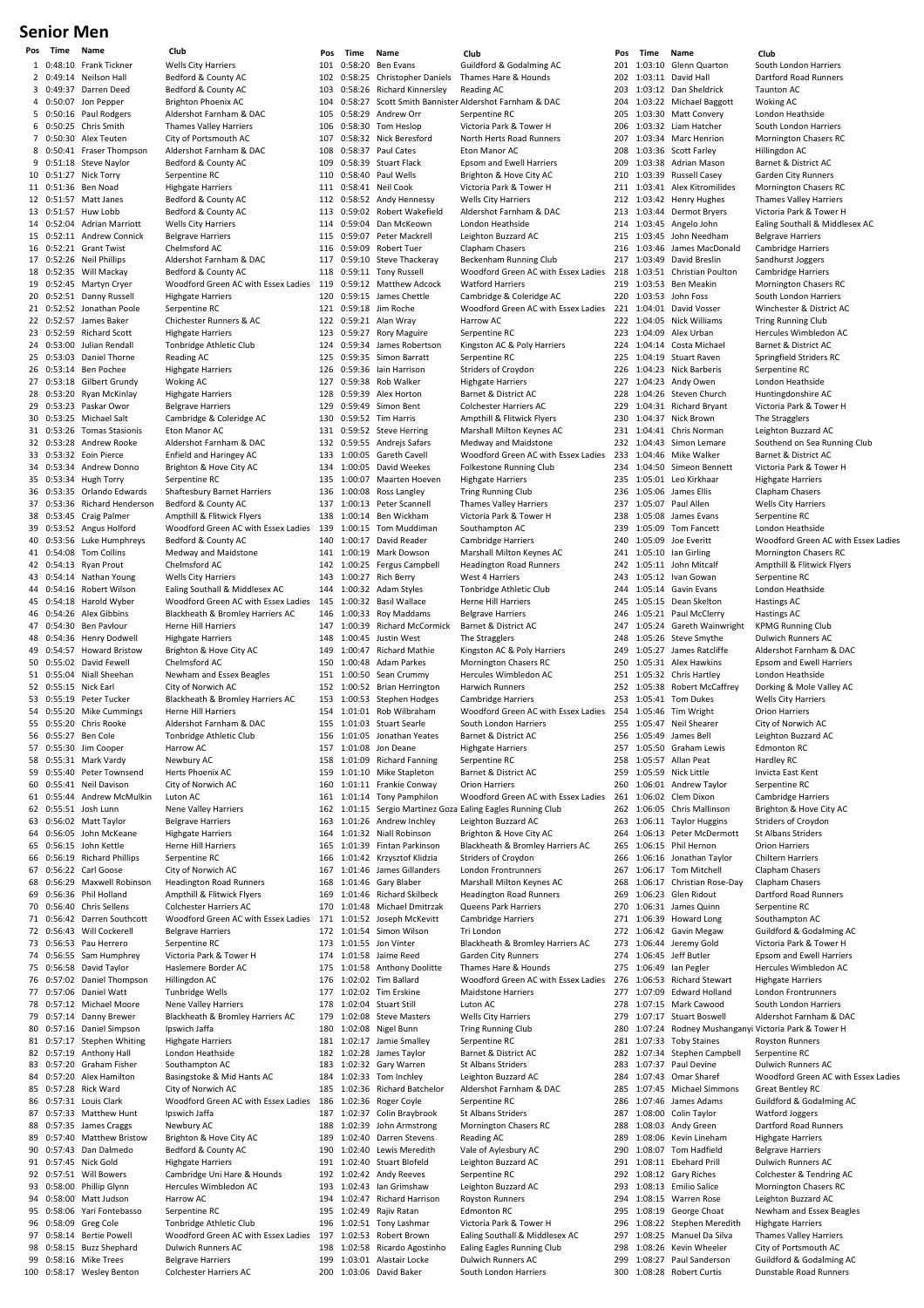# **Senior Men**

301 1:08:38 Paul Mitchell South London Harriers<br>302 1:08:39 Brian Stakelum Faling Fagles Running 303 1:08:41 Andrew Hislop 304 1:08:44 Christof Schwiening Cambridge & Coleridge AC 305 1:08:46 Andy Cohen Wray Bedford & County AC 307 1:08:49 Pete Crockford London Heathside 308 1:08:51 Andy Greenwood Serpentine RC 309 1:08:53 Simon Brotherson<br>310 1:08:54 Ray Gascoyne 311 1:08:59 Andrew Wasdell Marshall Milton Keynes AC 312 1:09:03 Andrew Maynard Chichester Runners & AC 313 1:09:03 John Lynch Mornington Chasers RC 314 1:09:08 Neil Aikman Croydon Harriers 315 1:09:12 Jon Ellis Ealing Southall & Middlesex AC<br>316 1:09:13 Sean Bowen Garden City Runners 316 1:09:13 Sean Bowen Garden City Runners<br>317 1:09:22 Paul Carter Barnet & District AC 1:09:22 Paul Carter 318 1:09:32 Graham Maynard Cambridge Harriers 319 1:09:44 Rob Cope Dulwich Runners AC<br>320 1:09:46 Martin Lloyd Collingwood AC 321 1:09:51 Jose Barretta Dulwich Runners AC 322 1:09:52 Jason Johnson Hastings AC 323 1:09:54 Stuart Pal Brighton Phoenix AC<br>324 1:09:56 Rorv Ferguson West 4 Harriers 324 1:09:56 Rory Ferguson West 4 Harriers<br>325 1:09:58 Carl Heap London Heathsi 325 1:09:58 Carl Heap<br>326 1:09:58 Richard Taylor Serpentine RC 326 1:09:58 Richard Taylor Serpentine RC<br>327 1:10:02 Richard Bell Thames Valley 327 1:10:02 Richard Bell Thames Valley Harriers 328 1:10:03 Simon Carter Beckenham Running Club 329 1:10:05 Chris Morton Striders of Croydon<br>330 1:10:13 Alastair Fadden Bedford Harriers A 330 1:10:13 Alastair Fadden Bedford Harriers AC<br>331 1:10:14 Mick Cairns Victoria Park & Tow 332 1:10:19 Robert Balzanella Dulwich Runners AC 333 1:10:19 Simon Hazel London Heathside 334 1:10:24 Richard Flutter Harwich Runners<br>335 1:10:26 Duncan Steen Victoria Park & To 335 1:10:26 Duncan Steen Victoria Park & Tower H 336 1:10:27 Reuben Burford Dartford Harriers AC  $1:10:29$  Adrian Frost 338 1:10:33 Marcus Cattlin Ipswich Jaffa<br>339 1:10:37 Mark Wadley Serpentine R 339 1:10:37 Mark Wadley Serpentine RC<br>340 1:10:38 Dean Makar Newbury AC Dean Maka 341 1:10:40 Bill Darby Hastings AC 342 1:10:42 Steve Smith St Albans Striders 343 1:10:44 Paul Keech Stopsley Striders 344 1:10:45 Steve Elsmere Newbury AC<br>345 1:10:46 Gary Statford Leighton Buz 346 1:10:47 Joao Diogo Queens Park Harriers 347 1:10:55 John Blake Stubbington Green 348 1:10:55 Neil McGoun Orion Harriers 349 1:10:58 Andrew Randall Collingwood AC 351 1:10:59 Jerry Bryan Barnet & District Barnet & District Act 2011 352 1:11:00 Ian Johnson 353 1:11:06 Simon Webster Striders of Croydon<br>354 1:11:11 Dave Daugirda Fron Manor AC 354 1:11:11 Dave Daugirda<br>355 1:11:13 Leo Pembertor 356 1:11:17 Oliver Greenslade Serpentine RC 357 1:11:21 Daren Roscoe Hillingdon AC 358 1:11:22 Nick Stockman Highgate Harriers<br>359 1:11:23 Iain Donnelly Wimborne AC 1:11:23 Iain Donnelly 360 1:11:23 Jason Browne Dartford Harriers AC 361 1:11:24 Bill Bennett Orion Harriers 362 1:11:29 Ed Tickner Wells City Harriers 363 1:11:30 Rob Mitchell Mornington Chasers RC<br>364 1:11:31 Alex Malzer Serpentine RC 364 1:11:31 Alex Malzer Serpentine<br>365 1:11:31 Dave Cook Crawley AC 1:11:31 Dave Cook<br>1:11:35 Peter Butler 366 1:11:35 Peter Butler Dartford Road Runners 367 1:11:37 Alex Hall Cambridge Harriers 368 1:11:42 Andre Besant Harwich Runners 369 1:11:52 David Breingan Chiltern Harriers 370 1:11:54 Frank Wood Hercules Wimbledon AC<br>371 1:11:56 Andrew Baker Guildford & Godalming 372 1:12:00 Cahal McConville Dunstable Road Runners 373 1:12:04 Chris Smith 374 1:12:06 Trevor Lark Tring Running Club 375 1:12:10 Keith Hollis Southampton AC<br>376 1:12:10 Laurie Hurman Headington Road 376 1:12:10 Laurie Hurman Headington Road Runners 377 1:12:14 Robin Hodkinson Woking AC 378 1:12:18 Will Sutton West 4 Harriers<br>379 1:12:19 John Manning Tring Running C 379 1:12:19 John Manning Tring Running Club<br>380 1:12:20 Michael Eyre Serpentine RC Michael Eyre Serpentine R<br>380 Ker Macrossan Buswich Jaffa 381 1:12:23 Ker Macrossan 383 1:12:31 Colin Overton Ealing Eagles Running Club  $1:12:34$  Joe Hurley 385 1:12:35 Paul Leppard Hillingdon AC<br>386 1:12:37 Nigel Bush South London Harriers 386 1:12:37 Nigel Bush 387 1:12:39 Gavin Clarke North Herts Road Runners<br>388 1:12:40 Mark Young North Herts Road Runners 1:12:40 Mark Young North Herts Road Runners<br>1:12:43 Mark Cornwell Dunstable Road Runners 389 1:12:43 Mark Cornwell Dunstable Road Runners 390 1:12:46 Martin Hawkins Cambridge Harriers 391 1:12:47 John Bignell 392 1:12:51 Stuart Harries Stopsley Striders 393 1:12:52 Roger Alexander Great Bentley RC<br>394 1:12:55 Anthony Wilkinson London Heathside 394 1:12:55 Anthony Wilkinson<br>395 1:13:02 Steve Vincent 396 1:13:06 Glen Hatrick Greenwich 397 1:13:08 Michael Poppy Sittingbourne Striders 399 1:13:19 Martin Searle Hillingdon AC 400 1:13:19 Eamon Bradley Ealing Southall & Middlesex AC

**Pos Time Name Club Pos Time Name Club Pos Time Name Club** Ealing Eagles Running Club<br>Aldershot Farnham & DAC Striders of Croydon Aldershot Farnham & DAC Collingwood AC Victoria Park & Tower H .<br>Leighton Buzzard AC Martin Bright Highgate Harriers<br>1950 Jerry Bryan Barnet & District AC London Heathside Guildford & Godalming AC 382 1:12:24 Alistair Holford Woodford Green AC with Essex Ladies South London Harriers 398 1:13:13 Andrew Lawes Blackheath & Bromley Harriers AC

401 1:13:34 Matt Reidy Watford Harriers 402 1:13:38 Wayne Clements Reading AC<br>403 1:13:51 Richard Beard Bedford Harriers AC 1:13:51 Richard Beard 404 1:13:57 Andy Smith Woodford Green AC with Essex Ladies 405 1:14:01 James Dunn Bedford Harriers<br>406 1:14:09 Martin Rowe Croydon Harriers  $1:14:09$  Martin Rowe 407 1:14:14 Tom Gilbert KPMG Running Club 408 1:14:15 Michael Mann Dulwich Runners AC<br>409 1:14:31 Quamil Isufaj Eton Manor AC 409 1:14:31 Quamil Isufaj<br>410 1:14:41 Alistair Gibson 411 1:14:43 Michael Gallyer Barn Invicta East Kent 412 1:14:45 Mike Moorcroft 413 1:14:49 Phil May Stubbington Green 414 1:14:51 John Weston Ipswich Jaffa<br>415 1:14:54 Jan Leslie Baling Southa 415 1:14:54 Ian Leslie Ealing Southall & Middlesex AC 416 1:14:56 Paul Mason Marshall Milton Keynes AC<br>417 1:14:57 Chin Halmer London Heathside  $1:14:57$  Chip Halmer 418 1:15:01 Paul Carter Havant AC 419 1:15:04 Jon Leigh Stubbington Green<br>420 1:15:07 Andy Stockwell Stubbington Green 1:15:07 Andy Stockwell 421 1:15:09 Toby Kent South London Harriers 422 1:15:14 Rich Chowns Stubbington Green 423 1:15:20 Tom Callaway Stubbington Green<br>424 1:15:29 Malcolm Layery Havant AC 424 1:15:29 Malcolm Lavery Havant AC<br>425 1:15:41 Graham Mavoh Watford Harriers 1:15:41 Graham Mayoh Watford Harriers<br>1:15:42 Richard Derrick St Albans Striders 426 1:15:42 Richard Derrick St Albans Striders<br>427 1:15:48 Keith Akerman Chichester Runners & AC 427 1:15:48 Keith Akerman 428 1:15:57 Steve Le Poidevin Saint Edmund Pacers 429 1:15:58 Paul Chandlers Reigate Priory AC<br>430 1:16:07 Andy Atkins London Frontrunner 430 1:16:07 Andy Atkins London Frontrunners<br>431 1:16:15 Alan Roberts Vale of Aylesbury AC  $1:16:15$  Alan Roberts 432 1:16:24 Paddy Patrick Reigate Priory AC 433 1:16:26 Mark Copeland Wimborne AC<br>434 1:16:35 Jonathan Hunter Bexley AC 434 1:16:35 Jonathan Hunter Bexley AC<br>435 1:16:41 Rex Whitcombe Wells City Harriers 1:16:41 Rex Whitcombe 436 1:16:43 Mark Pedder Dunstable Road Runners<br>437 1:17:07 Chris Tonn Dartford Road Runners 438 1:17:25 Patrick Austin Cambridge Harriers 439 1:17:31 Richard Taylor Haslemere Border AC<br>440 1:17:41 John Bennett Fdmonton RC 1:17:41 John Bennett 441 1:18:04 Kevin Winch Bexley AC 442 1:18:12 Martin Mitchell Stopsley Striders 443 1:18:19 Ed Osborne Beckenham Running Club<br>444 1:18:24 Tom Spanyol Woodford Green AC with 444 1:18:24 Tom Spanyol Woodford Green AC with Essex Ladies 446 1:18:45 Greg Fuzesi Highgate Harriers 447 1:18:46 Malcolm Hall Royston Runners 448 1:18:48 Tim Dow South London Harriers 449 1:18:49 David Campbell Vegan Runners UK<br>450 1:19:02 Kevin Brookman St Albans Striders 1:19:02 Kevin Brookman St Albans Striders<br>1:19:11 Jon Legge Springfield Striders RC 451 1:19:11 Jon Legge<br>452 1:19:12 Colin Ewin 453 1:19:36 Andrew Gates Totton Running Club<br>454 1:19:38 Nigel Dickens Nene Valley Harriers 454 1:19:38 Nigel Dickens<br>455 1:19:42 Richard Bloom Herts Phoenix AC 1:19:42 Richard Bloom 456 1:19:45 Richard Hardy Stopsley Striders 457 1:19:49 Paul Carlisle Great Bentley RC 458 1:19:53 Andy Dean Watford Joggers<br>459 1:19:56 Dean Burch Hillingdon AC 1:19:56 Dean Burch 460 1:19:57 Gavin Newton Crawley AC<br>461 1:20:19 Peter Kingswell-Farr Wimborne AC 461 1:20:19 Peter Kingswell-Farr 462 1:20:25 Mark White Maidstone Harriers 463 1:20:44 Mark Livingstone Hercules Wimbledon AC 464 1:20:45 Paul Wheeldon<br>465 1:20:56 Tom Blavlock 466 1:21:02 Simon Deville 467 1:21:12 Alan Butler Hillingdon AC 468 1:21:23 Steve Trice Garden City Runners<br>469 1:21:37 Robert Burton Hillingdon AC 469 1:21:37 Robert Burton Hillingdon AC<br>470 1:21:44 David Pilbeam Totton Running Club 470 1:21:44 David Pilbeam 472 1:21:58 Robert Birchley Victoria Park & Tower H 473 1:22:09 Norman Hemming Croydon Harriers 474 1:22:13 Nick Feakins Reigate Priory AC<br>475 1:22:21 John Mckim Faling Southall & 475 1:22:21 John Mckim Ealing Southall & Middlesex AC 476 1:22:21 Mark Palmer 477 1:22:33 Geoff Walden Werrington Joggers 478 1:22:36 Patrick Wadsworth Sandhurst Joggers 479 1:22:41 Duncan Ralph Tonbridge Athletic Club<br>480 1:22:43 John Clarke Springfield Striders RC 481 1:22:45 Richard Davies Queens Park Harriers 482 1:22:47 John Brophy Dunstable Road Runners 483 1:22:51 Grahame Eke Folkestone Running Club<br>484 1:23:09 Peter Ellis Barnet & District AC 1:23:09 Peter Ellis 485 1:23:12 Mark Warburton West 4 Harriers 486 1:23:16 Derek Clark 487 1:23:17 Mark Sains Stopsley Striders<br>488 1:23:20 Robert Rve Crovdon Harriers 488 1:23:20 Robert Rye Croydon Harriers<br>489 1:23:26 Matt Kiernan Croydon Harriers 1:23:26 Matt Kiernan Croydon Harriers<br>1:23:37 Dominic Woolford Folkestone Running Club 490 1:23:37 Dominic Woolford Folkestone Rundel Clubbs 1:23:56 Neil Bradshaw 1:23:56 Neil Bradshaw 492 1:23:58 Gary Stringer Ealing Southall & Middlesex AC 493 1:24:06 Roger Green Woodford Green AC with Essex Ladies<br>494 1:24:13 Francis Sykes Yaxley Runners 494 1:24:13 Francis Sykes Yaxley Runners  $1:24:26$  Steve Adams 496 1:24:29 Simon Wilson Mornington Chasers RC 497 1:24:53 Paul Bridges Springfield Striders RC 498 1:24:53 Lance Tabrahum Eton Manor AC 499 1:24:58 Moshin Harhara Croydon Harriers

410 1:14:41 Alistair Gibson Guildford & Godalming AC Dartford Road Runners Vegan Runners UK Garden City Runners Chichester Runners & AC<br>Eton Manor AC 471 1:21:47 Mark Stock Sandhurst Joggers Springfield Striders RC 500 1:25:24 Ian Smith Basingstoke & Mid Hants AC

| 501        |                      |      | 1:25:28 David Hinds                                 | Serpentine RC                                            |                                              |
|------------|----------------------|------|-----------------------------------------------------|----------------------------------------------------------|----------------------------------------------|
| 502        |                      |      | 1:25:44 Derek Harrison                              | <b>Tunbridge Wells</b>                                   |                                              |
| 503        |                      |      | 1:25:46 Simon Watts                                 | Serpentine RC                                            |                                              |
|            |                      |      |                                                     | 504 1:25:50 Andrew MacFarlane Ealing Eagles Running Club |                                              |
| 505        |                      |      | 1:25:55 Paul McLaughlin                             | Pitsea Running Club                                      |                                              |
| 506        |                      |      | 1:26:13 Sean Murphy                                 | <b>Yaxley Runners</b>                                    |                                              |
| 507        |                      |      | 1:26:20 Declan Phelan<br>1:26:47 Mark Newell        | Victoria Park & Tower H<br><b>Cambridge Harriers</b>     |                                              |
| 508        |                      |      |                                                     |                                                          |                                              |
| 509        |                      |      | 1:26:48 Jeremy Smith                                | Ipswich Harriers                                         |                                              |
| 510        |                      |      | 1:27:21 Mark Duckworth                              | Sandhurst Joggers                                        |                                              |
| 511        |                      |      | 1:27:33 Chris Williams                              | Leighton Buzzard AC                                      |                                              |
| 512        |                      |      | 1:28:40 Dave Reading                                | Chichester Runners & AC<br>Dunstable Road Runners        |                                              |
| 513        |                      |      | 1:29:15 Bill Crane                                  |                                                          |                                              |
| 514        |                      |      | 1:29:42 David Shortridge                            | Victoria Park & Tower H                                  |                                              |
| 515<br>516 |                      |      | 1:29:45 Chris Capps                                 | <b>Bedford Harriers AC</b>                               |                                              |
|            |                      |      | 1:30:06 James Rouse                                 | <b>Watford Harriers</b>                                  |                                              |
| 517        |                      |      | 1:30:07 John Betts                                  | Chichester Runners & AC                                  |                                              |
| 518        |                      |      | 1:30:22 Mark Travers                                | <b>Tring Running Club</b>                                |                                              |
|            |                      |      | 519 1:30:41 Steve Rigby                             | South London Harriers                                    |                                              |
|            |                      |      | 520 1:31:02 Terry Wardale                           | Bexley AC                                                |                                              |
|            |                      |      | 521 1:31:10 Richard Pearson                         | Southampton AC                                           |                                              |
|            |                      |      | 522 1:31:18 Vernon Thomas                           | Greenwich                                                |                                              |
|            |                      |      | 523 1:31:20 Tim Brockington                         | Springfield Striders RC                                  |                                              |
| 524        |                      |      | 1:31:24 Gary Bagnall                                | Victoria Park & Tower H                                  |                                              |
| 525        |                      |      | 1:34:09 Paul Brooks                                 | Luton AC                                                 |                                              |
|            |                      |      | 526 1:34:40 Mark Haynes                             | Leighton Buzzard AC                                      |                                              |
| 527        |                      |      | 1:35:01 Christopher Fadden                          | <b>Bedford Harriers AC</b>                               |                                              |
| 528        |                      |      | 1:35:05 John Corcoran                               | <b>Cambridge Harriers</b>                                |                                              |
| 529        |                      |      | 1:35:28 Ian Kennedy                                 | Wimborne AC                                              |                                              |
|            |                      |      | 530 1:35:49 Tom Brassington                         | <b>Bedford Harriers AC</b>                               |                                              |
| 531        |                      |      | 1:36:21 Peter Cornes                                | Poole AC                                                 |                                              |
| 532        |                      |      | 1:37:26 Peter Bates                                 | Pitsea Running Club                                      |                                              |
|            |                      |      | 533 1:37:39 Barrie John Nicholls                    | Dulwich Runners AC                                       |                                              |
| 534        |                      |      | 1:40:32 Mark Conyers                                | Queens Park Harriers                                     |                                              |
| 535        |                      |      | 1:40:44 Alan Wells                                  | Hillingdon AC                                            |                                              |
|            |                      |      | 536 1:40:58 Naresh Trivedi                          | <b>Edmonton RC</b>                                       |                                              |
| 537        |                      |      | 1:41:26 Steve Crane                                 | <b>Bedford Harriers AC</b>                               |                                              |
| 538        |                      |      | 1:41:34 Rick Oliver                                 | <b>Edmonton RC</b>                                       |                                              |
| 539        |                      |      | 1:43:54 Peter Faulkner                              | <b>Mornington Chasers RC</b>                             |                                              |
| 540        |                      |      | 1:50:19 John Warren                                 | St Albans Striders                                       |                                              |
| 541        |                      |      | 1:53:05 Brendan Omahoney Ampthill & Flitwick Flyers |                                                          |                                              |
|            |                      |      |                                                     |                                                          |                                              |
|            |                      |      |                                                     |                                                          |                                              |
|            | <b>Team Results:</b> |      |                                                     |                                                          |                                              |
|            | Pos                  |      | Points Team / Club                                  |                                                          | <b>Placings</b>                              |
|            | 1                    | 57   | Bedford & County AC                                 |                                                          | (239121318)                                  |
|            | 2                    | 156  | <b>Highgate Harriers</b>                            |                                                          | (11 20 23 26 28 48)                          |
|            | 3                    | 221  | Aldershot Farnham & DAC                             |                                                          | (58173255104)                                |
|            | 4                    | 300  | Serpentine RC                                       |                                                          | (10 21 35 66 73 95)                          |
|            | 5                    | 357  | Woodford Green AC with Essex L                      |                                                          | (19 39 45 71 86 97)                          |
|            |                      |      |                                                     |                                                          |                                              |
|            | 6                    | 424  | <b>Belgrave Harriers</b>                            |                                                          | (15 29 63 72 99 146)                         |
|            | 7                    | 586  | <b>Wells City Harriers</b>                          |                                                          | (114 43 112 179 237                          |
|            | 8                    | 708  | Brighton & Hove City AC                             |                                                          | (34 49 89 110 164 26                         |
|            | 9                    | 838  | Victoria Park & Tower H                             |                                                          | (74 106 111 138 196                          |
|            | 10                   | 914  | Blackheath & Bromley Harriers A                     |                                                          | (46 53 79 165 173 39                         |
|            | 11                   | 981  | Barnet & District AC                                |                                                          | (128 147 156 159 18.                         |
|            | 12                   | 1077 | Leighton Buzzard AC                                 |                                                          | ( 115 163 184 191 19:                        |
|            |                      |      |                                                     |                                                          |                                              |
|            | 13                   | 1111 | London Heathside                                    |                                                          | (82 114 205 227 239                          |
|            | 14                   | 1159 | <b>Cambridge Harriers</b>                           |                                                          | (140 153 171 216 218                         |
|            | 15                   | 1216 | Mornington Chasers RC                               |                                                          | (150 188 207 211 21!                         |
|            | 16                   | 1260 | South London Harriers                               |                                                          | (155 200 201 206 22)                         |
|            | 17                   | 1438 | Dulwich Runners AC                                  |                                                          | (98 199 248 283 291                          |
|            | 18                   | 1543 | Striders of Croydon                                 |                                                          | (126 166 263 306 325                         |
|            | 19                   | 1575 | Hercules Wimbledon AC                               |                                                          | (93 151 223 275 370                          |
|            |                      |      |                                                     |                                                          | (44 197 214 315 400                          |
|            | 20                   | 1585 | Ealing Southall & Middlesex AC                      |                                                          |                                              |
|            | 21                   | 1705 | Eton Manor AC                                       |                                                          | (31 108 337 354 409                          |
|            | 22                   | 1739 | Guildford & Godalming AC                            |                                                          | (101 272 286 299 37:                         |
|            | 23                   | 1809 | <b>Tring Running Club</b>                           |                                                          | (136 180 222 374 37!                         |
|            | 24                   | 1816 | Hillingdon AC                                       |                                                          | (76 208 357 385 391                          |
|            | 25                   | 1852 | St Albans Striders                                  |                                                          | (183 187 264 342 426                         |
|            | 26                   | 2150 | Chichester Runners & AC                             |                                                          | (22 312 412 427 465                          |
|            |                      |      |                                                     |                                                          |                                              |
|            | 27                   | 2444 | Stubbington Green                                   |                                                          | (347 413 419 420 42)                         |
|            | 28                   | 2492 | Dunstable Road Runners                              |                                                          | (300 372 389 436 48)                         |
|            | 29<br>30             | 2640 | Springfield Striders RC<br>2669 Croydon Harriers    |                                                          | (225 451 464 480 49)<br>(314 406 473 488 489 |

31 2710 Bedford Harriers AC (330 403 405 515 52)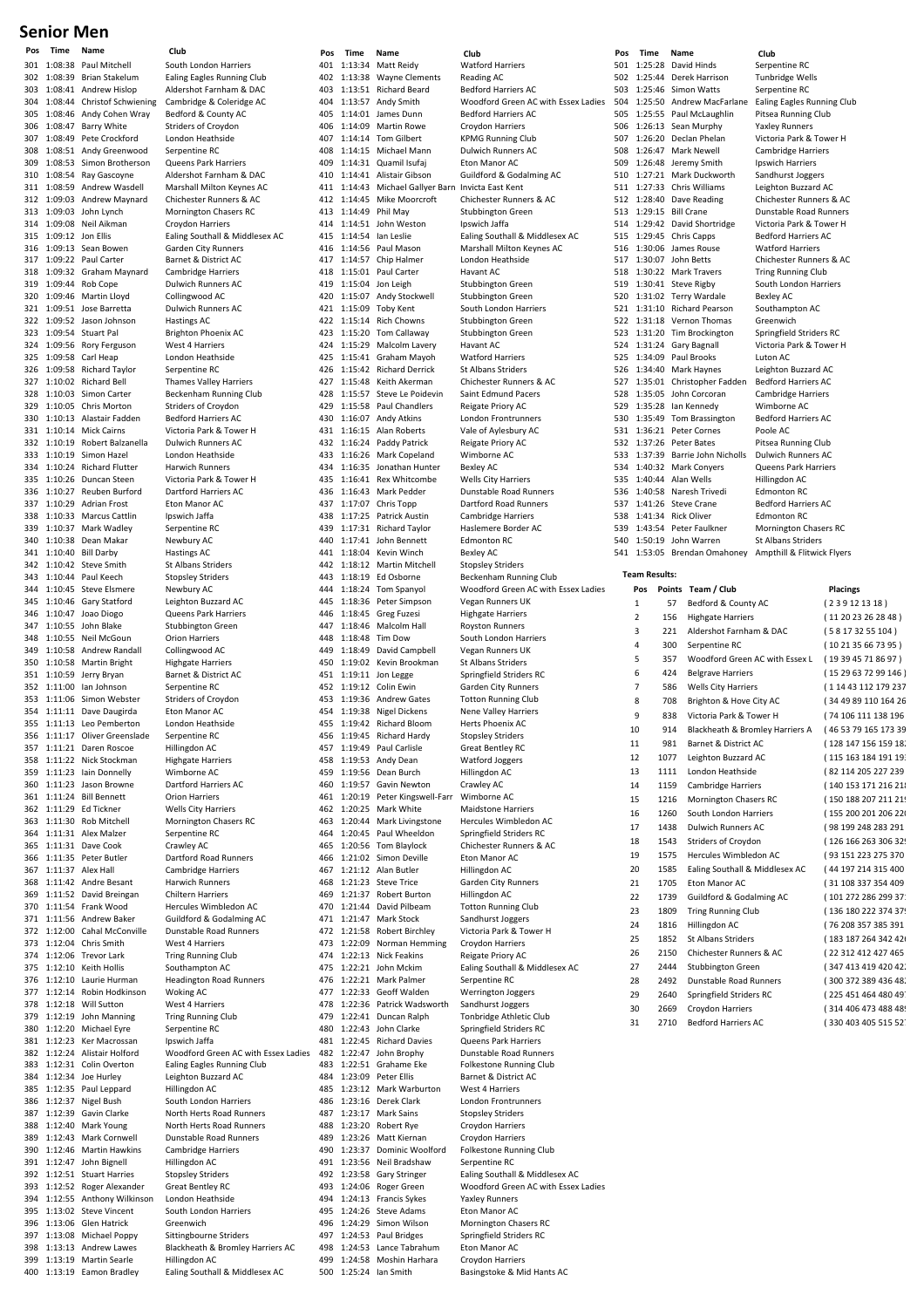# **Under 20 Men**

| Pos | Time    |      | No Name                 | Club                               | Pos | Time | No Name | Club |
|-----|---------|------|-------------------------|------------------------------------|-----|------|---------|------|
| 1   | 0:25:24 | 2287 | Ian Bailey              | Aldershot Farnham & DAC            |     |      |         |      |
| 2   | 0:25:55 | 2419 | Jonathan Davies         | Reading AC                         |     |      |         |      |
| 3   | 0:26:08 | 2427 | Michael Callegari       | <b>Shaftesbury Barnet Harriers</b> |     |      |         |      |
|     |         |      |                         |                                    |     |      |         |      |
| 4   | 0:26:18 | 2494 | <b>Ed Shepherd</b>      | Woodford Green AC with Ess         |     |      |         |      |
| 5   | 0:26:25 | 2291 | Joshua Grace            | Aldershot Farnham & DAC            |     |      |         |      |
| 6   | 0:26:31 | 2433 | Will Rye Hodges         | <b>Shaftesbury Barnet Harriers</b> |     |      |         |      |
|     |         |      |                         |                                    |     |      |         |      |
| 7   | 0:26:34 | 2369 | Ross Skelton            | Hastings AC                        |     |      |         |      |
| 8   | 0:26:46 | 2440 | James McMurray          | St Albans Striders                 |     |      |         |      |
| 9   | 0:26:51 | 2310 | Matt Leach              | Bedford & County AC                |     |      |         |      |
|     |         |      |                         |                                    |     |      |         |      |
| 10  | 0:26:54 | 2426 | <b>Frank Bailey</b>     | <b>Shaftesbury Barnet Harriers</b> |     |      |         |      |
| 11  | 0:27:02 | 2468 | Luca Russo              | Tonbridge Athletic Club            |     |      |         |      |
| 12  | 0:27:06 | 2343 | Peter Chamers           | Croydon Harriers                   |     |      |         |      |
|     |         |      |                         |                                    |     |      |         |      |
| 13  | 0:27:06 | 2454 | Mohamed Mohamed         | Thames Valley Harriers             |     |      |         |      |
| 14  | 0:27:09 | 2289 | <b>Harrison Curling</b> | Aldershot Farnham & DAC            |     |      |         |      |
| 15  | 0:27:10 | 2487 | <b>Bradley Goater</b>   | Windsor Slough Eton & Houn         |     |      |         |      |
|     | 0:27:16 | 2288 |                         | Aldershot Farnham & DAC            |     |      |         |      |
| 16  |         |      | <b>Ben Bradley</b>      |                                    |     |      |         |      |
| 17  | 0:27:21 | 2294 | <b>Toby Smith</b>       | Aldershot Farnham & DAC            |     |      |         |      |
| 18  | 0:27:26 | 2473 | <b>Macauley Delo</b>    | West Suffolk AC                    |     |      |         |      |
| 19  | 0:27:42 | 2382 | Robel Bahelbi           | <b>Highgate Harriers</b>           |     |      |         |      |
|     |         |      |                         |                                    |     |      |         |      |
| 20  | 0:27:44 | 2447 | Nyle Clinton            | Swindon Harriers                   |     |      |         |      |
| 21  | 0:27:56 | 2488 | Alex Goodall            | Windsor Slough Eton & Houn         |     |      |         |      |
| 22  | 0:27:58 | 2485 | Nathan Ditton           | Windsor Slough Eton & Houn         |     |      |         |      |
|     |         |      |                         |                                    |     |      |         |      |
| 23  | 0:28:11 | 2463 | Charlie Joslin Allen    | Tonbridge Athletic Club            |     |      |         |      |
| 24  | 0:28:23 | 2323 | Ian Crowe Wright        | Brighton & Hove City AC            |     |      |         |      |
| 25  | 0:28:29 | 2336 | Tom Hook                | City of Norwich AC                 |     |      |         |      |
|     |         |      |                         |                                    |     |      |         |      |
| 26  | 0:28:30 | 2358 | Ollie Garrod            | Epsom and Ewell Harriers           |     |      |         |      |
| 27  | 0:28:34 | 2481 | Callum Kennedy          | Wimborne AC                        |     |      |         |      |
| 28  | 0:28:41 | 2389 | Andrew Revell           | Ipswich Harriers                   |     |      |         |      |
| 29  |         | 2302 |                         |                                    |     |      |         |      |
|     | 0:28:43 |      | Thomas Richardson       | <b>Basildon AC</b>                 |     |      |         |      |
| 30  | 0:28:45 | 2318 | Thomas Wright           | Bexley AC                          |     |      |         |      |
| 31  | 0:28:52 | 2344 | Dominic Nolan           | Croydon Harriers                   |     |      |         |      |
| 32  |         | 2442 | Adam Villard            | St Mary's Richmond AC              |     |      |         |      |
|     | 0:28:54 |      |                         |                                    |     |      |         |      |
| 33  | 0:29:02 | 2372 | Jamie Buckley Stanton   | Havering Mayesbrook AC             |     |      |         |      |
| 34  | 0:29:04 | 2423 | Jack Williams           | Reading AC                         |     |      |         |      |
| 35  | 0:29:20 | 2490 | Eoghan Totten           | Windsor Slough Eton & Houn         |     |      |         |      |
|     |         |      |                         |                                    |     |      |         |      |
| 36  | 0:29:22 | 2482 | Matthew Duffin          | Winchester & District AC           |     |      |         |      |
| 37  | 0:29:23 | 2421 | Jonathan Roberts        | Reading AC                         |     |      |         |      |
| 38  | 0:29:26 | 2368 | Sean Parker Harding     | <b>Hastings AC</b>                 |     |      |         |      |
|     |         |      |                         |                                    |     |      |         |      |
| 39  | 0:29:27 | 2370 | Matthew Gordon          | Havant AC                          |     |      |         |      |
| 40  | 0:29:28 | 2391 | <b>Billy Mead</b>       | Leighton Buzzard AC                |     |      |         |      |
| 41  | 0:29:28 | 2420 | David Lewis             | Reading AC                         |     |      |         |      |
|     |         |      |                         |                                    |     |      |         |      |
| 42  | 0:29:29 | 2385 | <b>Adrian Faulty</b>    | Horsham Blue Star Harriers         |     |      |         |      |
| 43  | 0:29:29 | 2450 | Rowan Preece            | Taunton AC                         |     |      |         |      |
| 44  | 0:29:42 | 2436 | Rhys Gillard            | Southend on Sea Running Clu        |     |      |         |      |
|     |         |      |                         |                                    |     |      |         |      |
| 45  | 0:29:45 | 2497 | Mateusz Sliwinski       | <b>Wycombe Phoenix Harriers</b>    |     |      |         |      |
| 46  | 0:29:46 | 2476 | Jonny Cornish           | White Horse Harriers AC            |     |      |         |      |
| 47  | 0:29:57 | 2470 | James Thompson          | Tonbridge Athletic Club            |     |      |         |      |
|     |         |      |                         |                                    |     |      |         |      |
| 48  | 0:30:11 | 2408 | Lloyd Kempson           | Nene Valley Harriers               |     |      |         |      |
| 49  | 0:30:18 | 2346 | <b>Ben Savill</b>       | Croydon Harriers                   |     |      |         |      |
| 50  | 0:30:20 | 2435 | <b>Ashley Capel</b>     | Southend on Sea Running Clu        |     |      |         |      |
|     |         |      |                         |                                    |     |      |         |      |
| 51  | 0:30:22 | 2496 | Kieran Gilfedder        | <b>Wycombe Phoenix Harriers</b>    |     |      |         |      |
| 52  | 0:30:34 | 2422 | Edward Stockdale        | Reading AC                         |     |      |         |      |
| 53  | 0:30:41 | 2431 | Ashok Mathur            | Shaftesbury Barnet Harriers        |     |      |         |      |
|     |         |      |                         |                                    |     |      |         |      |
| 54  | 0:30:50 | 2388 | Oliver Jones            | Ipswich Harriers                   |     |      |         |      |
| 55  | 0:30:51 | 2455 | Joseph Kirton           | Thetford AC                        |     |      |         |      |
| 56  | 0:31:00 | 2452 | Isaac Taschimowitz      | <b>Taunton AC</b>                  |     |      |         |      |
| 57  | 0:31:11 | 2417 | Alex Bow                | Reading AC                         |     |      |         |      |
|     |         |      |                         |                                    |     |      |         |      |
| 58  | 0:31:20 | 2316 | Adam Willis             | Bexley AC                          |     |      |         |      |
| 59  | 0:31:22 | 2451 | Alex Rogers             | <b>Taunton AC</b>                  |     |      |         |      |
| 60  | 0:31:26 | 2311 | Matt Nicholson          | Bedford & County AC                |     |      |         |      |
|     |         | 2456 | Dennis Cross            | <b>Thurrock Harriers</b>           |     |      |         |      |
| 61  | 0:31:30 |      |                         |                                    |     |      |         |      |
| 62  | 0:31:31 | 2380 | John Tayleur            | <b>Herne Hill Runners</b>          |     |      |         |      |
| 63  | 0:31:35 | 2333 | George Gillingwater     | Chiltern Harriers                  |     |      |         |      |
| 64  | 0:31:39 | 2401 | <b>Ryan Burling</b>     | Marshall Milton Keynes AC          |     |      |         |      |
|     |         |      |                         |                                    |     |      |         |      |
| 65  | 0:31:42 | 2412 | Ryan Meredith           | Oxford City AC                     |     |      |         |      |
| 66  | 0:31:45 | 2459 | Alec Finch              | <b>Thurrock Harriers</b>           |     |      |         |      |
| 67  | 0:32:02 | 2325 | <b>Charlie Noakes</b>   | Brighton & Hove City AC            |     |      |         |      |
|     |         |      |                         |                                    |     |      |         |      |
| 68  | 0:32:12 | 2350 | Mark Cameron            | Ealing Southall & Middlesex /      |     |      |         |      |
| 69  | 0:32:15 | 2475 | <b>Robert Smailes</b>   | West Suffolk AC                    |     |      |         |      |
| 70  | 0:32:20 | 2409 | Jad El-Houssami         | Newham and Essex Beagles           |     |      |         |      |
|     |         |      |                         |                                    |     |      |         |      |
| 71  | 0:32:44 | 2439 | Jamie Abbiss            | St Albans Striders                 |     |      |         |      |
| 72  | 0:33:02 | 2300 | Alex Emanuel            | Barnet & District AC               |     |      |         |      |
| 73  | 0:33:05 | 2407 | Ross Hussikson          | Nene Valley Harriers               |     |      |         |      |
|     |         |      |                         |                                    |     |      |         |      |
| 74  | 0:33:16 | 2326 | <b>Harvey Noakes</b>    | Brighton & Hove City AC            |     |      |         |      |
| 75  | 0:33:51 | 2471 | Stuart Buckingham       | <b>Watford Harriers</b>            |     |      |         |      |
| 76  | 0:34:07 | 2317 | Charles Winch           | Bexley AC                          |     |      |         |      |
| 77  | 0:34:42 | 2383 | Pierce Boyle            |                                    |     |      |         |      |
|     |         |      |                         | <b>Highgate Harriers</b>           |     |      |         |      |
| 78  | 0:34:53 | 2315 | Joseph Gunton           | Bexley AC                          |     |      |         |      |
| 79  | 0:34:58 | 2347 | Chris Donnellan         | Dagenham 88 Runners                |     |      |         |      |
| 80  | 0:35:53 | 2453 | Fahad Abdi              | Thames Valley Harriers             |     |      |         |      |
|     |         |      |                         |                                    |     |      |         |      |
| 81  | 0:36:53 | 2349 | Akira Anzai Jackson     | Ealing Southall & Middlesex /      |     |      |         |      |
| 82  | 0:51:14 | 2397 | Iziah Turner            | London Heathside                   |     |      |         |      |

**Team Results:**

| Pos            |     | Points Team / Club                 | <b>Placings</b> |
|----------------|-----|------------------------------------|-----------------|
| $\mathbf{1}$   | 36  | Aldershot Farnham & DAC            | (151416)        |
| $\overline{2}$ | 72  | <b>Shaftesbury Barnet Harriers</b> | (361053)        |
| 3              | 93  | Windsor Slough Eton & Hounslow     | (15212235)      |
| 4              | 114 | Reading AC                         | (2343741)       |
| 5              | 242 | Bexley AC                          | (30587678)      |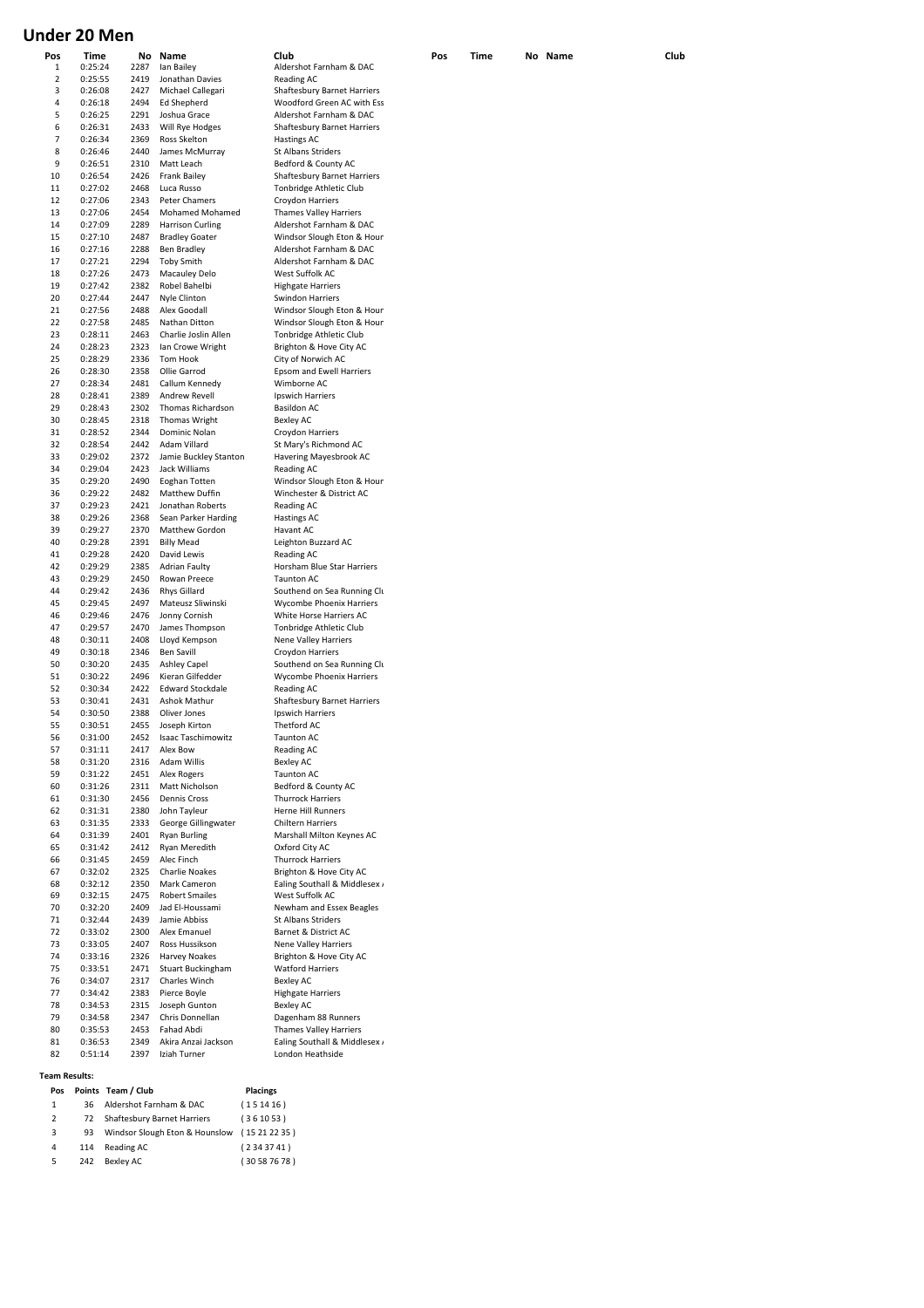# **Under 20 Women**

| Pos<br>1       | Time<br>0:21:11 | 1924 | No Name<br>Emelia Gorecka    | Club<br>Aldershot Farnham & DAC    | Pos | Time | No Name | Club |
|----------------|-----------------|------|------------------------------|------------------------------------|-----|------|---------|------|
| 2              | 0:21:35         | 1989 | Rebecca Weston               | Invicta East Kent                  |     |      |         |      |
| 3              | 0:22:25         | 1967 | Iona Lake                    | City of Norwich AC                 |     |      |         |      |
| 4              | 0:22:43         | 1917 | Jess Andrews                 | Aldershot Farnham & DAC            |     |      |         |      |
| 5              | 0:23:01         | 1927 | <b>Emily Hosker Thornill</b> | Aldershot Farnham & DAC            |     |      |         |      |
| 6              | 0:23:04         | 2007 | Melissa Hawtin               | Oxford City AC                     |     |      |         |      |
| $\overline{7}$ | 0:23:18         | 2018 | Sophie Connor                | <b>Shaftesbury Barnet Harriers</b> |     |      |         |      |
| 8              | 0:23:32         | 1921 | Poppy Disley May             | Aldershot Farnham & DAC            |     |      |         |      |
| 9              | 0:23:49         | 1926 | Ruth Haynes                  | Aldershot Farnham & DAC            |     |      |         |      |
| 10             | 0:23:52         | 1957 | George Schweining            | Cambridge & Coleridge AC           |     |      |         |      |
| 11             | 0:24:00         | 2060 | Sidnie Sales                 | Woodford Green AC with Ess         |     |      |         |      |
| 12             | 0:24:07         | 1923 | Laura Gent                   | Aldershot Farnham & DAC            |     |      |         |      |
| 13             | 0:24:10         | 2046 | Justine Anthony              | West Suffolk AC                    |     |      |         |      |
| 14             | 0:24:12         | 2050 | Jennifer McLachlan           | Winchester & District AC           |     |      |         |      |
| 15             | 0:24:25         | 1977 | Adelle Tracey                | Guildford & Godalming AC           |     |      |         |      |
| 16             | 0:24:27         | 1954 | Emma Dixon                   | Brighton & Hove City AC            |     |      |         |      |
| 17             | 0:24:39         | 1950 | Rebecca Berger North         | Bracknell AC                       |     |      |         |      |
| 18             | 0:24:45         | 1990 | Chloe Turmel                 | Jersey Spartans AC                 |     |      |         |      |
| 19             | 0:24:52         | 2043 | Nicola Wilkinson             | Tonbridge Athletic Club            |     |      |         |      |
| 20             | 0:25:16         | 1969 | Nastassja Potgieter          | City of Norwich AC                 |     |      |         |      |
| 21             | 0:25:20         | 2006 | Lauren Hawtin                | Oxford City AC                     |     |      |         |      |
| 22             | 0:25:31         | 2057 | Nicole Swaffield             | Windsor Slough Eton & Houn         |     |      |         |      |
| 23             | 0:25:35         | 1966 | <b>Mabel Beckett</b>         | City of Norwich AC                 |     |      |         |      |
| 24             | 0:25:39         | 1929 | Susan Shiel Rankin           | Aldershot Farnham & DAC            |     |      |         |      |
| 25             | 0:25:45         | 1955 | Rachel Titheradge            | Brighton & Hove City AC            |     |      |         |      |
| 26             | 0:25:55         | 1962 | Kim Johansen                 | Chelmsford AC                      |     |      |         |      |
| 27             | 0:26:01         | 1992 | Maddy Smith                  | Lewes AC                           |     |      |         |      |
| 28             | 0:26:04         | 2031 | Lauren Major                 | St Mary's Richmond AC              |     |      |         |      |
| 29             | 0:26:06         | 1948 | Amber Reed                   | Blackheath & Bromley Harrie        |     |      |         |      |
| 30             | 0:26:33         | 1974 | Katie Bingle                 | Guildford & Godalming AC           |     |      |         |      |
| 31             | 0:26:34         | 2020 | Molly Patch                  | Shaftesbury Barnet Harriers        |     |      |         |      |
| 32             | 0:26:43         | 2008 | Jade Walker                  | Oxford City AC                     |     |      |         |      |
| 33             | 0:26:48         | 2048 | Laura Fenwich                | Winchester & District AC           |     |      |         |      |
| 34             | 0:26:56         | 1973 | Anna Rust                    | <b>Exeter Harriers</b>             |     |      |         |      |
| 35             | 0:26:57         | 1978 | Amy Bream                    | Havant AC                          |     |      |         |      |
| 36             | 0:27:02         | 1985 | Hannah Wells                 | Hillingdon AC                      |     |      |         |      |
| 37             | 0:27:14         | 1916 | Cordelia Parker              | Abingdon AAC                       |     |      |         |      |
| 38             | 0:27:16         | 2049 | Sarah Lawson                 | Winchester & District AC           |     |      |         |      |
| 39             | 0:27:17         | 1956 | Megan Bradford               | Brighton Phoenix AC                |     |      |         |      |
| 40             | 0:27:20         | 2204 | Armanni Antoine-Chagar       | <b>Orion Harriers</b>              |     |      |         |      |
| 41             | 0:27:24         | 1951 | Philippa Bowden              | Bracknell AC                       |     |      |         |      |
| 42             | 0:27:35         | 1937 | <b>Megan Shreeves</b>        | Bedford & County AC                |     |      |         |      |
| 43             | 0:28:17         | 2047 | Katie Duncan                 | West Suffolk AC                    |     |      |         |      |
| 44             | 0:28:19         | 1971 | Rebecca Cooke                | Colchester Harriers AC             |     |      |         |      |
| 45             | 0:28:45         | 2045 | Jade Watson                  | <b>Werrington Joggers</b>          |     |      |         |      |
| 46             | 0:29:01         | 1925 | Siobhan Harrison             | Aldershot Farnham & DAC            |     |      |         |      |
| 47             | 0:29:10         | 1987 | <b>Eleanor Smith</b>         | Huntingdonshire AC                 |     |      |         |      |
| 48             | 0:29:15         | 1932 | Charlotte Michael            | Barnet & District AC               |     |      |         |      |
| 49             | 0:29:22         | 1972 | Rebecca Wilby                | Dartford Harriers AC               |     |      |         |      |
| 50             | 0:29:35         | 1979 | Grace Crumplan               | Havant AC                          |     |      |         |      |
| 51             | 0:29:54         | 2021 | Suzu Sato                    | <b>Shaftesbury Barnet Harriers</b> |     |      |         |      |
| 52             | 0:32:15         | 2015 | Emma Taylor                  | Reading AC                         |     |      |         |      |
| 53             | 0:32:27         | 1998 | Charlotte Harris             | <b>Nene Valley Harriers</b>        |     |      |         |      |
|                |                 |      |                              |                                    |     |      |         |      |

**Pos Team Points / Club Placings**

1 18 Aldershot Farnham & DAC (1458) 2 91 Aldershot Farnham & DAC (912 24 46)

**Team Results:**

### Woodford Green AC with Ess 12 12 1924<br>Mark Farnham & DAC West Suffolk AC erighton & Hove City AC 11.<br>Bracknell AC lersey Spartans AC Tonbridge Athletic Club 2.<br>20 0:25:25:25:25:25 2.<br>21 Oxford City AC 2020 - 25<br>2002 Nindsor Slough Eton & Houn 2.<br>23 Of Norwich AC Aldershot Farnham & DAC Brighton & Hove City AC 26 0:25:55 1962 Kim Johansen Chelmsford AC **2**<br>Lewes AC 5t Mary's Richmond AC Blackheath & Bromley Harrie .<br>3 xford City AC Winchester & District AC **Exeter Harriers Havant AC** 36 0:27:02 1985 Hannah Wells Hillingdon AC 37 0:27:14 1916 Cordelia Parker Abingdon AAC winchester & District AC Brighton Phoenix AC .<br>Drion Harriers 41 0:27:24 1951 Philippa Bowden Bracknell AC **Bedford & County AC** West Suffolk AC .<br>Colchester Harriers AC Huntingdonshire AC Barnet & District AC **Dartford Harriers AC Havant AC** 51 0:29:54 2021 Suzu Sato Shaftesbury Barnet Harriers .<br>Reading AC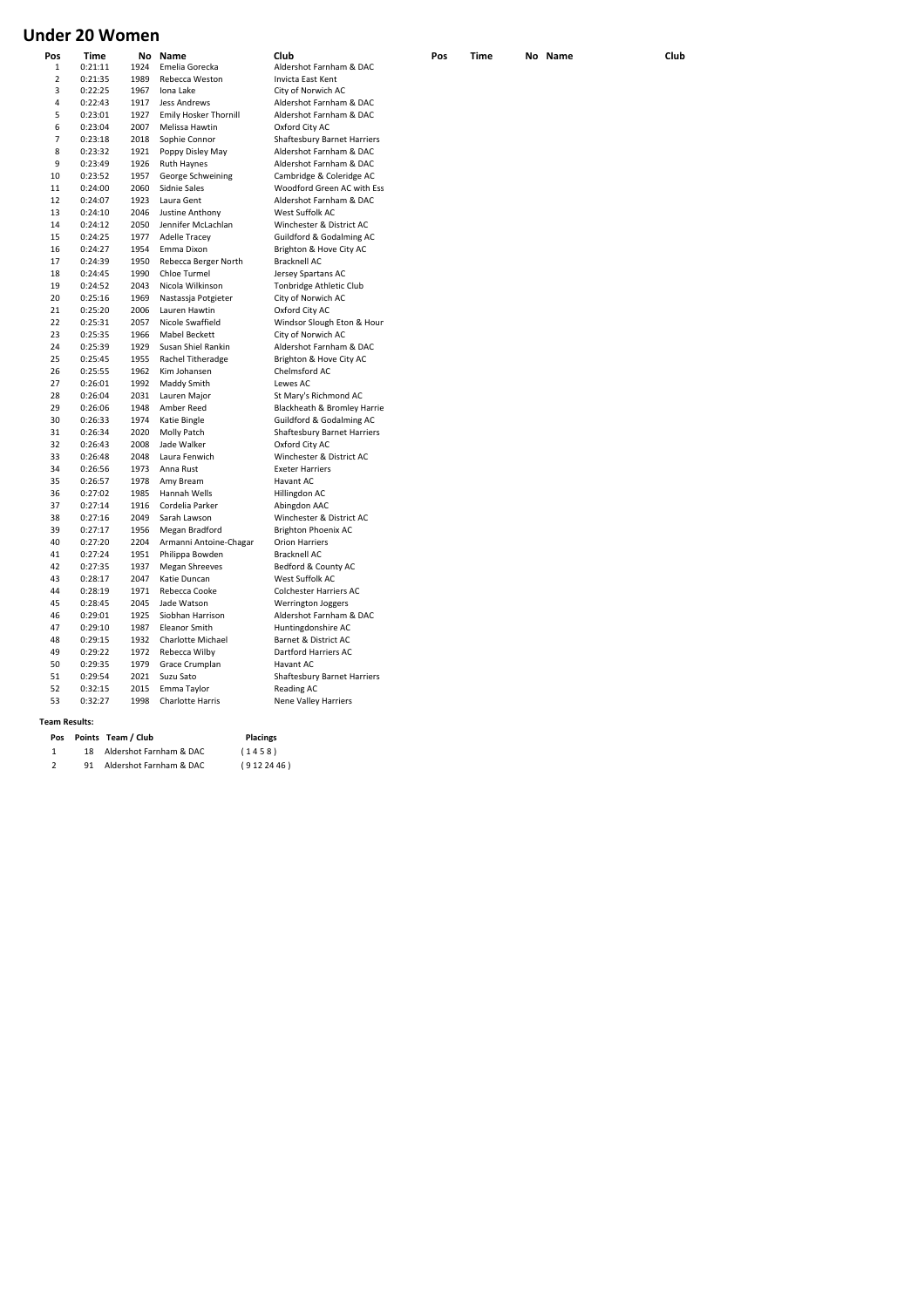# **Under 17 Men**

| Pos | Time | Name                                            | Club                                | Pos | Time                 | Name                                             | Club                           |                 | Pos | Time | Name | Club |
|-----|------|-------------------------------------------------|-------------------------------------|-----|----------------------|--------------------------------------------------|--------------------------------|-----------------|-----|------|------|------|
|     |      | 1 0:19:59 Ryan Isaacson                         | Bedford & County AC                 |     |                      | 101 0:23:13 Daniel Cade                          | Cambridge & Coleridge AC       |                 |     |      |      |      |
|     |      | 2 0:20:00 Scott Halstead                        | <b>Bracknell AC</b>                 |     |                      | 102 0:23:15 Ellis Taylor                         | Basingstoke & Mid Hants AC     |                 |     |      |      |      |
| 3   |      | 0:20:01 Max Nicholls                            | Tonbridge Athletic Club             | 103 |                      | 0:23:16 Nicholas Doyle                           | Herts Phoenix AC               |                 |     |      |      |      |
|     |      |                                                 |                                     |     |                      |                                                  |                                |                 |     |      |      |      |
|     |      | 4 0:20:02 Jordan Rowe                           | Colchester & Tendring AC            |     |                      | 104 0:23:21 Giff Morgen                          | <b>Hastings AC</b>             |                 |     |      |      |      |
|     |      | 5 0:20:03 Ben Rochford                          | <b>Watford Harriers</b>             | 105 |                      | 0:23:23 Joe Lyne                                 | South London Harriers          |                 |     |      |      |      |
| 6   |      | 0:20:03 Jack Rowe                               | Windsor Slough Eton & Hounslow AC   |     |                      | 106 0:23:27 Dylan Rigby                          | Invicta East Kent              |                 |     |      |      |      |
|     |      | 7 0:20:06 Robbie Fitzgibbon                     | Brighton Phoenix AC                 |     | 107 0:23:29 Joe Ray  |                                                  | Southend on Sea Running Club   |                 |     |      |      |      |
|     |      | 8 0:20:07 Corey De'Ath                          | Tonbridge Athletic Club             |     |                      | 108 0:23:31 Ben Brunswick                        | Dorking & Mole Valley AC       |                 |     |      |      |      |
| 9   |      | 0:20:16 Daniel Wallis                           | Guildford & Godalming AC            | 109 |                      | 0:23:36 Mark Allison                             | City of Norwich AC             |                 |     |      |      |      |
|     |      | 10 0:20:19 Sebastian Anthony                    | West Suffolk AC                     |     |                      | 110 0:23:37 Tim Livingstone                      | Hercules Wimbledon AC          |                 |     |      |      |      |
|     |      | 11 0:20:20 Jack Douglas                         | Bedford & County AC                 |     |                      | 111 0:23:42 James Sothcott                       | Shaftesbury Barnet Harriers    |                 |     |      |      |      |
|     |      | 12 0:20:22 Ross Tennant                         | Ipswich Harriers                    |     |                      | 112 0:23:48 Sam Kitchen                          | Brighton Phoenix AC            |                 |     |      |      |      |
|     |      |                                                 |                                     |     |                      |                                                  |                                |                 |     |      |      |      |
|     |      | 13 0:20:22 Stephen Simpson                      | Southampton AC                      |     |                      | 113 0:23:54 Oliver Springett                     | Brighton & Hove City AC        |                 |     |      |      |      |
|     |      | 14 0:20:23 Petros Asgodom                       | Enfield and Haringey AC             |     |                      | 114 0:23:56 George Pettipher                     | Herts Phoenix AC               |                 |     |      |      |      |
|     |      | 15 0:20:31 Paulus Asgodom                       | Enfield and Haringey AC             |     |                      | 115 0:23:56 John Coates                          | Tonbridge Athletic Club        |                 |     |      |      |      |
|     |      | 16 0:20:34 Oliver Butler                        | Basingstoke & Mid Hants AC          |     |                      | 116 0:23:58 Ryan Allen                           | St Albans Striders             |                 |     |      |      |      |
|     |      | 17 0:20:37 Richard Webb                         | Blackheath & Bromley Harriers AC    |     |                      | 117 0:23:59 Stanley Harrison                     | <b>Highgate Harriers</b>       |                 |     |      |      |      |
|     |      | 18 0:20:38 Richard Allen                        | Aldershot Farnham & DAC             |     |                      | 118 0:24:02 Michael Ellis                        | Tonbridge Athletic Club        |                 |     |      |      |      |
|     |      | 19 0:20:38 Billy White                          | Brighton Phoenix AC                 | 119 |                      | 0:24:03 James Redman                             | Cambridge & Coleridge AC       |                 |     |      |      |      |
|     |      | 20 0:20:40 Jack Chapman                         | Windsor Slough Eton & Hounslow AC   |     |                      | 120 0:24:04 Laurence Johnstone                   | Croydon Harriers               |                 |     |      |      |      |
|     |      | 21 0:20:46 Brendan O'Connor                     | Basingstoke & Mid Hants AC          |     |                      | 121 0:24:05 Solomon Lane                         | Andover AC                     |                 |     |      |      |      |
|     |      |                                                 |                                     |     |                      |                                                  |                                |                 |     |      |      |      |
|     |      | 22 0:20:48 Callum Gregory                       | Reading AC                          |     |                      | 122 0:24:05 Jack Simpson                         | St Albans Striders             |                 |     |      |      |      |
|     |      | 23 0:20:52 Adam Houchell                        | <b>Basildon AC</b>                  |     | 123 0:24:09 Ben Hall |                                                  | Invicta East Kent              |                 |     |      |      |      |
|     |      | 24 0:20:54 Matt Arnold                          | Aldershot Farnham & DAC             |     |                      | 124 0:24:12 Adam McKenna                         | Invicta East Kent              |                 |     |      |      |      |
|     |      | 25 0:20:56 Sam Wilson                           | Shaftesbury Barnet Harriers         |     |                      | 125 0:24:21 Doug Tandy                           | City of Portsmouth AC          |                 |     |      |      |      |
|     |      | 26 0:20:59 Andrew Smith                         | Poole Runners                       |     |                      | 126 0:24:25 Ranulph Cameron                      | Wimborne AC                    |                 |     |      |      |      |
|     |      | 27 0:20:59 Dan Mulryan                          | Poole Runners                       | 127 |                      | 0:24:26 Robert Clarke                            | Colchester Harriers AC         |                 |     |      |      |      |
|     |      | 28 0:20:59 Nathan Gillis                        | Team Kennet Triathlon AC            |     |                      | 128 0:24:34 Edward Thompson                      | Havering Mayesbrook AC         |                 |     |      |      |      |
|     |      | 29 0:21:03 Rory Mudd                            | <b>Shaftesbury Barnet Harriers</b>  | 129 |                      | 0:24:40 Peter Laing                              | Tonbridge Athletic Club        |                 |     |      |      |      |
|     |      | 30 0:21:04 Aiden O'Brien                        | Windsor Slough Eton & Hounslow AC   |     |                      | 130 0:24:41 Patrick Bew                          | South London Harriers          |                 |     |      |      |      |
|     |      | 31 0:21:08 Jake Algar                           | <b>Brighton Phoenix AC</b>          |     |                      | 131 0:24:44 Alastair Friar                       |                                |                 |     |      |      |      |
|     |      |                                                 |                                     |     |                      |                                                  | Basingstoke & Mid Hants AC     |                 |     |      |      |      |
|     |      | 32 0:21:10 Lascelles Hussey                     | Herne Hill Runners                  |     | 132 0:24:48          | Bobby Harrop                                     | Thanet Road Runners AC         |                 |     |      |      |      |
|     |      | 33 0:21:15 James Pitcher                        | Invicta East Kent                   |     |                      | 133 0:24:59 Oliver Palmer                        | Reading AC                     |                 |     |      |      |      |
|     |      | 34 0:21:16 George Gathercole                    | Windsor Slough Eton & Hounslow AC   |     |                      | 134 0:25:04 Mark Coates                          | Tonbridge Athletic Club        |                 |     |      |      |      |
|     |      | 35 0:21:18 James McCarthy                       | <b>Chiltern Harriers</b>            |     |                      | 135 0:25:11 Harry Day                            | Stevenage & North Herts AC     |                 |     |      |      |      |
|     |      | 36 0:21:19 Jack Wyllie                          | Aldershot Farnham & DAC             |     |                      | 136 0:25:20 William Thomas                       | Horsham Blue Star Harriers     |                 |     |      |      |      |
|     |      | 37 0:21:22 Josh Woods                           | Brighton & Hove City AC             |     |                      | 137 0:25:23 Dominic Speight                      | Hillingdon AC                  |                 |     |      |      |      |
|     |      | 38 0:21:22 Nicholas Armstrong                   | <b>Bexley AC</b>                    |     |                      | 138 0:25:25 Joe Gilbert                          | <b>Thames Valley Harriers</b>  |                 |     |      |      |      |
|     |      |                                                 |                                     |     |                      | 139 0:25:33 Olli White                           |                                |                 |     |      |      |      |
|     |      | 39 0:21:27 Samuel Lane de Cour Tavistock AC     |                                     |     |                      |                                                  | City of Portsmouth AC          |                 |     |      |      |      |
|     |      | 40 0:21:29 Ted Oldman                           | Bungay Black Dog RC                 |     |                      | 140 0:25:36 Dominic Lemare                       | Southend on Sea Running Club   |                 |     |      |      |      |
|     |      | 41 0:21:30 Bradley Wattleworth Ipswich Harriers |                                     |     |                      | 141 0:25:37 Josh Downie                          | Wimborne AC                    |                 |     |      |      |      |
|     |      | 42 0:21:31 Sean Molloy                          | Tonbridge Athletic Club             |     |                      | 142 0:25:42 Samuel Fenn                          | Harrow AC                      |                 |     |      |      |      |
|     |      | 43 0:21:31 Ben Foreman                          | Tonbridge Athletic Club             |     |                      | 143 0:26:02 Connor Burfurd                       | Dartford Harriers AC           |                 |     |      |      |      |
|     |      | 44 0:21:34 Nathan Marsh                         | Tonbridge Athletic Club             | 144 |                      | 0:26:38 Jack Gladman                             | Stevenage & North Herts AC     |                 |     |      |      |      |
|     |      | 45 0:21:35 Lucas Clements                       | Southampton AC                      | 145 |                      | 0:26:43 Alfie Jeffery                            | <b>Hastings AC</b>             |                 |     |      |      |      |
|     |      | 46 0:21:36 James Wooldridge                     | London Heathside                    |     |                      | 146 0:26:51 Andre Stone                          | Bexley AC                      |                 |     |      |      |      |
|     |      | 47 0:21:37 Nathan Meredith                      | Reading AC                          |     |                      | 147 0:27:04 Robert Vallance                      | <b>Thames Valley Harriers</b>  |                 |     |      |      |      |
|     |      | 48 0:21:38 Spencer Thomas                       | Brighton Phoenix AC                 | 148 |                      | 0:27:11 Peter Mills                              | Tonbridge Athletic Club        |                 |     |      |      |      |
|     |      |                                                 |                                     |     |                      |                                                  |                                |                 |     |      |      |      |
|     |      | 49 0:21:39 Sam Knee Robinson                    | Bedford & County AC                 |     |                      | 149 0:27:47 Alexandria Chriso Sto Orion Harriers |                                |                 |     |      |      |      |
|     |      | 50 0:21:40 Matt Smith                           | City of Portsmouth AC               |     |                      | 150 0:30:30 Harry Pocock                         | City of Portsmouth AC          |                 |     |      |      |      |
|     |      | 51 0:21:45 Matthieu Marshall                    | Oxford City AC                      |     |                      | 151 0:34:35 Matthew Cornes                       | Poole AC                       |                 |     |      |      |      |
|     |      | 52 0:21:46 Merhawi Tesfaldet                    | Herne Hill Runners                  |     |                      |                                                  |                                |                 |     |      |      |      |
|     |      | 53 0:21:47 William Stockwell                    | Invicta East Kent                   |     | <b>Team Results:</b> |                                                  |                                |                 |     |      |      |      |
|     |      | 54 0:21:53 William Roud                         | Tonbridge Athletic Club             |     | Pos                  | Points Team / Club                               |                                | <b>Placings</b> |     |      |      |      |
|     |      | 55 0:21:54 Callum Charleston                    | Chelmsford AC                       |     | 1                    | 90                                               | Windsor Slough Eton & Hounslow | (6203034)       |     |      |      |      |
|     |      | 56 0:21:54 Calum Upton                          | Winchester & District AC            |     | $\overline{2}$       |                                                  |                                |                 |     |      |      |      |
|     |      | 57 0:21:59 Gabriel Springer                     | <b>Highgate Harriers</b>            |     |                      | 96 Tonbridge Athletic Club                       |                                | (384243)        |     |      |      |      |
|     |      | 58 0:22:00 Richard Fernando                     | Basingstoke & Mid Hants AC          |     | 3                    | Brighton Phoenix AC<br>105                       |                                | (7193148)       |     |      |      |      |
|     |      |                                                 |                                     |     | 4                    | 145<br>Bedford & County AC                       |                                | (1114984)       |     |      |      |      |
|     |      | 59 0:22:01 Peter Ellis                          | Southampton AC                      |     | 5                    | 171<br>Aldershot Farnham & DAC                   |                                | (18243693)      |     |      |      |      |
|     |      | 60 0:22:01 Kieran Wye                           | Windsor Slough Eton & Hounslow AC   |     |                      |                                                  |                                |                 |     |      |      |      |
|     |      | 61 0:22:02 Ryan Higgs                           | <b>Hastings AC</b>                  |     | 6                    | 192<br>Basingstoke & Mid Hants AC                |                                | (16215897)      |     |      |      |      |
|     |      | 62 0:22:05 Josh James                           | Chichester Runners & AC             |     | 7                    | 205<br>Southampton AC                            |                                | (13455988)      |     |      |      |      |
|     |      | 63 0:22:07 Dominic Oliver                       | City of Norwich AC                  |     | 8                    | 240<br>Shaftesbury Barnet Harriers               |                                | (252975111)     |     |      |      |      |
|     |      | 64 0:22:07 Cameron McKie                        | West Suffolk AC                     |     | 9                    | 273<br>Invicta East Kent                         |                                | (335381106)     |     |      |      |      |
|     |      | 65 0:22:08 Ben Franklin                         | Southend on Sea Running Club        |     |                      |                                                  |                                |                 |     |      |      |      |
|     |      | 66 0:22:09 Toby Clyde                           | <b>Thames Valley Harriers</b>       |     | 10                   | 281<br><b>Bexley AC</b>                          |                                | (38727695)      |     |      |      |      |
|     |      | 67 0:22:11 Brian Foulger                        | Leighton Buzzard AC                 |     | 11                   | 294<br>Reading AC                                |                                | (224792133)     |     |      |      |      |
|     |      | 68 0:22:12 George Hoy                           | Woodford Green AC with Essex Ladies |     | 12                   | 349<br>City of Norwich AC                        |                                | (638790109)     |     |      |      |      |
|     |      | 69 0:22:13 Connor Whiting                       | Ipswich Harriers                    |     | 13                   | 410<br>Southend on Sea Running Club              |                                | (6598107140)    |     |      |      |      |
|     |      |                                                 | Wimborne AC                         |     |                      |                                                  |                                |                 |     |      |      |      |
|     |      | 70 0:22:15 Ryan Walbridge                       |                                     |     | 14                   | 464<br>City of Portsmouth AC                     |                                | (50125139150)   |     |      |      |      |
|     |      | 71 0:22:18 Thomas Burns                         | <b>Bracknell AC</b>                 |     |                      |                                                  |                                |                 |     |      |      |      |
|     |      | 72 0:22:20 Joseph O'Hara                        | <b>Bexley AC</b>                    |     |                      |                                                  |                                |                 |     |      |      |      |
|     |      | 73 0:22:21 Jordan Clay                          | Leighton Buzzard AC                 |     |                      |                                                  |                                |                 |     |      |      |      |
|     |      | 74 0:22:24 Sam McGonigle                        | Ealing Southall & Middlesex AC      |     |                      |                                                  |                                |                 |     |      |      |      |
|     |      | 75 0:22:24 Callum McCormick                     | Shaftesbury Barnet Harriers         |     |                      |                                                  |                                |                 |     |      |      |      |
|     |      | 76 0:22:25 Ben Matthews                         | <b>Bexley AC</b>                    |     |                      |                                                  |                                |                 |     |      |      |      |
|     |      | 77 0:22:25 Ben Sendall                          | <b>Wycombe Phoenix Harriers</b>     |     |                      |                                                  |                                |                 |     |      |      |      |
|     |      | 78 0:22:26 James Oliver                         | Brighton & Hove City AC             |     |                      |                                                  |                                |                 |     |      |      |      |
|     |      | 79 0:22:29 Zephon Allen                         | Ealing Southall & Middlesex AC      |     |                      |                                                  |                                |                 |     |      |      |      |
|     |      | 80 0:22:30 Declan Toth                          | Poole Runners                       |     |                      |                                                  |                                |                 |     |      |      |      |
|     |      |                                                 |                                     |     |                      |                                                  |                                |                 |     |      |      |      |
|     |      | 81 0:22:35 Barney Howard                        | Invicta East Kent                   |     |                      |                                                  |                                |                 |     |      |      |      |
|     |      | 82 0:22:36 Peter Laing                          | <b>Highgate Harriers</b>            |     |                      |                                                  |                                |                 |     |      |      |      |
|     |      | 83 0:22:36 Cameron Laleye                       | Herts Phoenix AC                    |     |                      |                                                  |                                |                 |     |      |      |      |
|     |      | 84 0:22:38 Matthew Bray                         | Bedford & County AC                 |     |                      |                                                  |                                |                 |     |      |      |      |
|     |      | 85 0:22:38 Patrick McManus                      | Lewes AC                            |     |                      |                                                  |                                |                 |     |      |      |      |
|     |      | 86 0:22:39 Miles Weatherseed                    | Tonbridge Athletic Club             |     |                      |                                                  |                                |                 |     |      |      |      |
|     |      | 87 0:22:42 Luke Alden                           | City of Norwich AC                  |     |                      |                                                  |                                |                 |     |      |      |      |
|     |      | 88 0:22:43 Tom Cully                            | Southampton AC                      |     |                      |                                                  |                                |                 |     |      |      |      |
|     |      |                                                 |                                     |     |                      |                                                  |                                |                 |     |      |      |      |
|     |      | 89 0:22:44 Corrie Norton                        | Bournemouth AC                      |     |                      |                                                  |                                |                 |     |      |      |      |
|     |      | 90 0:22:44 Bruce Beckett                        | City of Norwich AC                  |     |                      |                                                  |                                |                 |     |      |      |      |
|     |      | 91 0:22:45 James Nadin                          | Chelmsford AC                       |     |                      |                                                  |                                |                 |     |      |      |      |
|     |      | 92 0:22:51 Matthew Rainbow                      | Reading AC                          |     |                      |                                                  |                                |                 |     |      |      |      |
|     |      | 93 0:22:57 Dan Ayers                            | Aldershot Farnham & DAC             |     |                      |                                                  |                                |                 |     |      |      |      |
|     |      | 94 0:23:01 Cheryenne Antoine-C Orion Harriers   |                                     |     |                      |                                                  |                                |                 |     |      |      |      |
|     |      | 95 0:23:03 William Somogyi                      | Bexley AC                           |     |                      |                                                  |                                |                 |     |      |      |      |
|     |      | 96 0:23:04 Brogan McCawley                      | Camberley & District AC             |     |                      |                                                  |                                |                 |     |      |      |      |
|     |      | 97 0:23:05 Luca Chiossone                       | Basingstoke & Mid Hants AC          |     |                      |                                                  |                                |                 |     |      |      |      |
|     |      | 98 0:23:08 Steven Hancock                       | Southend on Sea Running Club        |     |                      |                                                  |                                |                 |     |      |      |      |
|     |      | 99 0:23:10 Alex Cameron                         | Dartford Harriers AC                |     |                      |                                                  |                                |                 |     |      |      |      |
|     |      | 100 0:23:12 Joshua Haasz                        | Croydon Harriers                    |     |                      |                                                  |                                |                 |     |      |      |      |
|     |      |                                                 |                                     |     |                      |                                                  |                                |                 |     |      |      |      |

| 101        | 0:23:13                |        | Daniel Cade                           | Cambridge & Coleridge AC                          |                 |  |
|------------|------------------------|--------|---------------------------------------|---------------------------------------------------|-----------------|--|
| 102        | 0:23:15                |        | Ellis Taylor                          | Basingstoke & Mid Hants AC                        |                 |  |
| 103        | 0:23:16                |        | Nicholas Doyle                        | Herts Phoenix AC                                  |                 |  |
| 104        |                        |        | 0:23:21 Giff Morgen                   | <b>Hastings AC</b>                                |                 |  |
| 105        | 0:23:23                |        | Joe Lyne                              | South London Harriers                             |                 |  |
| 106        | 0:23:27                |        | Dylan Rigby                           | Invicta East Kent                                 |                 |  |
| 107        | 0:23:29                |        | Joe Ray                               | Southend on Sea Running Club                      |                 |  |
| 108        |                        |        | 0:23:31 Ben Brunswick                 | Dorking & Mole Valley AC                          |                 |  |
| 109        | 0:23:36                |        | Mark Allison                          | City of Norwich AC                                |                 |  |
| 110        | 0:23:37                |        | Tim Livingstone                       | Hercules Wimbledon AC                             |                 |  |
| 111        | 0:23:42                |        | James Sothcott                        | Shaftesbury Barnet Harriers                       |                 |  |
| 112        | 0:23:48                |        | Sam Kitchen                           | <b>Brighton Phoenix AC</b>                        |                 |  |
| 113        |                        |        | 0:23:54 Oliver Springett              | Brighton & Hove City AC                           |                 |  |
| 114        | 0:23:56                |        | George Pettipher                      | Herts Phoenix AC                                  |                 |  |
| 115        | 0:23:56                |        | John Coates                           | Tonbridge Athletic Club                           |                 |  |
| 116        | 0:23:58                |        | Ryan Allen                            | <b>St Albans Striders</b>                         |                 |  |
| 117        | 0:23:59                |        | <b>Stanley Harrison</b>               | <b>Highgate Harriers</b>                          |                 |  |
| 118        | 0:24:02                |        | <b>Michael Ellis</b>                  | Tonbridge Athletic Club                           |                 |  |
| 119        |                        |        | 0:24:03 James Redman                  | Cambridge & Coleridge AC                          |                 |  |
| 120        | 0:24:04                |        | Laurence Johnstone                    | Croydon Harriers                                  |                 |  |
| 121        | 0:24:05                |        | Solomon Lane                          | Andover AC                                        |                 |  |
| 122        | 0:24:05                |        | Jack Simpson                          | <b>St Albans Striders</b>                         |                 |  |
| 123        | 0:24:09                |        | <b>Ben Hall</b>                       | Invicta East Kent                                 |                 |  |
|            | 124 0:24:12            |        | Adam McKenna                          | Invicta East Kent                                 |                 |  |
| 125        | 0:24:21                |        | Doug Tandy                            | City of Portsmouth AC                             |                 |  |
| 126        | 0:24:25                |        | Ranulph Cameron                       | Wimborne AC                                       |                 |  |
| 127<br>128 | 0:24:26<br>0:24:34     |        | Robert Clarke                         | Colchester Harriers AC                            |                 |  |
| 129        | 0:24:40                |        | <b>Edward Thompson</b><br>Peter Laing | Havering Mayesbrook AC<br>Tonbridge Athletic Club |                 |  |
| 130        | 0:24:41                |        | Patrick Bew                           | South London Harriers                             |                 |  |
| 131        | 0:24:44                |        | Alastair Friar                        | Basingstoke & Mid Hants AC                        |                 |  |
| 132        | 0:24:48                |        | <b>Bobby Harrop</b>                   | Thanet Road Runners AC                            |                 |  |
| 133        | 0:24:59                |        | Oliver Palmer                         | Reading AC                                        |                 |  |
| 134        | 0:25:04                |        | <b>Mark Coates</b>                    | Tonbridge Athletic Club                           |                 |  |
| 135        | 0:25:11                |        | Harry Day                             | Stevenage & North Herts AC                        |                 |  |
| 136        |                        |        | 0:25:20 William Thomas                | Horsham Blue Star Harriers                        |                 |  |
| 137        | 0:25:23                |        | Dominic Speight                       | Hillingdon AC                                     |                 |  |
| 138        | 0:25:25                |        | Joe Gilbert                           | <b>Thames Valley Harriers</b>                     |                 |  |
|            | 139 0:25:33 Olli White |        |                                       | City of Portsmouth AC                             |                 |  |
| 140        | 0:25:36                |        | Dominic Lemare                        | Southend on Sea Running Club                      |                 |  |
| 141        | 0:25:37                |        | Josh Downie                           | Wimborne AC                                       |                 |  |
| 142        |                        |        | 0:25:42 Samuel Fenn                   | Harrow AC                                         |                 |  |
| 143        | 0:26:02                |        | Connor Burfurd                        | Dartford Harriers AC                              |                 |  |
| 144        |                        |        | 0:26:38 Jack Gladman                  | Stevenage & North Herts AC                        |                 |  |
| 145        | 0:26:43                |        | Alfie Jeffery                         | Hastings AC                                       |                 |  |
| 146        |                        |        | 0:26:51 Andre Stone                   | <b>Bexley AC</b>                                  |                 |  |
| 147        | 0:27:04                |        | Robert Vallance                       | <b>Thames Valley Harriers</b>                     |                 |  |
| 148        | 0:27:11                |        | Peter Mills                           | Tonbridge Athletic Club                           |                 |  |
| 149        | 0:27:47                |        | Alexandria Chriso Sto Orion Harriers  |                                                   |                 |  |
| 150        | 0:30:30                |        | Harry Pocock                          | City of Portsmouth AC                             |                 |  |
| 151        | 0:34:35                |        | <b>Matthew Cornes</b>                 | Poole AC                                          |                 |  |
|            | <b>Team Results:</b>   |        |                                       |                                                   |                 |  |
|            | Pos                    | Points | Team / Club                           |                                                   | <b>Placings</b> |  |
|            | $\mathbf{1}$           | 90     |                                       | Windsor Slough Eton & Hounslow                    | (6203034)       |  |
|            | 2                      | 96     | Tonbridge Athletic Club               |                                                   | (384243)        |  |
|            | 3                      | 105    | Brighton Phoenix AC                   |                                                   | (7193148)       |  |
|            | 4                      | 145    | Bedford & County AC                   |                                                   | (1114984)       |  |

| 4  | 145 | Bedford & County AC                | (1114984)        |
|----|-----|------------------------------------|------------------|
| 5  | 171 | Aldershot Farnham & DAC            | (18243693)       |
| 6  | 192 | Basingstoke & Mid Hants AC         | (16215897)       |
| 7  | 205 | Southampton AC                     | (13455988)       |
| 8  | 240 | <b>Shaftesbury Barnet Harriers</b> | (252975111)      |
| 9  | 273 | <b>Invicta Fast Kent</b>           | (335381106)      |
| 10 | 281 | <b>Bexley AC</b>                   | (38727695)       |
| 11 | 294 | Reading AC                         | (224792133)      |
| 12 | 349 | City of Norwich AC                 | (638790109)      |
| 13 | 410 | Southend on Sea Running Club       | (6598107140)     |
| 14 | 464 | City of Portsmouth AC              | (50 125 139 150) |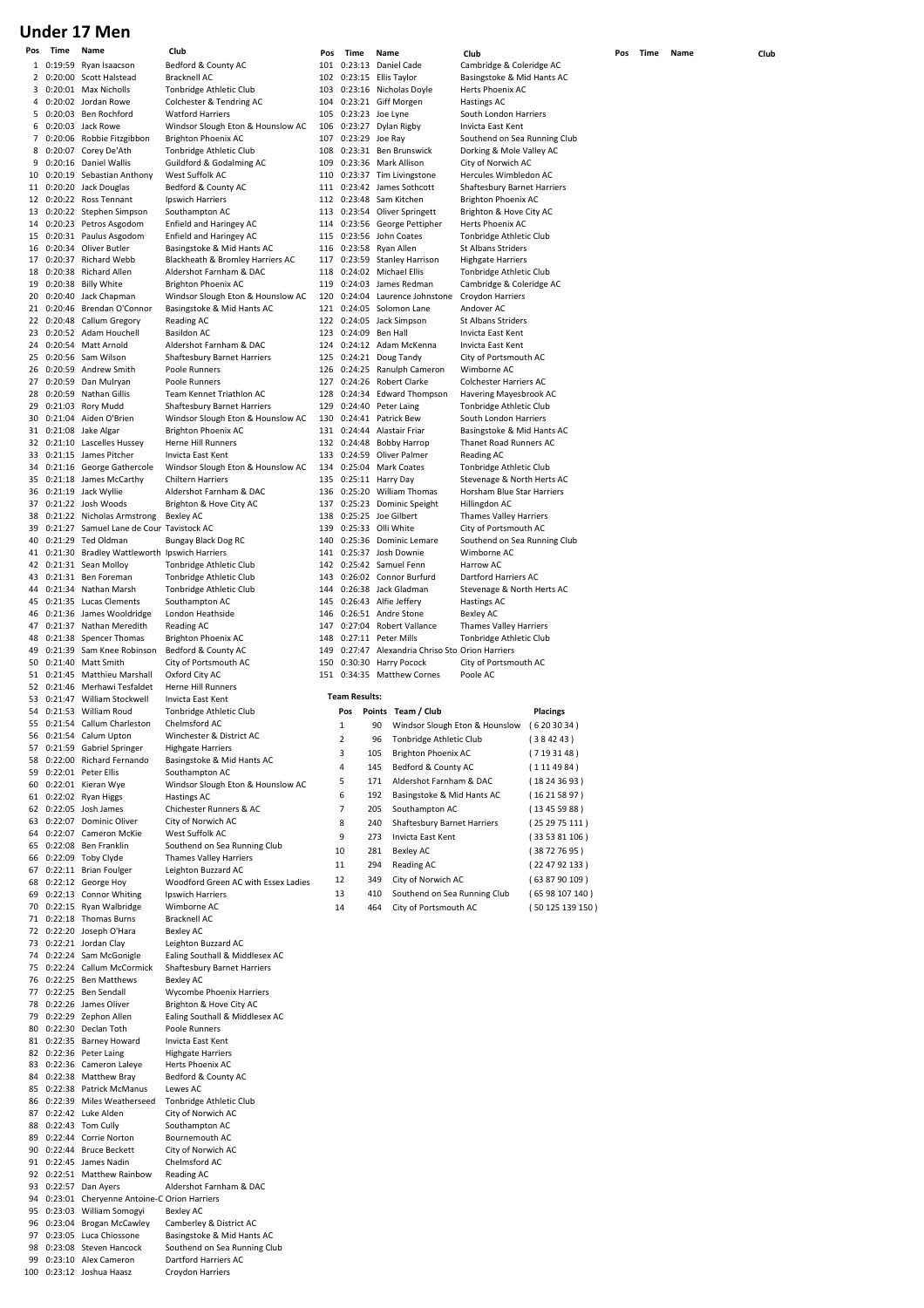# **Under 17 Women**

| Pos | Time    | Νo   | Name                   | Club                               | Pos                  | Time    |                    |      | No Name                         | Club            |
|-----|---------|------|------------------------|------------------------------------|----------------------|---------|--------------------|------|---------------------------------|-----------------|
| 1   | 0:17:29 | 2171 | Bobby Clay             | Invicta East Kent                  | 101                  | 0:27:52 |                    | 2216 | Jodie Penny                     | Readi           |
| 2   | 0:18:01 | 2170 | Alex Clay              | <b>Invicta East Kent</b>           | 102                  | 0:28:19 |                    | 2135 | Sophia Nicholaou                | Folkes          |
| 3   | 0:18:51 | 2065 | Grace Baker            | Aldershot Farnham & DAC            |                      |         |                    |      |                                 |                 |
| 4   | 0:19:10 | 2248 | Sophie Foreman         | Tonbridge Athletic Club            | <b>Team Results:</b> |         |                    |      |                                 |                 |
| 5   | 0:19:14 | 2099 | Claire Wilson          | Cambridge & Coleridge AC           | Pos                  |         | Points Team / Club |      |                                 | <b>Placings</b> |
| 6   |         | 2256 | Isobel Glaisher        | <b>Wells City Harriers</b>         |                      |         |                    |      |                                 |                 |
|     | 0:19:18 |      |                        |                                    | 1                    | 47      | Invicta East Kent  |      |                                 | (121331)        |
| 7   | 0:19:20 | 2116 | Connie Lewis           | Chiltern Harriers                  | $\overline{2}$       | 51      |                    |      | Aldershot Farnham & DAC         | (3101622)       |
| 8   | 0:19:21 | 2246 | Gemma Holloway         | <b>Thurrock Harriers</b>           | 3                    | 141     |                    |      | Windsor Slough Eton & Hounslow  | (17274849)      |
| 9   | 0:19:40 | 2281 | Jessica Burgess        | Woodford Green AC with Ess         | 4                    | 244     |                    |      | Winchester & District AC        | (45606871)      |
| 10  | 0:19:43 | 2068 | Rebecca Howard         | Aldershot Farnham & DAC            |                      |         |                    |      |                                 |                 |
| 11  | 0:19:50 | 2102 | Sophie Parkes          | Cambridge Harriers                 | 5                    | 283     | Reading AC         |      |                                 | (14 81 87 101   |
| 12  | 0:19:54 | 2241 | Holly Brown            | Taunton AC                         | 6                    | 312     |                    |      | Blackheath & Bromley Harriers A | (59 62 91 100   |
| 13  | 0:20:02 | 2174 | Amy Old                | Invicta East Kent                  |                      |         |                    |      |                                 |                 |
| 14  | 0:20:11 | 2212 | Jess Gibbon            | Reading AC                         |                      |         |                    |      |                                 |                 |
| 15  | 0:20:15 | 2257 | <b>Emily Smith</b>     |                                    |                      |         |                    |      |                                 |                 |
|     |         |      |                        | <b>Wells City Harriers</b>         |                      |         |                    |      |                                 |                 |
| 16  | 0:20:22 | 2070 | <b>Harriet Preedy</b>  | Aldershot Farnham & DAC            |                      |         |                    |      |                                 |                 |
| 17  | 0:20:34 | 2275 | Eloise Milbourn        | Windsor Slough Eton & Houn         |                      |         |                    |      |                                 |                 |
| 18  | 0:20:36 | 2280 | Amelia Barrett         | Woodford Green AC with Ess         |                      |         |                    |      |                                 |                 |
| 19  | 0:20:42 | 2227 | Natalie Connor         | <b>Shaftesbury Barnet Harriers</b> |                      |         |                    |      |                                 |                 |
| 20  | 0:20:46 | 2185 | Hannah Farmer          | Luton AC                           |                      |         |                    |      |                                 |                 |
| 21  | 0:20:47 | 2167 | Hannah Viner           | <b>Highgate Harriers</b>           |                      |         |                    |      |                                 |                 |
| 22  | 0:20:53 | 2069 | Carla Plowden Roberts  | Aldershot Farnham & DAC            |                      |         |                    |      |                                 |                 |
| 23  | 0:20:55 | 2175 | Susannah Reid          | Ipswich Harriers                   |                      |         |                    |      |                                 |                 |
| 24  | 0:20:58 | 2129 | Stevie Lawrence        | Croydon Harriers                   |                      |         |                    |      |                                 |                 |
| 25  | 0:21:01 | 2202 |                        |                                    |                      |         |                    |      |                                 |                 |
|     |         |      | Charlotte Cayton-Smith | Newquay and Par CC                 |                      |         |                    |      |                                 |                 |
| 26  | 0:21:10 | 2207 | <b>Beth Hawtin</b>     | Oxford City AC                     |                      |         |                    |      |                                 |                 |
| 27  | 0:21:13 | 2274 | Mary Alice Davison     | Windsor Slough Eton & Houn         |                      |         |                    |      |                                 |                 |
| 28  | 0:21:15 | 2235 | Caitlin Stewart        | Southampton AC                     |                      |         |                    |      |                                 |                 |
| 29  | 0:21:16 | 2080 | Kelly Rodd             | Bedford & County AC                |                      |         |                    |      |                                 |                 |
| 30  | 0:21:19 | 2079 | Molly McKenzie         | Bedford & County AC                |                      |         |                    |      |                                 |                 |
| 31  | 0:21:22 | 2172 | Lilly Coward           | Invicta East Kent                  |                      |         |                    |      |                                 |                 |
| 32  | 0:21:23 | 2097 | Faye Mclellan          | Cambridge & Coleridge AC           |                      |         |                    |      |                                 |                 |
| 33  | 0:21:25 | 2218 | Alice Chandler         | Reigate Priory AC                  |                      |         |                    |      |                                 |                 |
|     |         |      |                        |                                    |                      |         |                    |      |                                 |                 |
| 34  | 0:21:27 | 2262 | Josie Harrison         | White Horse Harriers AC            |                      |         |                    |      |                                 |                 |
| 35  | 0:21:36 | 2077 | Gemma Wildash          | Basingstoke & Mid Hants AC         |                      |         |                    |      |                                 |                 |
| 36  | 0:21:37 | 2173 | <b>Emily McKane</b>    | Invicta East Kent                  |                      |         |                    |      |                                 |                 |
| 37  | 0:21:38 | 2115 | Emma Barraclough       | <b>Chiltern Harriers</b>           |                      |         |                    |      |                                 |                 |
| 38  | 0:21:39 | 2186 | <b>Bethany Hanson</b>  | Luton AC                           |                      |         |                    |      |                                 |                 |
| 39  | 0:21:42 | 2251 | Alice Wood             | Tonbridge Athletic Club            |                      |         |                    |      |                                 |                 |
| 40  | 0:21:44 | 2074 | Charlotte Chalwin      | Basingstoke & Mid Hants AC         |                      |         |                    |      |                                 |                 |
| 41  | 0:21:51 | 2120 | Emily Hoogkamer        |                                    |                      |         |                    |      |                                 |                 |
|     |         |      |                        | City of Norwich AC                 |                      |         |                    |      |                                 |                 |
| 42  | 0:21:56 | 2192 | Jasmine Finlay         | Marshall Milton Keynes AC          |                      |         |                    |      |                                 |                 |
| 43  | 0:21:57 | 2123 | Lauren McCarthy        | City of Portsmouth AC              |                      |         |                    |      |                                 |                 |
| 44  | 0:22:07 | 2234 | <b>Frances Arnott</b>  | Southampton AC                     |                      |         |                    |      |                                 |                 |
| 45  | 0:22:12 | 2267 | Catriona Brown         | Winchester & District AC           |                      |         |                    |      |                                 |                 |
| 46  | 0:22:15 | 2165 | <b>Emily Ruane</b>     | Herts Phoenix AC                   |                      |         |                    |      |                                 |                 |
| 47  | 0:22:17 | 2164 | Mary Gough             | Herts Phoenix AC                   |                      |         |                    |      |                                 |                 |
| 48  | 0:22:18 | 2276 | <b>Emily Reeves</b>    | Windsor Slough Eton & Houn         |                      |         |                    |      |                                 |                 |
|     |         |      | Caitlin Critchley      | Windsor Slough Eton & Houn         |                      |         |                    |      |                                 |                 |
| 49  | 0:22:26 | 2273 |                        |                                    |                      |         |                    |      |                                 |                 |
| 50  | 0:22:28 | 2107 | Jessica Swain          | Chelmsford AC                      |                      |         |                    |      |                                 |                 |
| 51  | 0:22:29 | 2194 | <b>Ellie Hemming</b>   | Marshall Milton Keynes AC          |                      |         |                    |      |                                 |                 |
| 52  | 0:22:31 | 2119 | Jihanna Bonilla-Allard | City of Norwich AC                 |                      |         |                    |      |                                 |                 |
| 53  | 0:22:35 | 2095 | <b>Beth Heddle</b>     | Camberley & District AC            |                      |         |                    |      |                                 |                 |
| 54  | 0:22:39 | 2258 | Katie Green            | Werrington Joggers                 |                      |         |                    |      |                                 |                 |
| 55  | 0:22:42 | 2134 | Olivia Will            | Ealing Southall & Middlesex /      |                      |         |                    |      |                                 |                 |
| 56  | 0:22:43 | 2222 | Emily Gooderham        | Saint Edmund Pacers                |                      |         |                    |      |                                 |                 |
| 57  | 0:22:49 | 2121 | Lorna Magrath          | City of Norwich AC                 |                      |         |                    |      |                                 |                 |
|     |         |      |                        |                                    |                      |         |                    |      |                                 |                 |
| 58  | 0:22:51 | 2113 | Nicola Mead            | Chichester Runners & AC            |                      |         |                    |      |                                 |                 |
| 59  | 0:22:55 | 2087 | <b>Bethany Frost</b>   | Blackheath & Bromley Harrie        |                      |         |                    |      |                                 |                 |
| 60  | 0:22:59 | 2268 | Imogen Emmett          | Winchester & District AC           |                      |         |                    |      |                                 |                 |
| 61  | 0:23:03 | 2118 | Hannah Wardsley        | <b>Chiltern Harriers</b>           |                      |         |                    |      |                                 |                 |
| 62  | 0:23:07 | 2089 | Samantha Leighton      | Blackheath & Bromley Harrie        |                      |         |                    |      |                                 |                 |
| 63  | 0:23:14 | 2084 | Ellen Newark           | Bexley AC                          |                      |         |                    |      |                                 |                 |
| 64  | 0:23:16 | 2203 | Zoe Hague              | North Herts Road Runners           |                      |         |                    |      |                                 |                 |
| 65  | 0:23:17 | 2226 | Emma Watts             | Saint Edmund Pacers                |                      |         |                    |      |                                 |                 |
| 66  |         | 2169 | Rebecca Pedley         | Huntingdonshire AC                 |                      |         |                    |      |                                 |                 |
|     | 0:23:18 |      |                        | Southend on Sea Running Clu        |                      |         |                    |      |                                 |                 |
| 67  | 0:23:18 | 2238 | Annabel Matthews Smith |                                    |                      |         |                    |      |                                 |                 |
| 68  | 0:23:25 | 2271 | Rosie Upton            | Winchester & District AC           |                      |         |                    |      |                                 |                 |
| 69  | 0:23:29 | 2237 | Hayley Lamkin          | Southend on Sea Running Clu        |                      |         |                    |      |                                 |                 |
| 70  | 0:23:31 | 2096 | Sophie Jones           | Cambridge & Coleridge AC           |                      |         |                    |      |                                 |                 |
| 71  | 0:23:36 | 2272 | Lily Wilde             | Winchester & District AC           |                      |         |                    |      |                                 |                 |
| 72  | 0:23:36 | 2104 | Natasha Fisher         | Chelmsford AC                      |                      |         |                    |      |                                 |                 |
| 73  | 0:23:40 | 2127 | Molly Huggins          | <b>Colchester Harriers AC</b>      |                      |         |                    |      |                                 |                 |
| 74  | 0:24:01 | 2206 | Elissa Clark           | Oxford City AC                     |                      |         |                    |      |                                 |                 |
| 75  | 0:24:03 | 2112 | Emma Maynard           | Chichester Runners & AC            |                      |         |                    |      |                                 |                 |
| 76  | 0:24:15 | 2266 | Rebecca Skeats         | Wimborne AC                        |                      |         |                    |      |                                 |                 |
| 77  |         | 2139 | Ellen Rose Senior      |                                    |                      |         |                    |      |                                 |                 |
|     | 0:24:20 |      |                        | Harrow AC                          |                      |         |                    |      |                                 |                 |
| 78  | 0:24:25 | 2133 | Katrina Will           | Ealing Southall & Middlesex /      |                      |         |                    |      |                                 |                 |
| 79  | 0:24:30 | 2198 | Amy Gibbons            | Nene Valley Harriers               |                      |         |                    |      |                                 |                 |
| 80  | 0:24:34 | 2131 | Josie Elliot           | Ealing Southall & Middlesex /      |                      |         |                    |      |                                 |                 |
| 81  | 0:24:35 | 2217 | Katherine West         | Reading AC                         |                      |         |                    |      |                                 |                 |
| 82  | 0:24:36 | 2236 | Sarah Imbush           | Southend on Sea Running Clu        |                      |         |                    |      |                                 |                 |
| 83  | 0:24:36 | 2130 | Cassie Benson          | Dartford Harriers AC               |                      |         |                    |      |                                 |                 |
| 84  | 0:24:52 | 2182 | Kathleen Jackson       | London Heathside                   |                      |         |                    |      |                                 |                 |
|     |         |      |                        |                                    |                      |         |                    |      |                                 |                 |
| 85  | 0:24:55 | 2110 | Lucy Ellis             | Chichester Runners & AC            |                      |         |                    |      |                                 |                 |
| 86  | 0:24:56 | 2141 | Katie Watkins          | Harrow AC                          |                      |         |                    |      |                                 |                 |
| 87  | 0:25:01 | 2213 | <b>Mollie Haines</b>   | Reading AC                         |                      |         |                    |      |                                 |                 |
| 88  | 0:25:02 | 2245 | Rhea Walter            | Team Kennet AC                     |                      |         |                    |      |                                 |                 |
| 89  | 0:25:07 | 2125 | Charlotte Head         | Colchester Harriers AC             |                      |         |                    |      |                                 |                 |
| 90  | 0:25:10 | 2264 | Charlotte Bourne       | Wimborne AC                        |                      |         |                    |      |                                 |                 |
| 91  | 0:25:31 | 2091 | Lucy Sidey             | Blackheath & Bromley Harrie        |                      |         |                    |      |                                 |                 |
| 92  | 0:25:34 | 2144 | Georgina Lavery        | Havant AC                          |                      |         |                    |      |                                 |                 |
|     |         |      |                        |                                    |                      |         |                    |      |                                 |                 |
| 93  | 0:25:37 | 2231 | Maria Pereverzina      | Shaftesbury Barnet Harriers        |                      |         |                    |      |                                 |                 |
| 94  | 0:25:42 | 2067 | Megan Gildea           | Aldershot Farnham & DAC            |                      |         |                    |      |                                 |                 |
| 95  | 0:26:01 | 2126 | <b>Joy Huggins</b>     | <b>Colchester Harriers AC</b>      |                      |         |                    |      |                                 |                 |
| 96  | 0:26:03 | 2146 | Kaya Simpson           | Havant AC                          |                      |         |                    |      |                                 |                 |
| 97  | 0:26:38 | 2285 | Stephanie Smith        | Woodford Green AC with Ess         |                      |         |                    |      |                                 |                 |
| 98  | 0:26:55 | 2108 | Rebecca Wade           | Chelmsford AC                      |                      |         |                    |      |                                 |                 |
| 99  | 0:27:09 | 2253 | Chloe Dearman          | <b>Watford Harriers</b>            |                      |         |                    |      |                                 |                 |
| 100 | 0:27:40 | 2088 | Chloe Haffenden        | Blackheath & Bromley Harrie        |                      |         |                    |      |                                 |                 |

| ros | ,,,,,,  | nuo  | ш |
|-----|---------|------|---|
| 101 | 0:27:52 | 2216 |   |
| 102 | 0:28:19 | 2135 |   |
|     |         |      |   |

# **101 Name**<br>101 101 0:2016 Dodie Penny Reading AC<br>101 Folkestone

102 2018 102 0:28:19 Polkestone Running Club

|     | <b>Team Results:</b> |                                 |                 |  |  |  |  |  |  |
|-----|----------------------|---------------------------------|-----------------|--|--|--|--|--|--|
| Pos |                      | Points Team / Club              | <b>Placings</b> |  |  |  |  |  |  |
| 1   | 47                   | Invicta East Kent               | (121331)        |  |  |  |  |  |  |
| 2   | 51                   | Aldershot Farnham & DAC         | (3101622)       |  |  |  |  |  |  |
| 3   | 141                  | Windsor Slough Eton & Hounslow  | (17274849)      |  |  |  |  |  |  |
| 4   | 244                  | Winchester & District AC        | (45606871)      |  |  |  |  |  |  |
| 5   | 283                  | Reading AC                      | (148187101)     |  |  |  |  |  |  |
| 6   | 312                  | Blackheath & Bromley Harriers A | (596291100)     |  |  |  |  |  |  |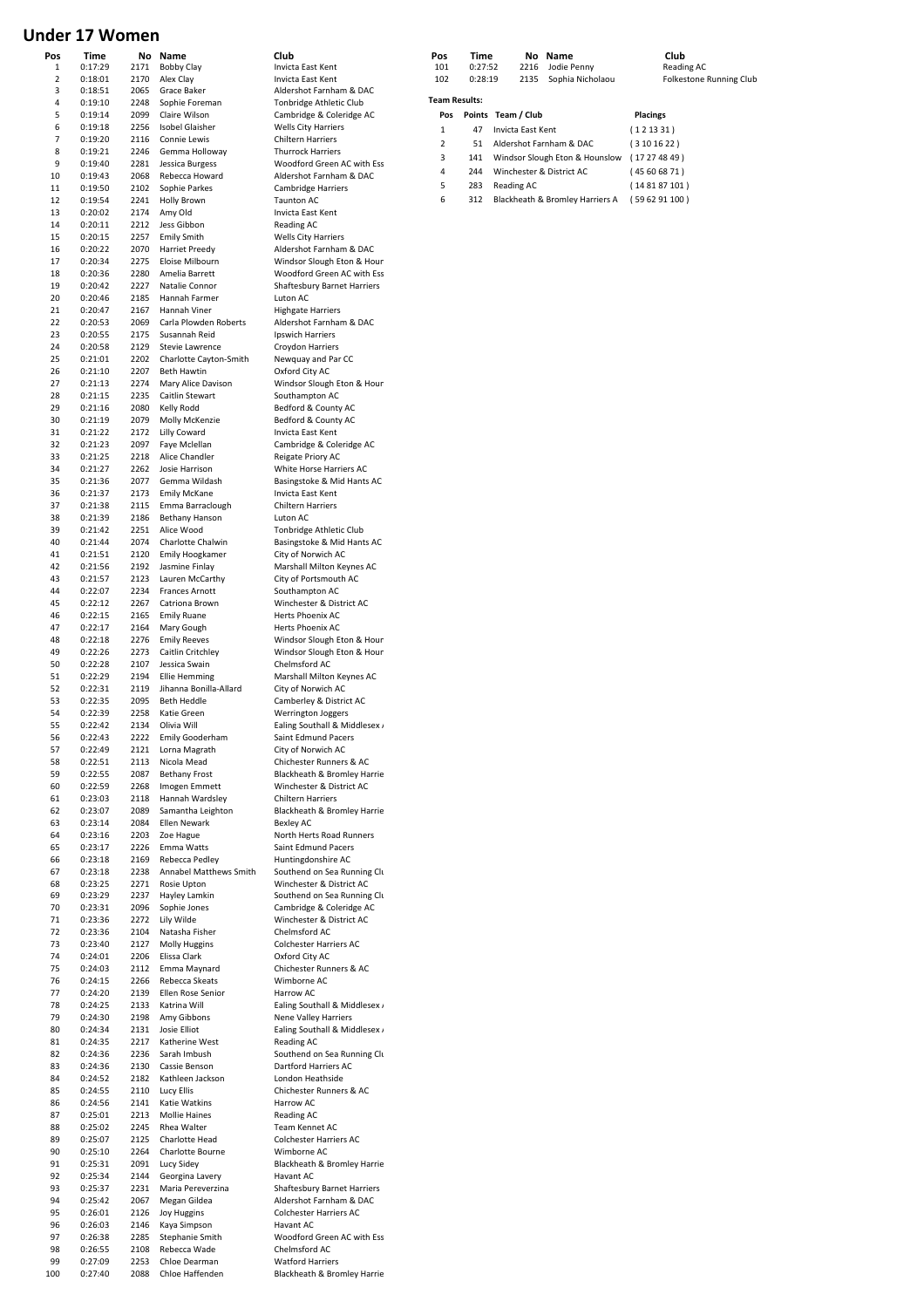# **Under 15 Boys**

1 0:14:52 Alex Hampson Nene Valley Harriers<br>2 0:14:56 Canaan Solomon Woodford Green AC  $3.0:15:00$  Ed Olsen 0:15:01 Nathan Gibson Aldershot Farnham & DAC<br>0:15:07 Jack Boswell Aldershot Farnham & DAC 5 0:15:07 Jack Boswell Aldershot Farnham & DAC<br>6 0:15:09 Mahamed Mahamed Southampton AC 6 0:15:09 Mahamed Mahamed Southampton AC 7 0:15:09 Ethan Bevis City of Portsmouth AC 8 0:15:19 Ben Eames West Suffolk AC 9 0:15:21 Christopher Cohen Tonbridge Athletic Club<br>10 0:15:22 Jamie Goodge Tonbridge Athletic Club 10 0:15:22 Jamie Goodge<br>11 0:15:27 Daniel Ray 11 0:15:27 Daniel Ray Guernsey Island AAC<br>12 0:15:32 Bill Hughes Windsor Slough Eton 13 0:15:34 Lawrence Willmore Southend on Sea Running Club 14 0:15:35 Luke Cooper Hastings AC 0:15:40 Luke Powell Southampton AC<br>0:15:43 Harry Spawforth Guildford & Godalming AC 16 0:15:43 Harry Spawforth Guildford & Godalmin<br>17 0:15:43 Stanley Willis Bedford & County AC 17  $0:15:43$  Stanley Willis 18 0:15:44 Jonty Wager-Leigh Chiltern Harriers<br>19 0:15:47 Euan Nicholls Tonbridge Athletic Club 19 0:15:47 Euan Nicholls Tonbridge Athletic<br>20 0:15:48 Terry Fawden Highgate Harriers 0:15:48 Terry Fawden 21 0:15:52 Dan Rickards Aldershot Farnham & DAC 22 0:15:56 Archie Davis Brighton Phoenix AC 23 0:15:57 James Beeks Basingstoke & Mid Hants AC<br>24 0:15:57 Jason Sotheran Wimborne AC 24 0:15:57 Jason Sotheran<br>25 0:15:58 Mukhtar Farah 25 0:15:58 Mukhtar Farah Ealing Southall & Middlesex AC<br>26 0:15:58 Harry Reynolds Kingston AC & Poly Harriers 26 0:15:58 Harry Reynolds Kingston AC & Poly Harrier<br>27 0:15:58 Dominic Doherty Colchester & Tendring AC 27 0:15:58 Dominic Doherty 28 0:15:59 Nat Jones Oxford City AC 29 0:16:00 Neil Wellard Kingston AC & Poly Harriers<br>30 0:16:01 Piers Copeland Wimborne AC 0:16:01 Piers Copeland Wimborne AC<br>0:16:01 Ben Hatch Highgate Harriers 31 0:16:01 Ben Hatch 32 0:16:02 Ben Jones Taunton AC 33 0:16:03 Matt Le Poidevin West Suffolk AC<br>34 0:16:04 Adam Jordan Southend on Sea  $35$   $0:16:05$  Thomas Butler 36 0:16:05 Ashley Waterson City of Norwich AC<br>37 0:16:08 Oliver Swallow Chelmsford AC 37 0:16:08 Oliver Swallow Chelmsford AC<br>38 0:16:08 Aaron Farr St Mary's Richmond AC 38 0:16:08 Aaron Farr<br>39 0:16:10 Youcef Harizi 39 0:16:10 Youcef Harizi Enfield and Haringey AC<br>40 0:16:11 Brvn Smith Aldershot Farnham & DAC 0:16:11 Bryn Smith Aldershot Farnham & 0:16:13 Tom Angell Bedford & County AC 41  $0:16:13$  Tom Angell 42 0:16:16 Kai Gardner Luton AC 43 0:16:16 Johnny Naylor London Heathside<br>44 0:16:18 Will Perkin Chiltern Harriers 44 0:16:18 Will Perkin<br>45 0:16:19 Luke Spear City of Norwich AC 0:16:19 Luke Spear City of Norwich AC<br>0:16:21 Gregory Sinnott St Albans Striders 46 0:16:21 Gregory Sinnott 47 0:16:24 Toby Ralph Tonbridge Athletic Club 48 0:16:25 James Millett Highgate Harriers<br>49 0:16:27 Filiot Morina City of Norwich AG 49 0:16:27 Elliot Morina City of Norwich AC<br>50 0:16:27 Christian Gray Basildon AC 50 0:16:27 Christian Gray<br>51 0:16:28 Rashid Riyad 51 0:16:28 Rashid Riyad Ealing Southall & Middlesex AC<br>52 0:16:29 Will Mullins Bedford & County AC 53 0:16:30 Matt Herring Hastings AC<br>54 0:16:30 Henry McCann Rejeate Priory AC 54 0:16:30 Henry McCann Reigate Priory AC<br>55 0:16:32 George Bourne Tonbridge Athletic Club 0:16:32 George Bourne 56 0:16:33 James Graves Tonbridge Athletic Club 57 0:16:34 Ben Claridge White Horse Harriers AC<br>58 0:16:34 Matthew Gibbons Hercules Wimbledon AC 58 0:16:34 Matthew Gibbons<br>59 0:16:35 Bailey Stickings 60 0:16:36 Max Shepley Invicta East Kent 61 0:16:37 Michael Lennon Reading AC 62 0:16:39 Tom Singholden Herne Hill Runners 64 0:16:39 Scott Rowatt Tonbridge Athletic Club 65 0:16:40 Brett English Thames Valley Harriers<br>66 0:16:42 Kieron Connor Croydon Harriers 0:16:42 Kieron Connor 67 0:16:42 Billy Black Herne Hill Runners 68 0:16:42 Tom Holland Bedford & County AC<br>69 0:16:43 Harry Critchley Windsor Slough Eton 70 0:16:44 Gary Cahill<br>71 0:16:45 Alex Machin Paley 72 0:16:46 Jack Blyth Wycombe Phoenix Harriers 73 0:16:46 Aidan Briffett<br>74 0:16:48 Ed Gerwat 74 0:16:48 Ed Gerwat Chichester Runners & AC<br>75 0:16:48 Charlie Wyllie Dorking & Mole Valley AC 75 0:16:48 Charlie Wyllie Dorking & Mole Valley AC 76 0:16:49 Robert Spalding 77 0:16:50 Sam Rogers Lewes AC<br>78 0:16:50 Daniel Corbie Brighton & Hove City AC 78 0:16:50 Daniel Corbie Brighton & Hove Corbie Brighton & Hove Corp.<br>79 0:16:51 Ben Pattinson Orion Harriers 79 0:16:51 Ben Pattinson Orion Harriers<br>80 0:16:52 Ben Clarke St Albans Striders 0:16:52 Ben Clarke St Albans Striders<br>0:16:52 Paul Burgess Herne Hill Runners 81 0:16:52 Paul Burgess 82 0:16:53 Daniel Stidder Eastbourne Rovers AC<br>83 0:16:55 Jack Ladhams Basingstoke & Mid Han 83 0:16:55 Jack Ladhams Basingstoke & Mid Hants AC<br>84 0:16:56 Daniel Galpin Guernsey Island AAC 84 0:16:56 Daniel Galpin 85 0:16:58 Omar Harhara Croydon Harriers<br>86 0:17:02 Cameron Marshall Nene Valley Harriers 86 0:17:02 Cameron Marshall 87 0:17:02 Oliver Harding Hastings AC<br>88 0:17:03 Damian Rutterford Nene Valley Harriers 8.17:03 Damian Rutterford Nene Valley Harriers<br>0:17:04 Dominic Peachev Bedford & County AC 89 0:17:04 Dominic Peachey Bedford & County AC<br>90 0:17:05 Jeuan Alldiz Saint Edmund Pacers 90  $0:17:05$  Ieuan Alldiz<br>91  $0:17:06$  Dominic Murphy 92 0:17:07 Nyall Brown City of Norwich AC 93 0:17:08 George Day Orion Harriers<br>94 0:17:09 Matthew Lav Poole AC 94 0:17:09 Matthew Lay<br>95 0:17:10 Sam Critchley 96 0:17:11 William Bardsley South London Harriers 97 0:17:11 Abraham Mendes Da Thames Valley Harriers 98 0:17:11 James Lyne South Lond<br>99 0:17:11 Peter Cook Reading AC 99 0:17:11 Peter Cook 100 0:17:12 Andrew Symth Reading AC

**Pos Time Name Club Pos Time Name Club Pos Time Name Club** Woodford Green AC with Essex Ladies<br>Herne Hill Runners Windsor Slough Eton & Hounslow AC Southend on Sea Running Club<br>Barnet & District AC Bedford & County AC Blackheath & Bromley Harriers AC 63 0:16:39 Tom Fitch Windsor Slough Eton & Hounslow AC<br>64 0:16:39 Scott Rowatt Tonbridge Athletic Club 69 0:16:43 Harry Critchley Windsor Slough Eton & Hounslow AC<br>70 0:16:44 Gary Cahill Thurrock Harriers 71 0:16:45 Alex Machin Paley Highgate Harriers Marshall Milton Keynes AC Windsor Slough Eton & Hounslow AC

## 101 0:17:12 Jake Raby Camberley & District AC<br>102 0:17:12 Richard Slade Chiltern Harriers 102 0:17:12 Richard Slade<br>103 0:17:13 Charles Sillett 104 0:17:15 Beck Grover Herts Phoenix AC<br>105 0:17:17 Ben Reed Andover AC 105 0:17:17 Ben Reed Andover AC<br>106 0:17:18 George Butler Southampton AC  $106$   $0:17:18$  George Butle 107 0:17:19 Harry Grace Aldershot Farnham & DAC 108 0:17:20 Ross Livingstone Harrow AC<br>109 0:17:21 Daniel Crowe City of Norwich AC 109 0:17:21 Daniel Crowe City of Norwich<br>110 0:17:23 Jacob Freeborough West Suffolk AC 110 0:17:23 Jacob Freeborough West Suffolk AC<br>111 0:17:25 Lewis Caiels Dartford Harriers AC 111 0:17:25 Lewis Caiels<br>112 0:17:26 Matt Murphy 113 0:17:27 Tom Canham Luton AC 114 0:17:27 Elliot Morton Reading AC<br>115 0:17:30 Christopher Way Guernsey Is 116 0:17:32 Harry Pink Chichester Runners & <br>117 0:17:33 Callum Mullins Bedford & County AC 117  $0:17:33$  Callum Mullins 118 0:17:33 Connor Sullivan Lewes AC<br>119 0:17:34 Austin Herbert Nene Valley Harriers 119  $0:17:34$  Austin Herbert 120 0:17:36 Charlie Brackenborou Croydon Harriers 121 0:17:38 Joseph Cooper 122 0:17:40 Cassius Rathbone Thames Valley Harriers 123 0:17:41 Fraser Read Wimborne AC<br>124 0:17:43 Matthew Cursons Harrow AC 124 0:17:43 Matthew Cursons Harrow AC<br>125 0:17:44 Callum Barker Herne Hill Runners 0:17:44 Callum Barker Herne Hill Runners<br>0:17:45 Dan Weather Mycombe Phoenix Harriers 126 0:17:45 Dan Weather<br>127 0:17:47 Charlie Wheeler 128 0:17:48 Dan Chalwin Basingstoke & Mid Hants AC<br>129 0:17:48 Sam Pink Chichester Runners & AC 129 0:17:48 Sam Pink Chichester Runners & AC<br>130 0:17:49 Toby Roe City of Portsmouth AC 131 0:17:50 Harry Blay 133 0:17:51 Samuel Howell Chiltern Harriers<br>134 0:17:51 Mohamed Et Ethari Herne Hill Runners 134 0:17:51 Mohamed Et Ethari Herne Hill R<br>135 0:17:53 Jamie Price Taunton AC 135 0:17:53 Jamie Price 136 0:17:54 Harry Jarvis Bexley AC<br>137 0:17:55 Sam Avis Tonbridge 138 0:17:55 Harry Lander Luton AC<br>139 0:18:00 William Page Colcheste 139 0:18:00 William Page Colchester & Tendring AC<br>140 0:18:01 Henry Allan Dorking & Mole Valley AC 141  $0:18:02$  Dan Corrigan 142 0:18:08 Sam Simone Reading AC 143 0:18:09 Alfie Linstead City of Norwich AC<br>144 0:18:16 Jack Davies Windsor Slough Etc 0:18:20 Ethan Tattersall 146 0:18:23 Euan Chess Colchester & Tendring AC 148 0:18:26 Max Ferrari Herne Hill Runners<br>149 0:18:28 Mark Cunningham Barnet & District AC 149 0:18:28 Mark Cunningham Barnet & District AC 150 0:18:28 Ollie Johnson<br>151 0:18:28 Bradley West 152 0:18:36 Sam Jackson Lewes AC<br>153 0:18:37 Oliver Cooper Thanet Road Runners AC 153 0:18:37 Oliver Cooper<br>154 0:18:42 James Horrex 154 0:18:42 James Horrex Thames Valley Harriers<br>155 0:18:44 Toby McDermott Harrow AC 0:18:44 Toby McDermott 156 0:18:44 Sam Dell Havering Mayesbrook AC 157 0:18:47 Jack Harlowe Reading AC<br>158 0:18:49 Ashlev Harvell Camberlev & District AC 158 0:18:49 Ashley Harvell<br>159 0:18:51 Conor McCarthy 160 0:18:55 Harry Vinall-Smeeth London Heathside<br>161 0:18:58 Ivan Davione Highgate Harriers 161  $0:18:58$  Ivan Davione 162 0:19:01 Bradley Pinder Ealing Southall & Middlesex AC 163 0:19:02 Lewis Campbell Harrow AC<br>164 0:19:05 Keiran James City of Portsmouth AC 164 0:19:05 Keiran James<br>165 0:19:07 Alfie Grafton 166 0:19:08 Christie Williams 169 0:19:14 Robert Cleghorn Croydon Harriers<br>170 0:19:18 Oliver Bowling Nene Valley Harriers 0:19:18 Oliver Bowling Nene Vall<br>0:19:24 Thomas Freeman Roole AC  $171 \quad 0.19.24$  Thomas Freeman 172 0:19:27 Nick Colledge Wycombe Phoenix Harriers 173 0:19:30 Ben Davies<br>174 0:19:30 Joel Lill 174 0:19:30 Joel Lill Folkestone Running Club 175 0:19:31 Danny Finch Folkestone Running Club<br>176 0:19:33 Ross Friar Basingstoke & Mid Hants 177 0:19:40 Oliver Appleby Dorking & Mole Valley AC 178 0:19:55 Jack Robinson Harrow AC<br>179 0:19:56 Alex Sandiford City of Port 179 0:19:56 Alex Sandiford City of Portsmouth AC 0:20:02 Oscar Banyard 181 0:20:15 Alex Ahern London Heathside 182 0:20:20 Tom Boulton Wimborne AC 183 0:20:24 Dean Johal Watford Harriers 185 0:20:37 Brandon Law Folkestone Running Club 187 0:21:12 Sam Reading Chichester Runners & AC<br>188 0:21:41 Zac Edmunds City of Portsmouth AC 188 0:21:41 Zac Edmunds City of Portsmouth AC<br>189 0:21:47 Nathaniel Purnell Hercules Wimbledon AC 0:21:47 Nathaniel Purnell Hercules Wimbledon AC<br>0:22:04 Karolis Narvalas Faling Southall & Middlesex AC 190 0:22:04 Karolis Narvalas Ealing Southall & Middle<br>191 0:22:45 Charlie Harrison White Horse Harriers AC 191  $0:22:45$  Charlie Harrison 192 0:23:03 Harry Johnson London Heathside 193 0:23:20 Alex Jeffries Poole AC<br>194 0:24:39 Joseph Peppiatt Barnet & District AC 194  $0:24:39$  Joseph Peppiatt

Thames Valley Harriers Windsor Slough Eton & Hounslow AC Guernsey Island AAC<br>Chichester Runners & AC Marshall Milton Keynes AC City of Portsmouth AC<br>City of Portsmouth AC 132 0:17:51 Jonathan Court Blackheath & Bromley Harriers AC Tonbridge Athletic Club 140 Dorking & Mole Valley<br>140 Nene Valley Harriers 144 0:18:16 Jack Davies Windsor Slough Eton & Hounslow AC 147 0:18:25 Joshua Davidson Blackheath & Bromley Harriers AC Havering Mayesbrook AC<br>Lewes AC Ealing Southall & Middlesex AC Thanet Road Runners AC<br>West Suffolk AC 167 0:19:10 Harry Cavell Woodford Green AC with Essex Ladies 168 0:19:14 Arthur Carey Blackheath & Bromley Harriers AC Basingstoke & Mid Hants AC Woodford Green AC with Essex Ladies 186 0:20:51 Taylor Reece Woodford Green AC with Essex Ladies

| Time           | <b>Name</b> | Club                            |                   |
|----------------|-------------|---------------------------------|-------------------|
| am Results:    |             |                                 |                   |
| Pos            | Points      | Team / Club                     | <b>Placings</b>   |
| 1              | 70          | Aldershot Farnham & DAC         | (452140)          |
| $\overline{2}$ | 85          | Tonbridge Athletic Club         | (9101947)         |
| 3              | 170         | <b>Highgate Harriers</b>        | (20314871)        |
| 4              | 178         | Bedford & County AC             | (17415268)        |
| 5              | 213         | <b>Herne Hill Runners</b>       | (3626781)         |
| 6              | 222         | City of Norwich AC              | (36454992)        |
| 7              | 239         | Windsor Slough Eton & Hounslow  | (12636995)        |
| 8              | 294         | Nene Valley Harriers            | (18688119)        |
| 9              | 297         | <b>Chiltern Harriers</b>        | (18 44 102 133)   |
| 10             | 317         | West Suffolk AC                 | (833110166)       |
| 11             | 347         | Croydon Harriers                | (667685120)       |
| 12             | 359         | Wimborne AC                     | (24 30 123 182)   |
| 13             | 374         | Reading AC                      | (6199100114)      |
| 14             | 386         | <b>Thames Valley Harriers</b>   | (6597103121)      |
| 15             | 397         | Ealing Southall & Middlesex AC  | (2551159162)      |
| 16             | 410         | Basingstoke & Mid Hants AC      | (2383128176)      |
| 17             | 420         | Lewes AC                        | (73 77 118 152)   |
| 18             | 432         | City of Portsmouth AC           | (7130131164)      |
| 19             | 506         | Blackheath & Bromley Harriers A | (59 132 147 168)  |
| 20             | 506         | Chichester Runners & AC         | (74 116 129 187)  |
| 21             | 539         | Woodford Green AC with Essex L  | (2167184186)      |
| 22             | 550         | Harrow AC                       | (108 124 155 163) |
| 23             | 564         | London Heathside                | (43160180181)     |

**Tea**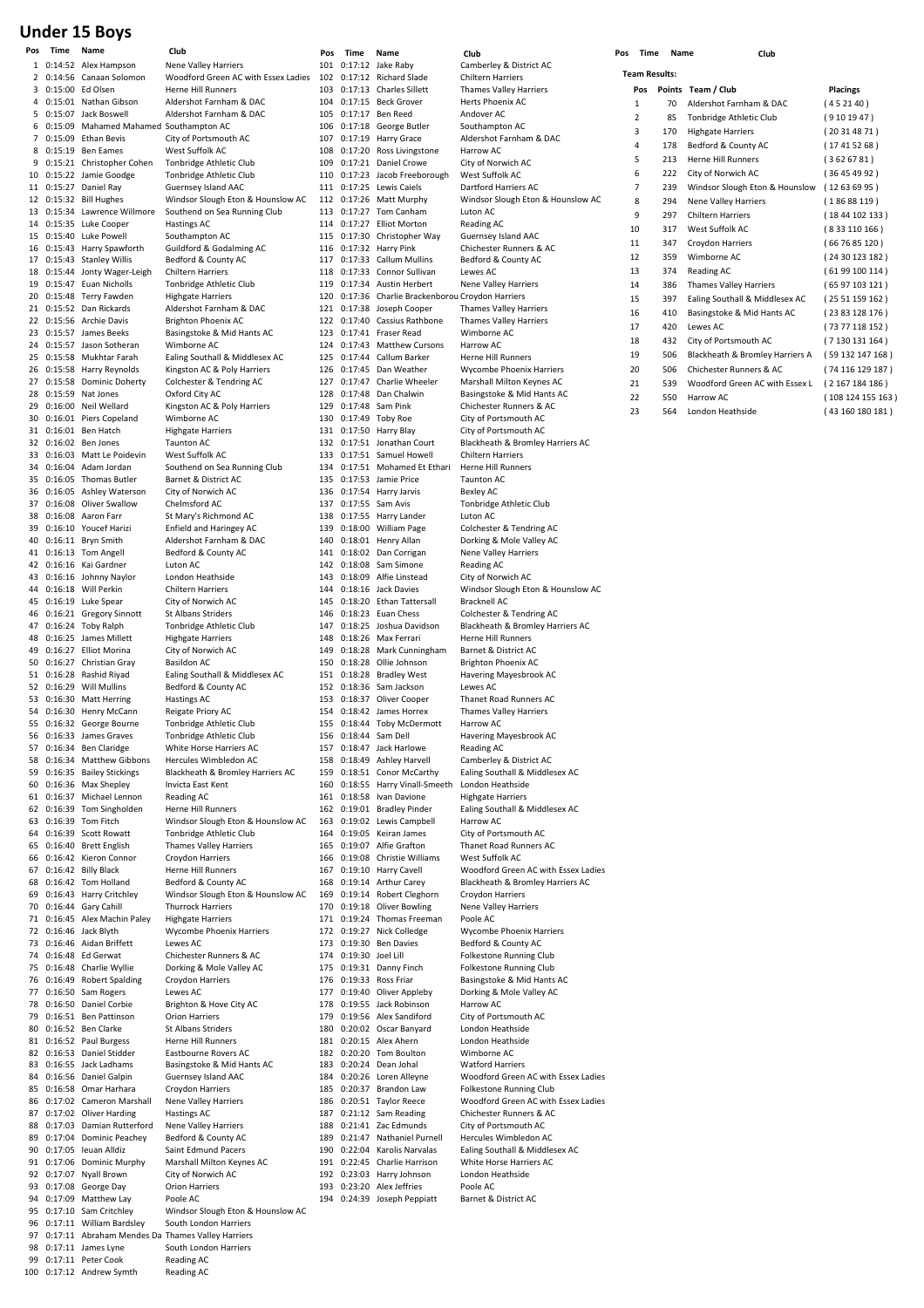# **Under 15 Girls**

| Pos | Time | Name                                                   | Club                                                            | Pos        | Time    | Name                                                       | Club                                                              | Pos | Time                 | Name | Club                      |
|-----|------|--------------------------------------------------------|-----------------------------------------------------------------|------------|---------|------------------------------------------------------------|-------------------------------------------------------------------|-----|----------------------|------|---------------------------|
|     |      | 1 0:13:50 Sabrina Sinha                                | <b>Cambridge Harriers</b>                                       | 101        |         | 0:16:43 Lauren Eckley                                      | <b>St Albans Striders</b>                                         |     | <b>Team Results:</b> |      |                           |
|     |      | 2 0:14:00 Katie Rowe                                   | Guernsey Island AAC                                             |            |         | 102 0:16:47 Jessica Barnes                                 | St Albans Striders                                                |     |                      |      |                           |
|     |      | 3 0:14:10 Niamh Brown                                  | Reigate Priory AC                                               | 103        |         | 0:16:48 Ciara Huxley                                       | Oxford City AC                                                    |     | Pos                  |      | Points Team / Club        |
|     |      | 4 0:14:13 Grace Goddard                                | Bracknell AC                                                    | 104        |         | 0:16:48 Lilah Fear                                         | <b>Highgate Harriers</b>                                          |     | 1                    | 72   | <b>Bracknell AC</b>       |
|     |      | 5 0:14:15 Isabel Dye                                   | <b>Thames Valley Harriers</b>                                   | 105        |         | 0:16:50 Lois Wyatt                                         | Havering Mayesbrook AC                                            |     | 2                    | 99   | Windsor Slough Eton &     |
|     |      | 6 0:14:16 Lucy Wildash                                 | Basingstoke & Mid Hants AC<br>West Suffolk AC                   | 106        |         | 0:16:51 Zahra Attibbi<br>0:16:52 Ella Hearne               | Victoria Park & Tower H                                           |     | 3                    | 159  | Aldershot Farnham & D     |
|     |      | 7 0:14:19 Sophie Tooley<br>8 0:14:21 Felicity Johnson  | Windsor Slough Eton & Hounslow AC                               | 107<br>108 |         |                                                            | Wimborne AC<br>0:16:54 Mathilde Speelmans Aldershot Farnham & DAC |     | 4                    | 203  | <b>Herne Hill Runners</b> |
|     |      | 9 0:14:32 Hope Goddard                                 | <b>Bracknell AC</b>                                             | 109        |         | 0:16:57 Chloe Kibblewhite                                  | Blackheath & Bromley Harriers AC                                  |     | 5                    | 217  | Blackheath & Bromley      |
|     |      | 10 0:14:35 Georgia Fear                                | <b>Highgate Harriers</b>                                        | 110        |         | 0:16:58 Despina Aslam                                      | Enfield and Haringey AC                                           |     | 6                    | 234  | Cambridge & Coleridge     |
|     |      | 11 0:14:38 Hannah Morton                               | Chiltern Harriers                                               |            |         | 111 0:16:59 Lucy Storrar                                   | Chelmsford AC                                                     |     | 7                    | 236  | West Suffolk AC           |
|     |      | 12 0:14:39 Lauren Gee                                  | London Heathside                                                |            |         | 112 0:17:00 Emma Jones                                     | Andover AC                                                        |     | 8                    | 253  | Chelmsford AC             |
|     |      | 13 0:14:41 Yasmin Ryder                                | Team Kennet AC                                                  | 113        |         | 0:17:00 Alex Bentley                                       | St Albans Striders                                                |     | 9                    | 253  | <b>Chiltern Harriers</b>  |
|     |      | 14 0:14:42 Daisy Dsantos                               | Aldershot Farnham & DAC                                         |            |         | 114 0:17:03 Elizabeth Cooper                               | City of Norwich AC                                                |     |                      |      |                           |
|     |      | 15 0:14:43 Rose Ellis                                  | Chichester Runners & AC                                         |            |         | 115 0:17:04 Georgina Sharp                                 | Bedford & County AC                                               |     | 10                   | 319  | St Albans Striders        |
|     |      | 16 0:14:43 Georgina Taylor                             | Blackheath & Bromley Harriers AC                                |            |         | 116 0:17:04 Georgia Robin                                  | St Albans Striders                                                |     | 11                   | 372  | Tonbridge Athletic Club   |
|     |      | 17 0:14:44 Alice Newcombe                              | Cambridge & Coleridge AC                                        | 117        | 0:17:04 | Roisin O'Donahue                                           | Reading AC                                                        |     | 12                   | 391  | Havering Mayesbrook       |
|     |      | 18 0:14:47 Charlotte Tara Murp                         | West Suffolk AC                                                 |            |         | 118 0:17:06 Eleshia Reid                                   | Nene Valley Harriers                                              |     | 13                   | 437  | Invicta East Kent         |
|     |      | 19 0:14:50 Hannah Thear                                | Chiltern Harriers                                               | 119        |         | 0:17:09 Hannah Czarnowski                                  | Tonbridge Athletic Club                                           |     | 14                   | 501  | Harrow AC                 |
|     |      | 20 0:14:50 Fiona Bunn                                  | Abingdon AAC                                                    | 120        |         | 0:17:09 Eleanor Mills                                      | City of Portsmouth AC                                             |     | 15                   | 575  | <b>Bexley AC</b>          |
|     |      | 21 0:14:54 Anna Sharp                                  | Southampton AC                                                  |            |         | 121 0:17:10 Charlotte Kelly                                | Luton AC                                                          |     | 16                   | 597  | Reading AC                |
|     |      | 22 0:14:58 Victoria Hiscock                            | Benfleet Running Club                                           |            |         | 122 0:17:11 Beatrice Speelmans                             | Aldershot Farnham & DAC                                           |     | 17                   | 637  | Croydon Harriers          |
|     |      | 23 0:15:01 Lucy Rochford                               | Andover AC                                                      | 123        |         | 0:17:13 Caitlin Killick                                    | Andover AC                                                        |     |                      |      |                           |
|     |      | 24 0:15:04 Rosie Poole                                 | Woodford Green AC with Essex Ladies 124                         |            |         | 0:17:14 Leah Everson                                       | Blackheath & Bromley Harriers AC                                  |     |                      |      |                           |
|     |      | 25 0:15:06 Hannah Willis                               | <b>Bracknell AC</b>                                             | 125        |         | 0:17:15 Chloe Haynes                                       | Windsor Slough Eton & Hounslow AC<br><b>St Albans Striders</b>    |     |                      |      |                           |
|     |      | 26 0:15:06 Sophie Markwick<br>27 0:15:07 Alex Barbour  | <b>Hastings AC</b>                                              | 127        |         | 126 0:17:16 Sinead Coll<br>0:17:22 Kirandeep Marsh         | Tonbridge Athletic Club                                           |     |                      |      |                           |
|     |      | 28 0:15:07 Rebekah Pantony                             | Windsor Slough Eton & Hounslow AC<br>Aldershot Farnham & DAC    | 128        |         | 0:17:23 Madelane Ranaghan Harrow AC                        |                                                                   |     |                      |      |                           |
|     |      | 29 0:15:07 Holly Davies                                | West Suffolk AC                                                 | 129        |         | 0:17:24 Sarah Hall                                         | Invicta East Kent                                                 |     |                      |      |                           |
|     |      | 30 0:15:08 Alice Setyabule                             | Herne Hill Runners                                              | 130        |         | 0:17:24 Jasmine Watson                                     | Luton AC                                                          |     |                      |      |                           |
|     |      | 31 0:15:10 Eloise Davison                              | Windsor Slough Eton & Hounslow AC                               |            |         | 131 0:17:24 Naomi Carty                                    | Croydon Harriers                                                  |     |                      |      |                           |
|     |      | 32 0:15:11 Cameron Venton                              | Chelmsford AC                                                   |            |         | 132 0:17:25 Molly Dent                                     | Blackheath & Bromley Harriers AC                                  |     |                      |      |                           |
|     |      | 33 0:15:16 Sophie Davies                               | Windsor Slough Eton & Hounslow AC                               |            |         | 133 0:17:27 Genevieve Weston                               | London Heathside                                                  |     |                      |      |                           |
|     |      | 34 0:15:20 Siannah Rayment                             | <b>Bracknell AC</b>                                             |            |         | 134 0:17:28 Madeleine Carr                                 | <b>Orion Harriers</b>                                             |     |                      |      |                           |
|     |      | 35 0:15:20 Jodi Ratcliffe                              | Woodford Green AC with Essex Ladies 135                         |            |         | 0:17:30 Kathryn Simpson                                    | Havant AC                                                         |     |                      |      |                           |
|     |      | 36 0:15:21 Charlotte Baker                             | Wells City Harriers                                             | 136        |         | 0:17:33 Becky O'Hara                                       | Tonbridge Athletic Club                                           |     |                      |      |                           |
|     |      | 37 0:15:21 Bridget Dence                               | Bournemouth AC                                                  | 137        |         | 0:17:36 Amy Jefferies                                      | Windsor Slough Eton & Hounslow AC                                 |     |                      |      |                           |
|     |      | 38 0:15:23 Eve Goodhart                                | <b>Thames Valley Harriers</b>                                   | 138        |         | 0:17:39 Katie Butler                                       | Winchester & District AC                                          |     |                      |      |                           |
|     |      | 39 0:15:23 Kathryn Ditton                              | Windsor Slough Eton & Hounslow AC                               | 139        |         |                                                            | 0:17:41 Isabella Thornton-Bot Marshall Milton Keynes AC           |     |                      |      |                           |
|     |      | 40 0:15:23 Sophie Alden                                | City of Norwich AC                                              | 140        |         | 0:17:43 Hannah Gregory                                     | Windsor Slough Eton & Hounslow AC                                 |     |                      |      |                           |
|     |      | 41 0:15:25 Nancy Jones                                 | Brighton & Hove City AC                                         |            |         | 141 0:17:43 Alice O'Kane                                   | Brighton & Hove City AC                                           |     |                      |      |                           |
|     |      | 42 0:15:27 Diana Chalmers                              | Cambridge & Coleridge AC                                        |            |         | 142 0:17:46 Abigail Higgs                                  | Hastings AC                                                       |     |                      |      |                           |
|     |      | 43 0:15:28 Peony Myall                                 | Aldershot Farnham & DAC                                         | 143        |         | 0:17:47 Katie Inch                                         | <b>Orion Harriers</b>                                             |     |                      |      |                           |
|     |      |                                                        | 44 0:15:28 Niamh Bridson Hubb Blackheath & Bromley Harriers AC  |            |         | 144 0:17:47 Sabrina Gregory                                | Windsor Slough Eton & Hounslow AC                                 |     |                      |      |                           |
|     |      | 45 0:15:28 Alice Ralph                                 | Tonbridge Athletic Club                                         | 145        |         | 0:17:48 Katie Butterworth                                  | <b>Bexley AC</b>                                                  |     |                      |      |                           |
|     |      | 46 0:15:30 Emma Liversidge<br>47 0:15:31 Sarah Wilson  | Bracknell AC<br>Havering Mayesbrook AC                          | 146        |         | 0:17:48 Amelia Darnell<br>147 0:17:51 Lizzie Markwell      | Huntingdonshire AC<br>St Albans Striders                          |     |                      |      |                           |
|     |      | 48 0:15:33 Hannah Morris                               | Dorking & Mole Valley AC                                        | 148        |         | 0:17:53 Lucy Brett                                         | Dorking & Mole Valley AC                                          |     |                      |      |                           |
|     |      | 49 0:15:35 Francesca Reid Lloyd Herne Hill Runners     |                                                                 | 149        |         | 0:18:00 Eilish O'Grady                                     | Harrow AC                                                         |     |                      |      |                           |
|     |      | 50 0:15:36 Amy Radford                                 | Marshall Milton Keynes AC                                       | 150        |         | 0:18:03 Lydia Gallyer Barnett Invicta East Kent            |                                                                   |     |                      |      |                           |
|     |      | 51 0:15:36 Eve Wilde                                   | Winchester & District AC                                        |            |         | 151 0:18:07 Katie McCartney                                | <b>Chiltern Harriers</b>                                          |     |                      |      |                           |
|     |      | 52 0:15:36 Tabitha Weddell                             | St Albans Striders                                              |            |         | 152 0:18:14 Rachel Muckelt                                 | City of Portsmouth AC                                             |     |                      |      |                           |
|     |      | 53 0:15:38 Millie Smith                                | Chelmsford AC                                                   |            |         | 153 0:18:19 Grace Tatum                                    | Reading AC                                                        |     |                      |      |                           |
|     |      | 54 0:15:40 Jemina Walker                               | <b>Basildon AC</b>                                              |            |         | 154 0:18:29 Millie Atherton                                | Ealing Southall & Middlesex AC                                    |     |                      |      |                           |
|     |      | 55 0:15:43 Alan Spiers                                 | Southampton AC                                                  | 155        |         | 0:18:29 Ellie Shreeves                                     | Bedford & County AC                                               |     |                      |      |                           |
|     |      | 56 0:15:44 Daisy Setyabule                             | <b>Herne Hill Runners</b>                                       |            |         | 156 0:18:29 Louise Lear                                    | Havering Mayesbrook AC                                            |     |                      |      |                           |
| 57  |      | 0:15:48 Ellie Czura                                    | City of Portsmouth AC                                           | 157        |         | 0:18:30 Sian Hicks                                         | Colchester & Tendring AC                                          |     |                      |      |                           |
|     |      | 58 0:15:51 Megan Wilson                                | Harrow AC                                                       |            |         | 158 0:18:34 Lydia Blyth                                    | Reading AC                                                        |     |                      |      |                           |
|     |      | 59 0:15:51 Sophie Botham                               | Marshall Milton Keynes AC                                       | 159        |         | 0:18:38 Joanna Clowes                                      | Blackheath & Bromley Harriers AC                                  |     |                      |      |                           |
|     |      | 60 0:15:53 Becky Haggar                                | <b>Hastings AC</b>                                              | 160        |         | 0:18:38 Lauren Smith                                       | Aldershot Farnham & DAC                                           |     |                      |      |                           |
|     |      | 61 0:15:54 Sarah Chapman                               | Windsor Slough Eton & Hounslow AC<br>Stevenage & North Herts AC | 161        |         | 0:18:39 Josie Kavanagh                                     | Croydon Harriers                                                  |     |                      |      |                           |
|     |      | 62 0:15:54 Charlotte Duke<br>63 0:15:55 Imogen Keeling | <b>Taunton AC</b>                                               |            |         | 162 0:18:46 Jennifer Sheasby<br>163 0:18:48 Hannah Randall | Blackheath & Bromley Harriers AC<br><b>Nene Valley Harriers</b>   |     |                      |      |                           |
|     |      | 64 0:15:56 Isabel Geraghty                             | St Albans Striders                                              |            |         | 164 0:18:52 Naomi Baker                                    | St Albans Striders                                                |     |                      |      |                           |
|     |      | 65 0:15:56 Mary Guy                                    | Blackheath & Bromley Harriers AC                                | 165        |         | 0:18:54 Sophie Bigmore                                     | Windsor Slough Eton & Hounslow AC                                 |     |                      |      |                           |
|     |      | 66 0:15:56 Alicia McArdell                             | Woodford Green AC with Essex Ladies 166                         |            |         | 0:18:56 Amy Merrigan                                       | Harrow AC                                                         |     |                      |      |                           |
|     |      | 67 0:15:58 Abigail Fox                                 | Invicta East Kent                                               |            |         | 167 0:18:57 Anna Reavey                                    | Southampton AC                                                    |     |                      |      |                           |
|     |      | 68 0:15:59 Skye O'Shaunessey                           | Herne Hill Runners                                              |            |         | 168 0:19:01 Joelle Ewen                                    | <b>Orion Harriers</b>                                             |     |                      |      |                           |
|     |      | 69 0:16:01 Elisha Evans                                | Oxford City AC                                                  | 169        |         | 0:19:06 Lois Meredith                                      | Reading AC                                                        |     |                      |      |                           |
|     |      | 70 0:16:01 Lianne Langford                             | Shaftesbury Barnet Harriers                                     | 170        |         | 0:19:09 Katherine Stevens                                  | Winchester & District AC                                          |     |                      |      |                           |
|     |      | 71 0:16:02 Morgan Mills                                | <b>Thames Valley Harriers</b>                                   |            |         | 171 0:19:16 Atlanta Drummond                               | Croydon Harriers                                                  |     |                      |      |                           |
|     |      | 72 0:16:03 Claire Baxter                               | Chiltern Harriers                                               | 172        |         | 0:19:17 Ninnetta Mbonu                                     | Victoria Park & Tower H                                           |     |                      |      |                           |
|     |      | 73 0:16:08 Emma Perks                                  | Chelmsford AC                                                   |            |         | 173 0:19:18 Robbie Nunn                                    | Havering Mayesbrook AC                                            |     |                      |      |                           |
|     |      | 74 0:16:09 Rebecca Stevens                             | Aldershot Farnham & DAC                                         | 175        |         | 174 0:19:22 Cora Sexton                                    | Croydon Harriers                                                  |     |                      |      |                           |
|     |      | 75 0:16:09 Sarah Heddle<br>76 0:16:10 Nancy Scott      | Camberley & District AC<br>Windsor Slough Eton & Hounslow AC    | 176        |         | 0:19:46 Olivia Bailey<br>0:19:48 Eleanor Winch             | <b>Bexley AC</b><br><b>Bexley AC</b>                              |     |                      |      |                           |
|     |      | 77 0:16:11 Eleanor Tennant                             | Ipswich Harriers                                                |            |         | 177 0:19:49 Georgina Barnett                               | <b>Chiltern Harriers</b>                                          |     |                      |      |                           |
|     |      | 78 0:16:12 Amy Chalmers                                | Cambridge & Coleridge AC                                        | 178        |         | 0:19:59 Freya Vafadari                                     | Luton AC                                                          |     |                      |      |                           |
|     |      | 79 0:16:12 Wooler Harley                               | <b>Bexley AC</b>                                                | 179        |         | 0:20:08 Scarlett Springett                                 | Brighton & Hove City AC                                           |     |                      |      |                           |
|     |      | 80 0:16:15 Evie Higton                                 | Windsor Slough Eton & Hounslow AC                               | 180        |         | 0:20:17 Ellena White                                       | City of Norwich AC                                                |     |                      |      |                           |
|     |      |                                                        | 81 0:16:16 Polly Pitcairn Knowle Tonbridge Athletic Club        |            |         | 181 0:20:54 Gabby Kelly                                    | Havant AC                                                         |     |                      |      |                           |
|     |      | 82 0:16:17 Elise Annand                                | Medway and Maidstone                                            |            |         | 182 0:21:02 Elisha Smith                                   | West Suffolk AC                                                   |     |                      |      |                           |
|     |      | 83 0:16:19 Amy Baggs                                   | Havering Mayesbrook AC                                          |            |         | 183 0:21:05 Emily Brooks                                   | Chelmsford AC                                                     |     |                      |      |                           |
|     |      | 84 0:16:20 Maddie Williams                             | Wimborne AC                                                     |            |         | 184 0:21:44 Abbie O'Neill                                  | Havering Mayesbrook AC                                            |     |                      |      |                           |
|     |      | 85 0:16:21 Courtney Marshall                           | Ealing Southall & Middlesex AC                                  | 185        |         | 0:22:12 Emily Pickett                                      | Reading AC                                                        |     |                      |      |                           |
|     |      | 86 0:16:21 Polly Smith                                 | Huntingdonshire AC                                              |            |         | 186 0:25:15 Becca Mead                                     | Leighton Buzzard AC                                               |     |                      |      |                           |
|     |      | 87 0:16:21 Juliette Wells Grey                         | Abingdon AAC                                                    |            |         | 187 0:25:15 Izzi Bidlake Hull                              | Leighton Buzzard AC                                               |     |                      |      |                           |
|     |      | 88 0:16:22 Emma Dwan                                   | Shaftesbury Barnet Harriers                                     |            |         |                                                            |                                                                   |     |                      |      |                           |
|     |      | 89 0:16:24 Lucy Brain                                  | Poole AC                                                        |            |         |                                                            |                                                                   |     |                      |      |                           |
|     |      | 90 0:16:24 Tula Hart                                   | Windsor Slough Eton & Hounslow AC                               |            |         |                                                            |                                                                   |     |                      |      |                           |
|     |      | 91 0:16:25 Anna Weston                                 | Invicta East Kent                                               |            |         |                                                            |                                                                   |     |                      |      |                           |
|     |      | 92 0:16:25 Shannon Riskey<br>93 0:16:26 Izzy Rodriguez | Blackheath & Bromley Harriers AC<br>Oxford City AC              |            |         |                                                            |                                                                   |     |                      |      |                           |
|     |      | 94 0:16:26 Saskia Gardman                              | Chichester Runners & AC                                         |            |         |                                                            |                                                                   |     |                      |      |                           |
|     |      | 95 0:16:26 Megan Williams                              | Chelmsford AC                                                   |            |         |                                                            |                                                                   |     |                      |      |                           |
|     |      | 96 0:16:28 Vicky Tilling                               | Abingdon AAC                                                    |            |         |                                                            |                                                                   |     |                      |      |                           |
|     |      | 97 0:16:31 Belinda Dow                                 | Cambridge & Coleridge AC                                        |            |         |                                                            |                                                                   |     |                      |      |                           |
|     |      | 98 0:16:34 Charlotte Reading                           | Chichester Runners & AC                                         |            |         |                                                            |                                                                   |     |                      |      |                           |
|     |      | 99 0:16:41 Hannah Booth                                | Herts Phoenix AC                                                |            |         |                                                            |                                                                   |     |                      |      |                           |
|     |      | 100 0:16:42 Lucy Kidwell                               | Southend on Sea Running Club                                    |            |         |                                                            |                                                                   |     |                      |      |                           |
|     |      |                                                        |                                                                 |            |         |                                                            |                                                                   |     |                      |      |                           |

| rs                     | 101        | 0:16:43                 | Laur         |
|------------------------|------------|-------------------------|--------------|
| AC                     | 102        | 0:16:47                 | Jess         |
|                        | 103        | 0:16:48                 | Ciar         |
|                        | 104        | 0:16:48                 | Lilal        |
| rriers                 |            | 105 0:16:50 Lois        |              |
| d Hants AC             | 106        | 0:16:51                 | Zahı         |
| ton & Hounslow AC      | 107<br>108 | 0:16:52<br>0:16:54 Mat  | Ella         |
|                        | 109        | 0:16:57 Chlo            |              |
|                        | 110        | 0:16:58                 | Des          |
|                        | 111        | 0:16:59                 | Lucy         |
| ì                      | 112        | 0:17:00 Emr             |              |
|                        | 113        | 0:17:00                 | Alex         |
| ከ & DAC                | 114        | 0:17:03 Eliza           |              |
| rs & AC                | 115        | 0:17:04                 | Geo          |
| nley Harriers AC       | 116        | 0:17:04                 | Geo          |
| ridge AC               | 117        | 0:17:04                 | Rois         |
|                        | 118        | 0:17:06 Eles            |              |
|                        | 119        | 0:17:09                 | Han          |
|                        | 120        | 0:17:09                 | Elea         |
|                        | 121        | 0:17:10                 | Cha          |
| Club                   | 122        | 0:17:11                 | Bea          |
| AC with Essex Ladies   | 123<br>124 | 0:17:13<br>0:17:14 Leal | Cait         |
|                        | 125        | 0:17:15 Chlo            |              |
|                        | 126        | 0:17:16                 | Sine         |
| ton & Hounslow AC      | 127        | 0:17:22 Kira            |              |
| n & DAC                | 128        | 0:17:23                 | Mac          |
|                        | 129        | 0:17:24                 | Sara         |
| S                      | 130        | 0:17:24                 | Jasn         |
| ton & Hounslow AC      | 131        | 0:17:24                 | Nao          |
|                        | 132        | 0:17:25                 | Mol          |
| ton & Hounslow AC      | 133        | 0:17:27                 | Gen          |
|                        | 134        | 0:17:28 Mac             |              |
| AC with Essex Ladies   | 135        | 0:17:30                 | Kath         |
| S                      | 136        | 0:17:33                 | Bec          |
|                        | 137        | $0:17:36$ Amy           |              |
| rriers                 | 138        | 0:17:39<br>0:17:41      | Kati<br>Isab |
| ton & Hounslow AC<br>ς | 139<br>140 | 0:17:43                 | Han          |
| City AC                | 141        | 0:17:43                 | Alic         |
| ridge AC               | 142        | 0:17:46                 | Abig         |
| ከ & DAC                | 143        | 0:17:47                 | Kati         |
| nley Harriers AC       | 144        | 0:17:47                 | Sab          |
| c Club                 | 145        | 0:17:48                 | Kati         |
|                        | 146        | 0:17:48                 | Ame          |
| ook AC                 | 147        | 0:17:51                 | Lizzi        |
| alley AC               | 148        | 0:17:53                 | Lucy         |
| S                      | 149        | 0:18:00                 | Eilis        |
| eynes AC               | 150        | 0:18:03 Lydi            |              |
| rict AC                | 151        | 0:18:07                 | Kati         |
|                        | 152        | 0:18:14                 | Racl         |
|                        | 153<br>154 | 0:18:19<br>0:18:29      | Gra<br>Mill  |
|                        | 155        | 0:18:29                 | Ellie        |
| S                      |            | 156 0:18:29 Loui        |              |
| h AC                   | 157        | 0:18:30 Sian            |              |
|                        | 158        | 0:18:34                 | Lydi         |
| eynes AC               | 159        | 0:18:38                 | Joar         |
|                        | 160        | 0:18:38                 | Laur         |
| ton & Hounslow AC      | 161        | 0:18:39                 | Josi         |
| h Herts AC             | 162        | 0:18:46                 | Jenr         |
|                        | 163        | 0:18:48                 | Han          |
|                        | 164        | 0:18:52                 | Nao          |
| nley Harriers AC       | 165        | 0:18:54                 | Sop          |
| AC with Essex Ladies   | 166        | 0:18:56                 | Amy          |
|                        | 167<br>168 | 0:18:57                 | Ann          |
| S                      | 169        | 0:19:01<br>0:19:06      | Joel<br>Lois |
| et Harriers            | 170        | 0:19:09                 | Kath         |
| rriers                 | 171        | 0:19:16                 | Atla         |
|                        | 172        | 0:19:17                 | Nin          |
|                        |            | 0:19:18                 | Rob          |
| ከ & DAC                | 173        |                         |              |
| rict AC                | 174        | 0:19:22                 | Cora         |
|                        | 175        | 0:19:46                 | Oliv         |
| ton & Hounslow AC      | 176        | 0:19:48 Elea            |              |
|                        | 177        | 0:19:49                 | Geo          |
| ridge AC               | 178        | 0:19:59                 | Frey         |
|                        | 179        | 0:20:08                 | Scar         |
| ton & Hounslow AC      | 180        | 0:20:17                 | Eller        |
| c Club                 | 181        | 0:20:54                 | Gab          |
| dstone                 | 182        | 0:21:02                 | Elish        |
| ook AC                 | 183        | 0:21:05                 | Emi          |
| Middlesex AC           | 184<br>185 | 0:21:44<br>0:22:12      | Abb<br>Emi   |
| ۹C                     | 186        | 0:25:15                 | Bec          |
|                        | 187        | 0:25:15                 | Izzi         |
| et Harriers            |            |                         |              |
|                        |            |                         |              |
| ton & Hounslow AC      |            |                         |              |
|                        |            |                         |              |
| nley Harriers AC       |            |                         |              |

# Windsor Slough Eton & Hounslow AC Windsor Slough Eton & Hounslow AC<br>Bexley AC Windsor Slough Eton & Hounslow AC<br>Harrow AC **Team Results:** 17 637 Croydon Harriers (131 161 171 174 )

| Time<br><b>Name</b> |     | Club                            |                   |
|---------------------|-----|---------------------------------|-------------------|
| eam Results:        |     |                                 |                   |
| Pos                 |     | Points Team / Club              | <b>Placings</b>   |
| 1                   | 72  | Bracknell AC                    | (492534)          |
| $\overline{2}$      | 99  | Windsor Slough Eton & Hounslow  | (8273133)         |
| 3                   | 159 | Aldershot Farnham & DAC         | (14284374)        |
| 4                   | 203 | Herne Hill Runners              | (30495668)        |
| 5                   | 217 | Blackheath & Bromley Harriers A | (16446592)        |
| 6                   | 234 | Cambridge & Coleridge AC        | (17427897)        |
| $\overline{7}$      | 236 | West Suffolk AC                 | (71829182)        |
| 8                   | 253 | Chelmsford AC                   | (32537395)        |
| 9                   | 253 | <b>Chiltern Harriers</b>        | (111972151)       |
| 10                  | 319 | St Albans Striders              | (5264101102)      |
| 11                  | 372 | Tonbridge Athletic Club         | (45 81 119 127)   |
| 12                  | 391 | Havering Mayesbrook AC          | (4783 105 156)    |
| 13                  | 437 | <b>Invicta Fast Kent</b>        | (6791129150)      |
| 14                  | 501 | Harrow AC                       | (58128149166)     |
| 15                  | 575 | <b>Bexley AC</b>                | (79 145 175 176)  |
| 16                  | 597 | Reading AC                      | (117 153 158 169) |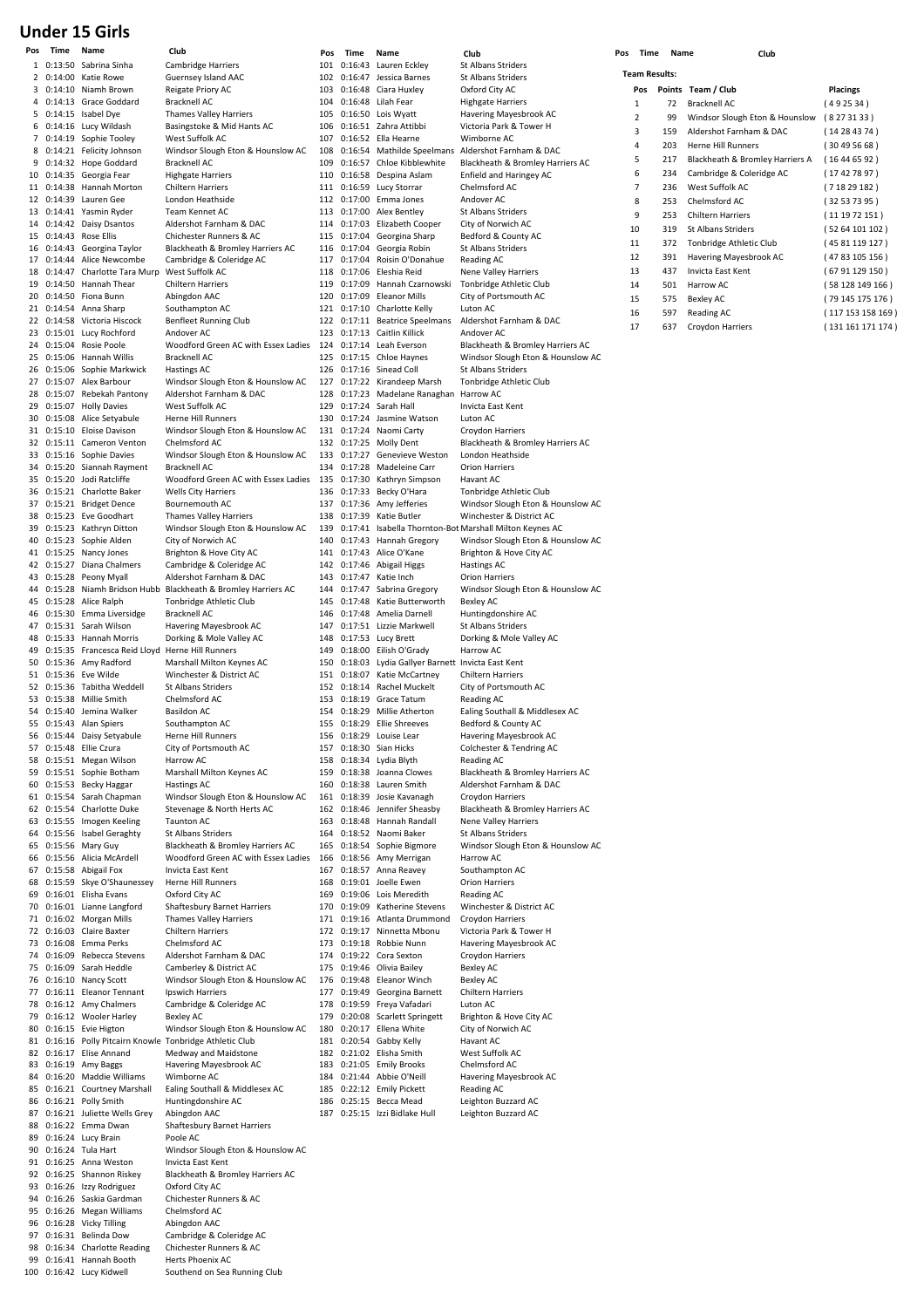# **Under 13 Boys**

| 1        | 0:10:33 James Puxty                                                     | Tonbridge Athletic Club                                   |
|----------|-------------------------------------------------------------------------|-----------------------------------------------------------|
| 2        | 0:10:35 Noah Armitage-Hook Cambridge Harriers                           |                                                           |
| 3        | 0:10:36 Matthew Rawlings                                                | Reading AC                                                |
| 4        | 0:10:41 Thomas Kendrick                                                 | Tonbridge Athletic Club                                   |
| 5        | 0:10:41 Freddie Ayre                                                    | Bedford & County AC                                       |
| 6<br>7   | 0:10:49 Toby Wright<br>0:10:51 Alex Elms                                | Southend on Sea Running Club                              |
| 8        | 0:10:53 Charlie Crick                                                   | Cambridge Harriers<br>Tonbridge Athletic Club             |
| 9        | 0:10:54 Jake Potter                                                     | Blackheath & Bromley Harriers AC                          |
| 10       | 0:10:57 Ben Smith                                                       | <b>Chiltern Harriers</b>                                  |
| 11       | 0:10:58 Alex Baxter                                                     | Ipswich Harriers                                          |
| 12       | 0:11:01 Alfie Armitage-Hooke Cambridge Harriers                         |                                                           |
| 13       | 0:11:04 Harry Boyd                                                      | Guildford & Godalming AC                                  |
| 14       | 0:11:04 Alexander Rowe                                                  | Guernsey Island AAC                                       |
| 15       | 0:11:05 Laurie Pope                                                     | South London Harriers                                     |
| 16       | 0:11:07 Nile McKenzie                                                   | Victoria Park & Tower H                                   |
| 17       | 0:11:07 Robbie Coupland                                                 | Aldershot Farnham & DAC                                   |
| 18       | 0:11:09 James Fleming                                                   | Camberley & District AC                                   |
| 19       | 0:11:13 Thomas Bourne                                                   | Wimborne AC                                               |
| 20       | 0:11:13 Aiden Grainger                                                  | Camberley & District AC                                   |
| 21<br>22 | 0:11:13 Oscar Millard<br>0:11:16 Leo Rossouw                            | Herne Hill Runners<br>Tonbridge Athletic Club             |
| 23       | 0:11:16 Alex Kavanagh                                                   | Thanet Road Runners AC                                    |
| 24       | 0:11:19 Tom Fulton                                                      | Shaftesbury Barnet Harriers                               |
| 25       | 0:11:22 John Field                                                      | Ealing Southall & Middlesex AC                            |
| 26       | 0:11:22 Billy Smith                                                     | Aldershot Farnham & DAC                                   |
| 27       | 0:11:22 Hugo Bisson                                                     | Guernsey Island AAC                                       |
| 28       | 0:11:22 Dempster Fawden                                                 | <b>Highgate Harriers</b>                                  |
| 29       | 0:11:25 Edward Hepburn                                                  | Cambridge Harriers                                        |
| 30       | 0:11:26 Alex Rodrigues                                                  | Camberley & District AC                                   |
| 31       | 0:11:27 Lucillo Burrell                                                 | <b>Thames Valley Harriers</b>                             |
| 32       | 0:11:27 Oscar Crowe                                                     | St Mary's Richmond AC                                     |
| 33       | 0:11:28 Dominic Dempsey                                                 | Shaftesbury Barnet Harriers                               |
| 34<br>35 | 0:11:28 Angus Denison-Smith Chiltern Harriers<br>0:11:28 Callum Gardner | Luton AC                                                  |
| 36       | 0:11:29 Tom Nike                                                        | <b>Reading AC</b>                                         |
| 37       | 0:11:29 Shaun Hudson                                                    | <b>Bracknell AC</b>                                       |
| 38       | 0:11:31 Lewis Harknett                                                  | Harlow Athletic Club                                      |
| 39       | 0:11:32 Joey Croft                                                      | Huntingdonshire AC                                        |
| 40       | 0:11:32 Oliver Plunkett                                                 | Tonbridge Athletic Club                                   |
| 41       | 0:11:33 George Pool                                                     | <b>Hastings AC</b>                                        |
| 42       | 0:11:33 Ethan Sears                                                     | Camberley & District AC                                   |
| 43       | 0:11:34 Jack Goddard                                                    | Windsor Slough Eton & Hounslow AC                         |
| 44<br>45 | 0:11:34 Jolyon Summers<br>0:11:34 Blake Miller                          | <b>Ipswich Harriers</b><br>Southampton AC                 |
| 46       | 0:11:38 Sam Cohen                                                       | Herne Hill Runners                                        |
| 47       | 0:11:38 Matt Daines                                                     | Windsor Slough Eton & Hounslow AC                         |
| 48       | 0:11:40 Harvey Green                                                    | Marshall Milton Keynes AC                                 |
| 49       | 0:11:40 Dan Brookling                                                   | Windsor Slough Eton & Hounslow AC                         |
| 50       | 0:11:41 Cameron Reid                                                    | Chiltern Harriers                                         |
|          |                                                                         |                                                           |
| 51       | 0:11:41 Sam Rodda                                                       | <b>Reading AC</b>                                         |
| 52       | 0:11:42 George Morris                                                   | Bedford & County AC                                       |
| 53       | 0:11:43 Bradley Allan                                                   | <b>Nene Valley Harriers</b>                               |
| 54<br>55 | 0:11:43 George Kerry<br>0:11:44 Tom Eames                               | Ealing Southall & Middlesex AC<br>Brighton & Hove City AC |
| 56       | 0:11:44 Thomas Keen                                                     | Cambridge & Coleridge AC                                  |
| 57       | 0:11:44 Mitchell Lawrence                                               | Southend on Sea Running Club                              |
|          | 58 0:11:45 Theo Kontos                                                  | Chiltern Harriers                                         |
| 59       | 0:11:46 Harry Moore                                                     | City of Portsmouth AC                                     |
| 60       | 0:11:48 Adam Shiret                                                     | <b>Shaftesbury Barnet Harriers</b>                        |
| 61       | 0:11:48 Thomas Coleman                                                  | City of Portsmouth AC                                     |
| 62       | 0:11:48 Ben Abubacker                                                   | Luton AC                                                  |
| 63       | 0:11:49 James Wakefield                                                 | Woodford Green AC with Essex Ladie                        |
| 64<br>65 | 0:11:51 Ben Brooks<br>0:11:51 Tommy Blanden                             | Tonbridge Athletic Club<br>Brighton & Hove City AC        |
| 66       | 0:11:52 Harry Roe                                                       | <b>Reading AC</b>                                         |
| 67       | 0:11:52 Joe Clarke                                                      | Orion Harriers                                            |
| 68       | 0:11:53 Jake Offiller                                                   | <b>Orion Harriers</b>                                     |
| 69       | 0:11:53 Miguel Lopez de la C Bracknell AC                               |                                                           |
| 70       | 0:11:53 Alfie Poole                                                     | Woodford Green AC with Essex Ladie                        |
| 71       | 0:11:54 Ben Collins                                                     | Chichester Runners & AC                                   |
| 72<br>73 |                                                                         | 0:11:54 Bede Pitcairn-Knowle Tonbridge Athletic Club      |
| 74       | 0:11:54 Oscar Hussey<br>0:11:55 Ben Hughes                              | Blackheath & Bromley Harriers AC<br><b>Reading AC</b>     |
| 75       | 0:11:56 Finn Harvey                                                     | Barnet & District AC                                      |
| 76       | 0:11:56 Tom Maddock                                                     | Windsor Slough Eton & Hounslow AC                         |
| 77       | 0:11:56 Oliver Davies                                                   | Bedford & County AC                                       |
| 78       | 0:11:58 Fred Green                                                      | Dorking & Mole Valley AC                                  |
| 79       | 0:11:59 Bailey Hearne                                                   | Havering Mayesbrook AC                                    |
| 80       | 0:12:00 Brodie Keates                                                   | Chichester Runners & AC                                   |
| 81<br>82 | 0:12:00 George Goodhart                                                 | <b>Thames Valley Harriers</b>                             |
| 83       | 0:12:01 Thomas Naisby<br>0:12:02 Sean Pocknee                           | Aldershot Farnham & DAC<br>Aldershot Farnham & DAC        |
| 84       | 0:12:03 Charlie Lindsay                                                 | Tonbridge Athletic Club                                   |
| 85       | 0:12:03 Ethan Kidd                                                      | Chiltern Harriers                                         |
| 86       | 0:12:03 Eddie Steveni                                                   | Reading AC                                                |
| 87       | 0:12:04 Luke King                                                       | Luton AC                                                  |
| 88       | 0:12:04 Thomas McCarthy                                                 | West Suffolk AC                                           |
| 89<br>90 | 0:12:07 Liam Murphy Parry<br>0:12:07 Joseph Yeaman                      | Wimborne AC                                               |
| 91       | 0:12:07 Alex Goldstone                                                  | Guernsey Island AAC<br><b>Hastings AC</b>                 |
| 92       | 0:12:08 Callum Walsh                                                    | St Albans Striders                                        |
| 93       | 0:12:08 James Waller                                                    | Worthing & District Harriers                              |
| 94       | 0:12:10 Joe Body                                                        | <b>Hastings AC</b>                                        |
| 95       | 0:12:10 Liam Coleman                                                    | <b>Hastings AC</b>                                        |
| 96       | 0:12:11 Marcus Browne                                                   | Ealing Southall & Middlesex AC                            |
| 97<br>98 | 0:12:11 Jack O'Shea<br>0:12:11 Oliver Bath                              | London Heathside                                          |
| 99       | 0:12:12 Oliver Barbato                                                  | Havering Mayesbrook AC<br>Bedford & County AC             |
| 100      | 0:12:12 Ethan Fincham                                                   | Worthing & District Harriers                              |

|   | 101 | 0:12:13 | James Wood                 | <b>Orion Harriers</b>                            |
|---|-----|---------|----------------------------|--------------------------------------------------|
|   | 102 |         | 0:12:14 James Hier         | Aldershot Farnham & D/                           |
|   | 103 |         | 0:12:14 Jared Rolfe        | Andover AC                                       |
|   | 104 |         | 0:12:15 Craig Wheeler      | Southend on Sea Runnir                           |
|   | 105 |         | 0:12:16 Max Heyden         | Camberley & District AC                          |
|   | 106 |         | 0:12:16 Jordan Dickinson   | Reading AC                                       |
|   | 107 |         | 0:12:16 Maximilian Buckley | <b>Thames Valley Harriers</b>                    |
|   | 108 |         | 0:12:17 Patrick Owen       | Ealing Southall & Middle                         |
|   | 109 | 0:12:17 | Glen Balfour               | Bournemouth AC                                   |
|   | 110 | 0:12:17 | Jasper Baker               | Lewes AC                                         |
|   | 111 | 0:12:17 | <b>Elliott Mier</b>        | Hercules Wimbledon AC                            |
|   | 112 | 0:12:17 | <b>Henry Stiff</b>         | South London Harriers                            |
|   | 113 |         | 0:12:17 Harris Mier        | Hercules Wimbledon AC                            |
|   | 114 | 0:12:18 |                            | Nicholas Cowley And Thames Valley Harriers       |
|   | 115 |         | 0:12:20 Jack Patterson     | <b>Orion Harriers</b>                            |
|   | 116 |         | 0:12:22 Jack Froome        | London Heathside                                 |
|   | 117 |         | 0:12:23 Esteban Ghrous     | <b>Highgate Harriers</b>                         |
|   | 118 |         | 0:12:23 Tomer Tarangano    | Hercules Wimbledon AC                            |
|   | 119 |         | 0:12:24 Ilias Attibbi      | Victoria Park & Tower H                          |
|   | 120 | 0:12:24 | Sam Cliff                  | Dorking & Mole Valley A                          |
|   | 121 |         | 0:12:25 Tom Mills          | London Heathside                                 |
|   | 122 | 0:12:25 | Keilin Spurdens            | Nene Valley Harriers                             |
|   | 123 |         | 0:12:26 George Pope        | Blackheath & Bromley H                           |
|   | 124 |         | 0:12:28 Oliver Oakley      | Nene Valley Harriers                             |
|   | 125 | 0:12:29 | <b>Matthew Yates</b>       | Wimborne AC                                      |
|   | 126 |         | 0:12:30 Aiden Try          | Thetford AC                                      |
|   | 127 | 0:12:31 | Lewis Stickings            | Blackheath & Bromley H                           |
|   | 128 | 0:12:31 | <b>Filip Bastion</b>       | <b>Highgate Harriers</b>                         |
|   | 129 |         | 0:12:32 Elliott Symes      | Wimborne AC                                      |
|   | 130 | 0:12:33 | <b>Rufus Kent</b>          | Barnet & District AC                             |
|   |     |         |                            | Harrow AC                                        |
|   | 131 |         | 0:12:34 Timothy Fenn       |                                                  |
|   | 132 |         | 0:12:34 Harry Bentley      | St Albans Striders                               |
|   | 133 | 0:12:35 | Gregory Coleman            | City of Portsmouth AC                            |
|   | 134 |         | 0:12:36 Jake Hooley        | <b>Thames Valley Harriers</b>                    |
|   | 135 | 0:12:37 | James Inch                 | <b>Orion Harriers</b>                            |
|   | 136 | 0:12:37 | Louis Le Cheminant         | Guernsey Island AAC                              |
|   | 137 | 0:12:39 | Jack Higgins               | Southampton AC                                   |
|   | 138 |         | 0:12:40 Oliver Morter      | Havering Mayesbrook A                            |
|   | 139 |         | 0:12:41 Josh Rogers        | Bedford & County AC                              |
|   | 140 | 0:12:41 | Harry Brandon              | <b>Chiltern Harriers</b>                         |
|   | 141 | 0:12:42 | Patrick Fisher             | Southampton AC                                   |
|   | 142 |         | 0:12:42 Lewis Reed         | Andover AC                                       |
|   | 143 | 0:12:43 | <b>Tommy Martin</b>        | West Suffolk AC                                  |
|   | 144 |         | 0:12:44 James Daly         | <b>Bracknell AC</b>                              |
|   | 145 |         | 0:12:44 Peter Guy          | Blackheath & Bromley H                           |
|   | 146 | 0:12:44 | Luke Baker                 | <b>Wells City Harriers</b>                       |
|   | 147 | 0:12:45 | Nick Wiltshire             | Abingdon AAC                                     |
|   | 148 | 0:12:45 | Max Crowther               | Oxford City AC                                   |
|   | 149 |         | 0:12:47 Edward Watson      | <b>Chiltern Harriers</b>                         |
|   | 150 |         | 0:12:48 Aaron Westwood     | Havering Mayesbrook A                            |
|   | 151 | 0:12:50 | Kieran Philpott            | Leighton Buzzard AC                              |
|   | 152 |         | 0:12:53 Ben Parkinson      | Winchester & District AO                         |
|   | 153 |         | 0:12:55 Marcus Hicks       | Winchester & District AO                         |
|   | 154 |         | 0:12:55 Seb Fallowfield    | Herne Hill Runners                               |
|   | 155 |         | 0:12:56 Charlie Banford    | <b>Nene Valley Harriers</b>                      |
|   | 156 |         | 0:12:57 Callum Lambert     | Thames Valley Harriers                           |
|   | 157 |         | 0:12:57 Jim Bannister      | Herne Hill Runners                               |
|   |     |         | 158 0:12:58 Jess Walters   | West Suffolk AC                                  |
|   | 159 |         | 0:12:59 Luke Lee Cairns    | Harrow AC                                        |
|   |     |         | 160 0:13:05 Antanas Weston | London Heathside                                 |
|   |     |         | 161 0:13:06 Matthew Roach  | <b>Bexley AC</b>                                 |
|   |     |         | 162 0:13:07 Joe Killip     | Windsor Slough Eton & I                          |
| S |     |         | 163 0:13:09 Liam Bunn      | Harrow AC                                        |
|   | 164 |         | 0:13:11 Robert Lawrence    | <b>Bexley AC</b>                                 |
|   |     |         | 165 0:13:12 Dominic Boakye | Luton AC                                         |
|   |     |         | 166 0:13:12 Calum Laing    | Tonbridge Athletic Club                          |
|   | 167 |         | 0:13:12 Andrew Shaw        | St Albans Striders                               |
|   | 168 |         | 0:13:13 Luke MacPherson    | <b>Wells City Harriers</b>                       |
|   |     |         | 169 0:13:14 Adam Newton    | West Suffolk AC                                  |
| S |     |         | 170 0:13:16 Owen Harknett  | Harlow Athletic Club                             |
|   | 171 |         | 0:13:17 Daniel Wilshire    | Orion Harriers                                   |
|   | 172 |         | 0:13:19 Henry Mead         | Leighton Buzzard AC                              |
|   | 173 |         | 0:13:20 Daniel Housley     | Barnet & District AC                             |
|   | 174 |         | 0:13:20 Henry Fulton       | Shaftesbury Barnet Harr                          |
|   | 175 |         | 0:13:21 Joshua Firsht      | Brighton & Hove City AC                          |
|   | 176 |         | 0:13:21 Jay Atkins         | Lewes AC                                         |
|   | 177 |         | 0:13:23 Byron Johal        | <b>Watford Harriers</b>                          |
|   | 178 |         | 0:13:24 Jack Jesty         | Windsor Slough Eton & I                          |
|   | 179 |         | 0:13:25 Adam Kimber        | City of Portsmouth AC                            |
|   | 180 |         | 0:13:25 Bradley Payne      | Ealing Southall & Middle                         |
|   | 181 |         | 0:13:28 Alex Monson        | Lewes AC                                         |
|   | 182 |         | 0:13:31 Ricardo James      | St Albans Striders                               |
|   | 183 |         | 0:13:32 Taha Attibbi       | Victoria Park & Tower H                          |
|   |     |         |                            |                                                  |
|   | 184 |         | 0:13:33 Jamie Fairweather  | Thetford AC                                      |
|   | 185 |         | 0:13:34 Jonathan Miller    | Winchester & District AO                         |
|   | 186 |         | 0:13:35 Zac Purnell        | Hercules Wimbledon AC                            |
|   | 187 |         | 0:13:38 Douglas Noel       | Invicta East Kent                                |
|   | 188 |         | 0:13:40 James Forde        | Hercules Wimbledon AC                            |
|   | 189 |         | 0:13:44 Tom Stokes         | Wimborne AC                                      |
|   | 190 |         | 0:13:47 Chris Hogg         | Woodford Green AC wit                            |
|   | 191 |         | 0:13:52 Aiden Parker       | Barnet & District AC                             |
|   | 192 |         | 0:13:54 Sam Crick          | Tonbridge Athletic Club                          |
|   |     |         | 0:13:55 Trisain Baker      | Hastings AC                                      |
|   | 193 |         |                            | <b>Hastings AC</b>                               |
|   | 194 |         | 0:14:05 Jake Bruton        |                                                  |
|   | 195 |         | 0:14:13 Ruairi McElhatton  | Barnet & District AC                             |
|   | 196 |         |                            | 0:14:16 Michael Vanderhook Havering Mayesbrook A |
|   | 197 |         | 0:14:20 Harry Keene        | Blackheath & Bromley H                           |
|   | 198 |         | 0:14:38 Marco Chiossone    | Basingstoke & Mid Hant                           |
|   | 199 |         | 0:14:50 Max Freeman        | Poole AC                                         |
|   | 200 |         | 0:15:07 Jonathon Friend    | Nene Valley Harriers                             |

**Pos Time Name Club Pos Time Name Club Pos Time Name Club** non<br>
111 Harriers ldershot Farnham & DAC ndover AC outhend on Sea Running Club eamene en een nammig<br>amberley & District AC eading AC **hames Valley Harriers** aling Southall & Middlesex AC anng soathan a l ewes AC 1111 - 12:11<br>|ercules Wimbledon AC hames Valley Harriers .<br>Irion Harriers ondon Heathside ighgate Harriers ercules Wimbledon AC endian<br>119 12:24:25:24:25:24:24:25:24:25:24 120 0:12:24 Sam Cliff Dorking & Mole Valley AC ondon Heathside **Iene Valley Harriers** lackheath & Bromley Harriers AC ene Valley Harriers wimborne AC netford AC Ilackheath & Bromley Harriers AC ighgate Harriers 129 0:12:32 Elliott Symes Wimborne AC arnet & District AC arrow AC : Albans Striders ity of Portsmouth AC 1134 131 0:13:11:36 11:12:12:13<br>hames Valley Harriers .<br>Irion Harriers uernsey Island AAC outhampton AC avering Mayesbrook AC 139 0:12:41 Josh Rogers Bedford & County AC n<br>140 Marriers outhampton AC ndover AC west Suffolk AC racknell AC 145 0:12:44 Peter Guy Blackheath & Bromley Harriers AC Vells City Harriers bingdon AAC ا:12:45 Maxford City AC .<br>hiltern Harriers avering Mayesbrook AC <sub>2</sub><br>151 buzzard AC Vinchester & District AC Vinchester & District AC erne Hill Runners ene Valley Harriers hames Valley Harriers erne Hill Runners 158 0:12:58 Jess Walters West Suffolk AC .csc sans.<br>larrow AC ondon Heathside exley AC 162 0:13:07 Joe Killip Windsor Slough Eton & Hounslow AC arrow AC exley AC .<br>uton AC onbridge Athletic Club : Albans Striders .<br>Vells City Harriers 169 0:13:14 Adam Newton West Suffolk AC arlow Athletic Club .<br>Irion Harriers eighton Buzzard AC 173 0:13:20 Daniel Housley Barnet & District AC haftesbury Barnet Harriers erighton & Hove City AC ewes AC -------<br>/atford Harriers Vindsor Slough Eton & Hounslow AC ity of Portsmouth AC aling Southall & Middlesex AC ewes AC **Albans Striders** e<br>1830 12:33:33:33:33:33:33:33:33 184 1941 1941<br>hetford AC Vinchester & District AC ercules Wimbledon AC n icta Fast Kent 111112 1884 11811<br>|ercules Wimbledon AC vimborne AC 190 0:13:47 Chris Hogg Woodford Green AC with Essex Ladies 1951 or<br>Tastings AC astings AC arnet & District AC avering Mayesbrook AC Iackheath & Bromley Harriers AC 198 0:14:38 Marco Chiossone Basingstoke & Mid Hants AC  $o$ ole AC ene Valley Harriers

| Pos<br>201 |                      | Time<br>Name<br>Rowan Burford<br>0:15:08 |                                    | Club<br>Dartford Harriers AC |                   |  |
|------------|----------------------|------------------------------------------|------------------------------------|------------------------------|-------------------|--|
| 202        | 0:15:27              |                                          | Luke Lindus                        | <b>Bexley AC</b>             |                   |  |
| 203        | 0:17:23              |                                          | <b>Michael Cornes</b>              | Poole AC                     |                   |  |
|            |                      |                                          | 204 0:17:40 Marcus Stoute          | Croydon Harriers             |                   |  |
|            | <b>Team Results:</b> |                                          |                                    |                              |                   |  |
|            | Pos                  |                                          | Points Team / Club                 |                              | <b>Placings</b>   |  |
|            | 1                    | 35                                       | Tonbridge Athletic Club            |                              | (14822)           |  |
|            | $\overline{2}$       | 50                                       | <b>Cambridge Harriers</b>          |                              | (271229)          |  |
|            | 3                    | 110                                      | Camberley & District AC            |                              | (18203042)        |  |
|            | 4                    | 152                                      | <b>Chiltern Harriers</b>           |                              | (10345058)        |  |
|            | 5                    | 156                                      | Reading AC                         |                              | (3365166)         |  |
|            | 6                    | 208                                      | Aldershot Farnham & DAC            |                              | (17268283)        |  |
|            | 7                    | 215                                      | Windsor Slough Eton & Hounslow     |                              | (43474976)        |  |
|            | 8                    | 233                                      | Bedford & County AC                |                              | (5527799)         |  |
|            | 9                    | 267                                      | Guernsey Island AAC                |                              | (142790136)       |  |
|            | 10                   | 283                                      | Ealing Southall & Middlesex AC     |                              | (255496108)       |  |
|            | 11                   | 291                                      | <b>Shaftesbury Barnet Harriers</b> |                              | (243360174)       |  |
|            | 12                   | 321                                      | Hastings AC                        |                              | (41919495)        |  |
|            | 13                   | 332                                      | Blackheath & Bromley Harriers A    |                              | (973123127)       |  |
|            | 14                   | 333                                      | <b>Thames Valley Harriers</b>      |                              | (3181107114)      |  |
|            | 15                   | 349                                      | Luton AC                           |                              | (356287165)       |  |
|            | 16                   | 351                                      | Orion Harriers                     |                              | (6768101115)      |  |
|            | 17                   | 362                                      | Wimborne AC                        |                              | (1989 125 129)    |  |
|            | 18                   | 378                                      | Herne Hill Runners                 |                              | (2146154157)      |  |
|            | 19                   | 432                                      | City of Portsmouth AC              |                              | (5961133179)      |  |
|            | 20                   | 454                                      | Nene Valley Harriers               |                              | (53 122 124 155)  |  |
|            | 21                   | 465                                      | Havering Mayesbrook AC             |                              | (79 98 138 150)   |  |
|            | 22                   | 494                                      | London Heathside                   |                              | (97116121160)     |  |
|            | 23                   | 528                                      | Hercules Wimbledon AC              |                              | (111 113 118 186) |  |
|            | 24                   | 558                                      | West Suffolk AC                    |                              | (88143158169)     |  |
|            | 25                   | 569                                      | Barnet & District AC               |                              | (75 130 173 191)  |  |
|            | 26                   | 573                                      | <b>St Albans Striders</b>          |                              | (92 132 167 182)  |  |